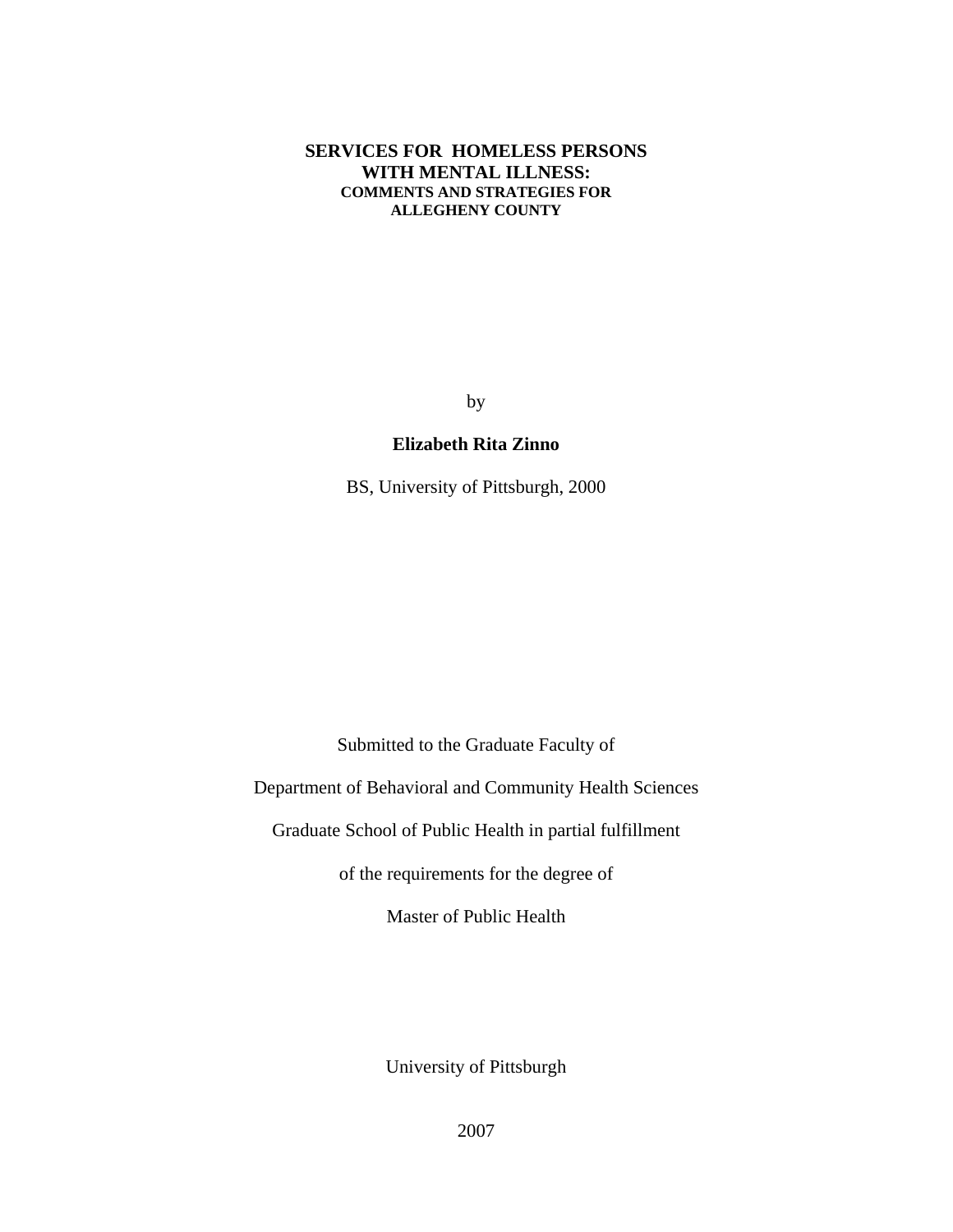#### UNIVERSITY OF PITTSBURGH

## GRADUATE SCHOOL OF PUBLIC HEALTH

This thesis was presented

by

Elizabeth Rita Zinno

It was defended on

July 19, 2007

and approved by

#### **Thesis Advisor**

Kenneth J. Jaros, PhD Assistant Professor Associate Department Chair Department of Behavioral and Community Health Sciences Graduate School of Public Health University of Pittsburgh

Christopher R. Keane, ScD, MPH Assistant Professor Department of Behavioral and Community Health Sciences Graduate School of Public Health University of Pittsburgh

> Catherine G. Greeno, PhD Associate Professor School of Social Work University of Pittsburgh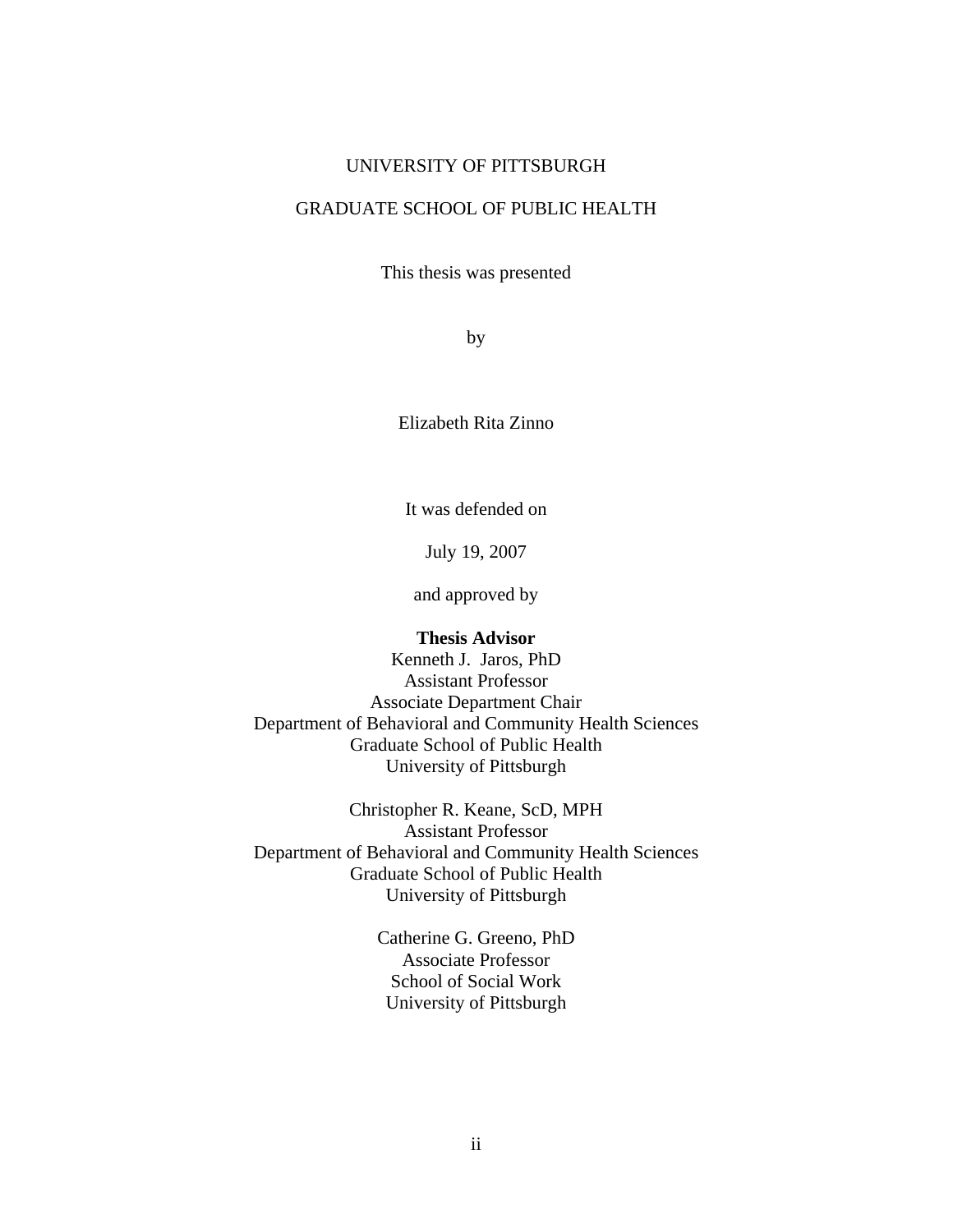Copyright © by Elizabeth Rita Zinno

2007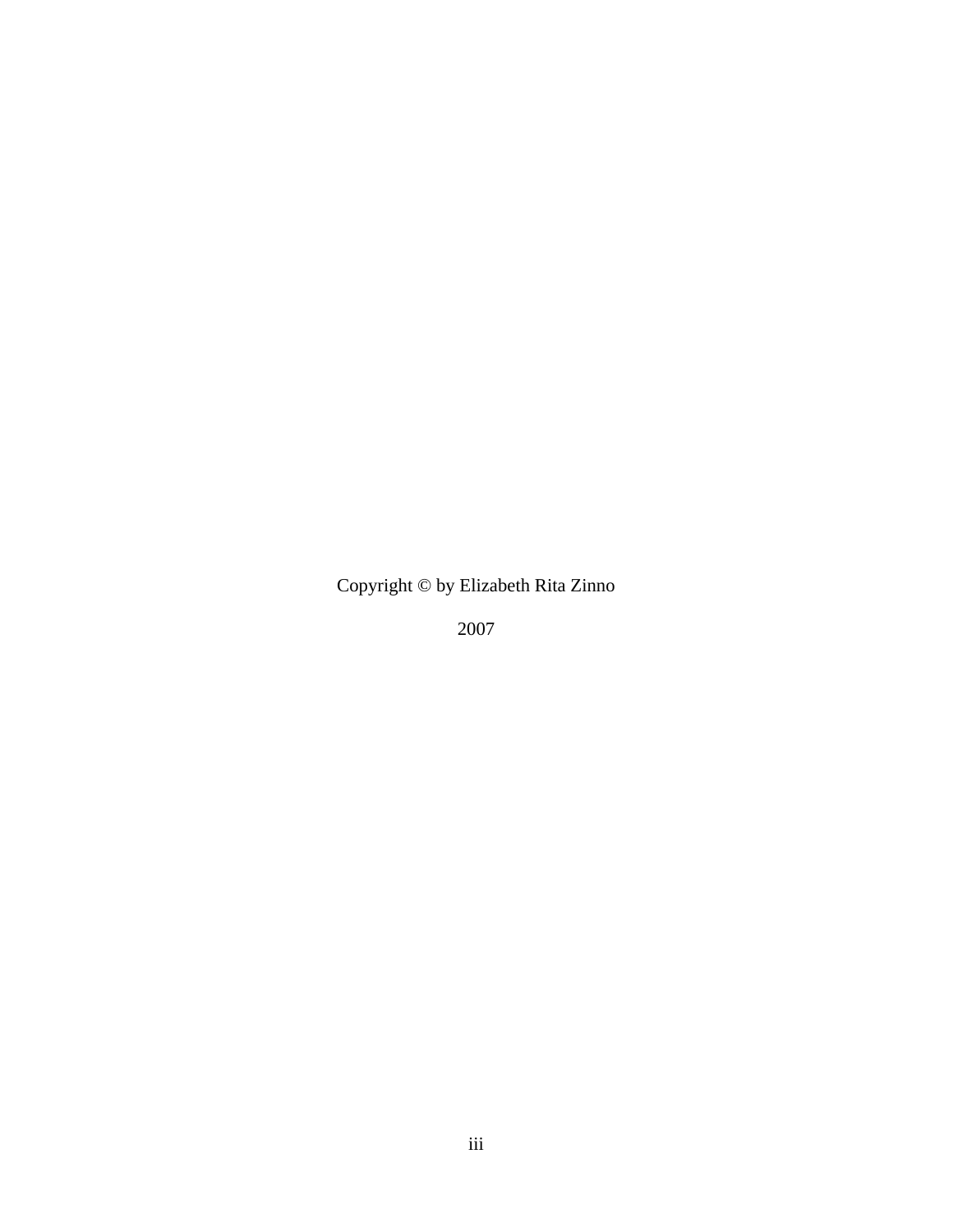#### **SERVICES FOR HOMELESS PERSONS WITH MENTAL ILLNESS**

**COMMENTS AND STRATEGIES FOR ALLEGHENY COUNTY** 

Elizabeth Rita Zinno, MPH

University of Pittsburgh, 2007

This thesis describes and assesses existing services for homeless persons with mental illness and suggests improvements. The topic of services for homeless persons with mental illness is of public health significance since the problem has been getting worse in the past few years, with people unable or unwilling to access appropriate services. Mental illness in the homeless population is looked at from a social-ecological perspective, including individual, community and policy levels. Current national programs are discussed including Medicaid, SSI, HUD, SAMHSA and ACT. The McKinney Act is discussed as one of the most important pieces of homeless policy. A more in-depth discussion of Allegheny County community capacity and services for homeless persons with mental illness is included. Housing First/Harm reduction, Operation Safety Net, Community Human Services Corporation, Health Care for the Homeless, Mental Health Courts and Police Training are discussed. Key informant interviews reveal frustrations with funding streams, lack of affordable housing and lack of appropriate job opportunities, specific to Allegheny County. An extension of this thesis to include focus groups and interviews with homeless individuals and shelter staff would reveal a more comprehensive view of homeless persons with mental illness. Suggestions for improvements in providing mental health services include, following the housing first/harm reduction model, improving quality of life through increased social supports of this population, advocacy of homeless persons with mental illness, an increase of funding streams that promote collaboration among community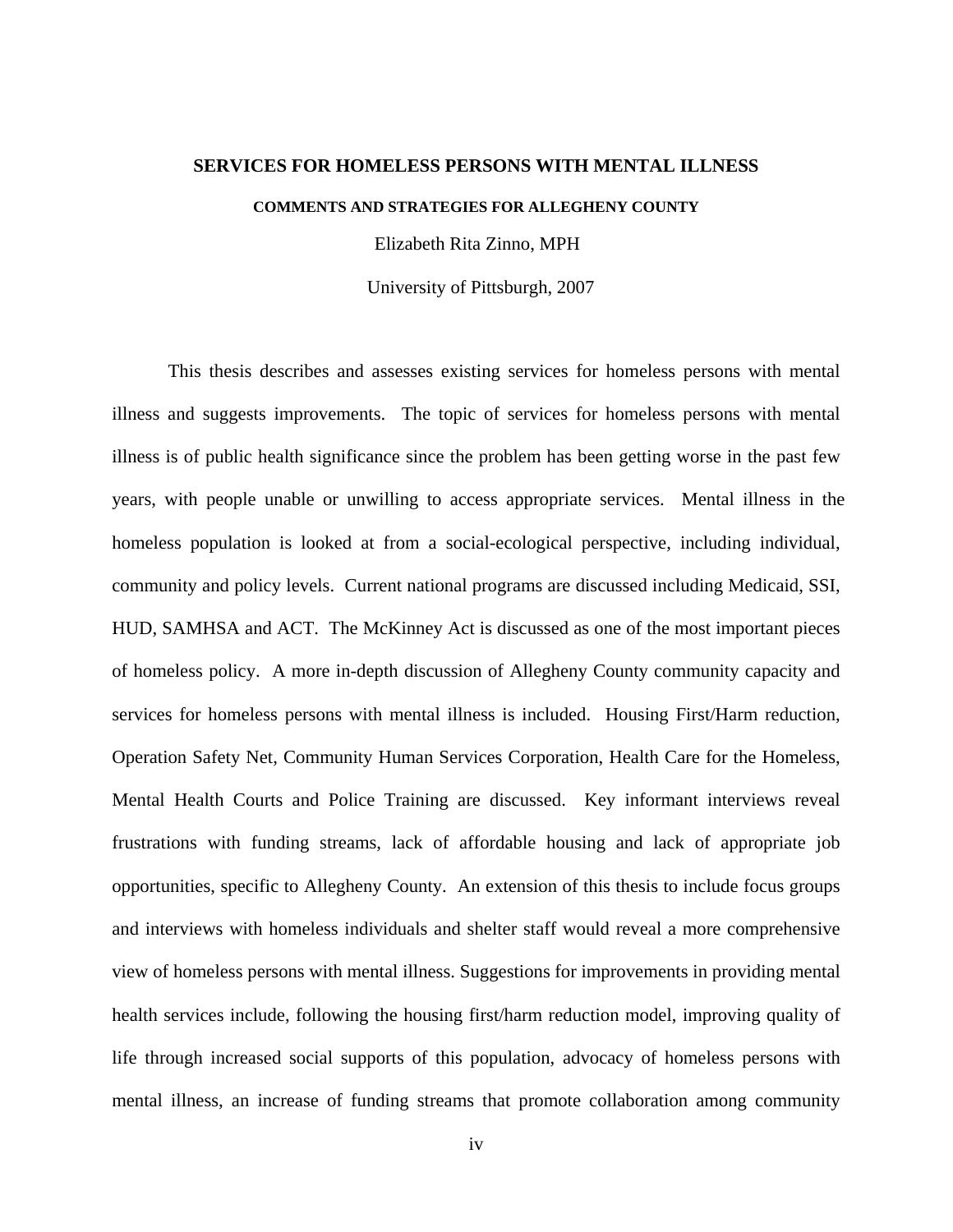agencies, more street outreach for the chronic homeless population and overall more collaboration among different agencies in Allegheny County including, government, social services, education, police and emergency services.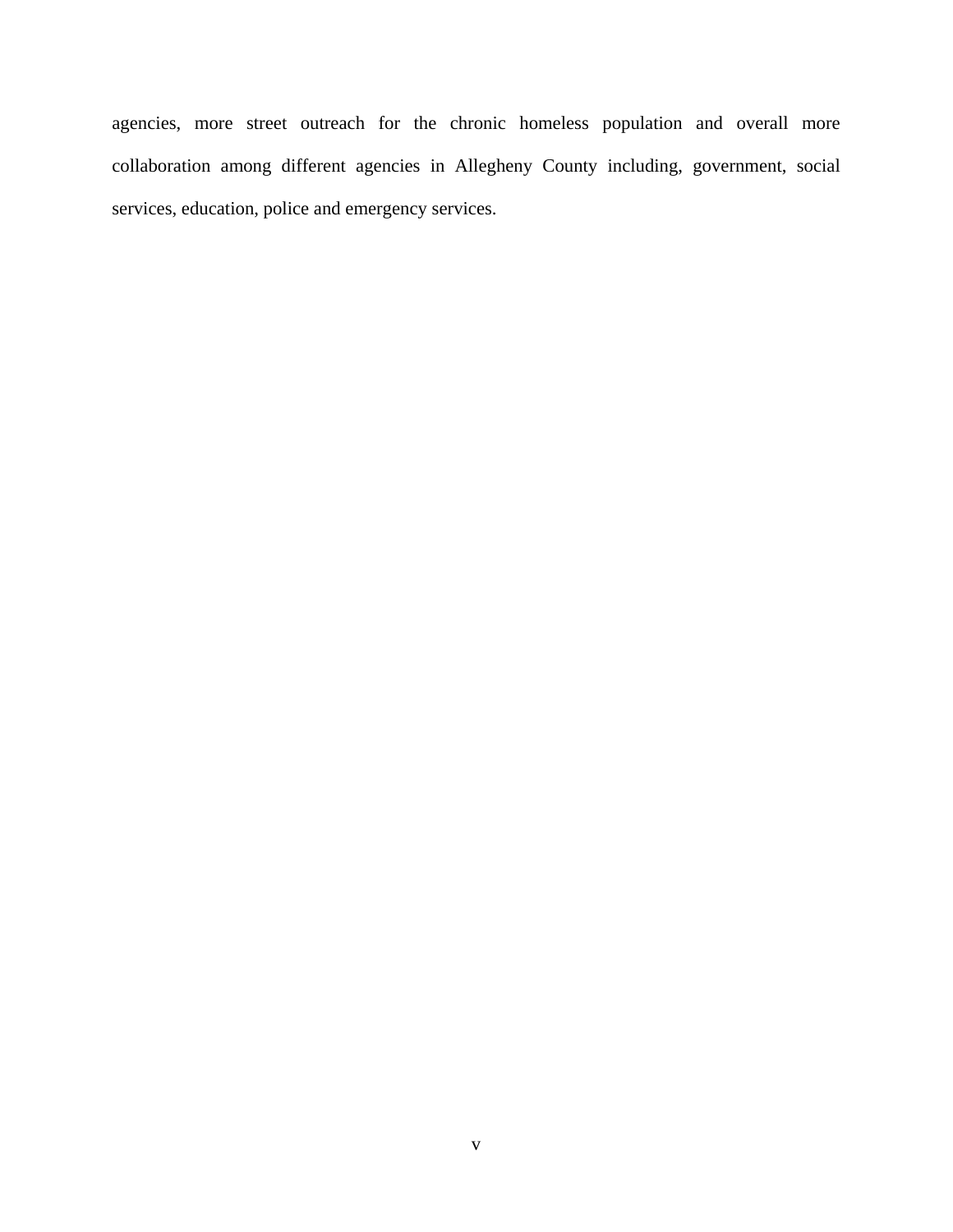# **TABLE OF CONTENTS**

| 1.0 |     |                                                                            |
|-----|-----|----------------------------------------------------------------------------|
| 2.0 |     |                                                                            |
|     | 2.1 |                                                                            |
|     |     | 2.1.1                                                                      |
|     | 2.2 |                                                                            |
|     | 2.3 |                                                                            |
|     | 2.4 |                                                                            |
| 3.0 |     | <b>ORGANIZATIONAL AND COMMUNITY LEVEL FACTORS  15</b>                      |
|     | 3.1 |                                                                            |
|     | 3.2 |                                                                            |
|     | 3.3 |                                                                            |
|     | 3.4 |                                                                            |
| 4.0 |     |                                                                            |
|     | 4.1 |                                                                            |
|     | 4.2 |                                                                            |
|     | 4.3 |                                                                            |
|     |     | Projects for assistance in transition from homelessness (PATH) 22<br>4.3.1 |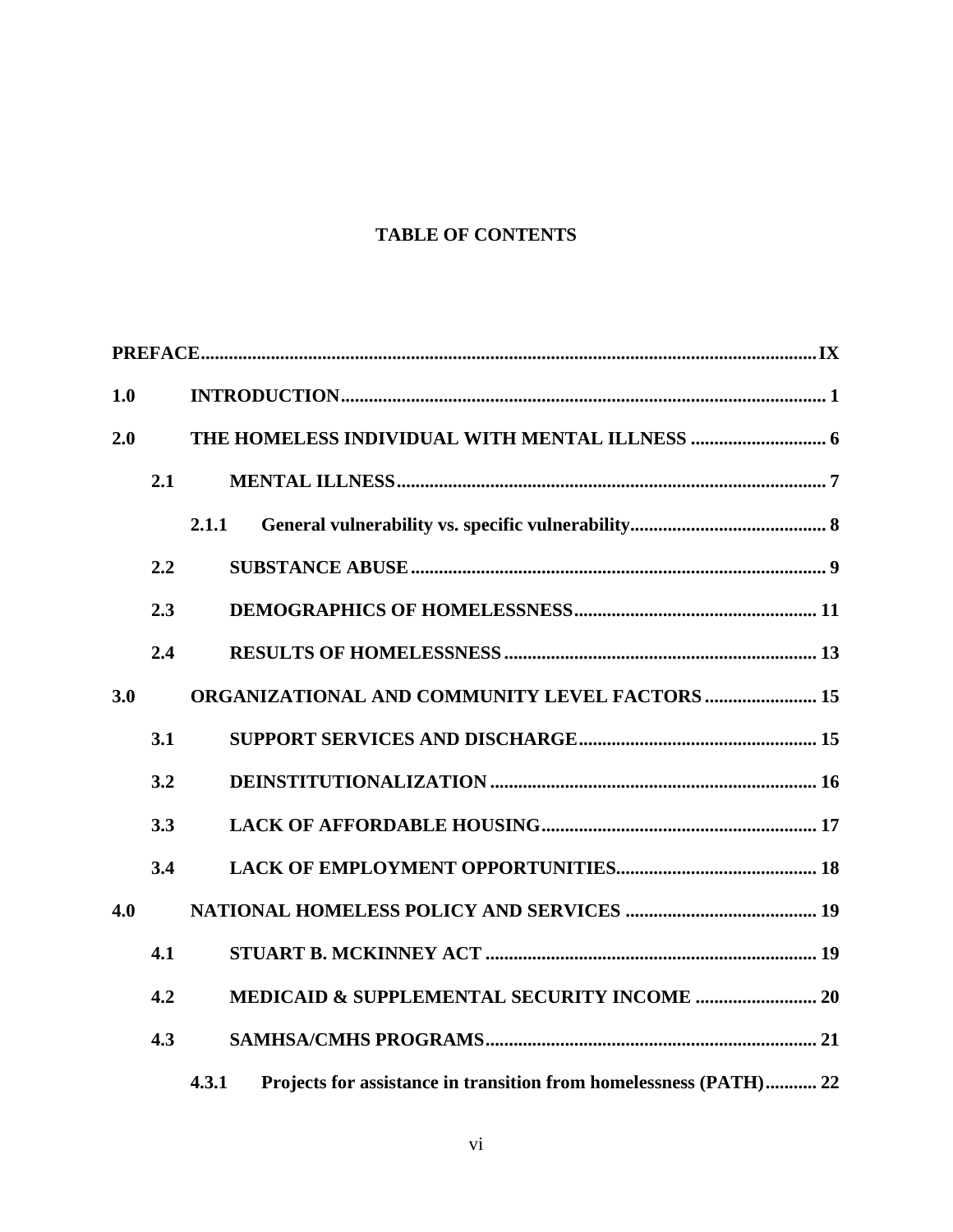|     | 4.4 |                                                         | DEPARTMENT OF |  |  |  |  | HOUSING AND URBAN DEVELOPMENT |  |  |  |  |
|-----|-----|---------------------------------------------------------|---------------|--|--|--|--|-------------------------------|--|--|--|--|
|     |     |                                                         |               |  |  |  |  |                               |  |  |  |  |
|     | 4.5 |                                                         |               |  |  |  |  |                               |  |  |  |  |
| 5.0 |     | ALLEGHENY COUNTY HOMELESS AND MENTAL HEALTH SERVICES 26 |               |  |  |  |  |                               |  |  |  |  |
|     | 5.1 |                                                         |               |  |  |  |  |                               |  |  |  |  |
|     |     | 5.1.1                                                   |               |  |  |  |  |                               |  |  |  |  |
|     |     | 5.1.2                                                   |               |  |  |  |  |                               |  |  |  |  |
|     |     | 5.1.3                                                   |               |  |  |  |  |                               |  |  |  |  |
|     |     | 5.1.4                                                   |               |  |  |  |  |                               |  |  |  |  |
|     |     | 5.1.5                                                   |               |  |  |  |  |                               |  |  |  |  |
|     |     | 5.1.6                                                   |               |  |  |  |  |                               |  |  |  |  |
|     |     | 5.1.7                                                   |               |  |  |  |  |                               |  |  |  |  |
|     |     | 5.1.8                                                   |               |  |  |  |  |                               |  |  |  |  |
|     |     | 5.1.9                                                   |               |  |  |  |  |                               |  |  |  |  |
|     |     | 5.1.10                                                  |               |  |  |  |  |                               |  |  |  |  |
|     |     | 5.1.11                                                  |               |  |  |  |  |                               |  |  |  |  |
|     |     |                                                         |               |  |  |  |  |                               |  |  |  |  |
|     |     | 5.1.13                                                  |               |  |  |  |  |                               |  |  |  |  |
|     |     | 5.1.14                                                  |               |  |  |  |  |                               |  |  |  |  |
| 6.0 |     |                                                         |               |  |  |  |  |                               |  |  |  |  |
| 7.0 |     |                                                         |               |  |  |  |  |                               |  |  |  |  |
|     | 7.1 | <b>COMMUNITY HUMAN SERVICES CORPORATION 42</b>          |               |  |  |  |  |                               |  |  |  |  |
|     | 7.2 |                                                         |               |  |  |  |  |                               |  |  |  |  |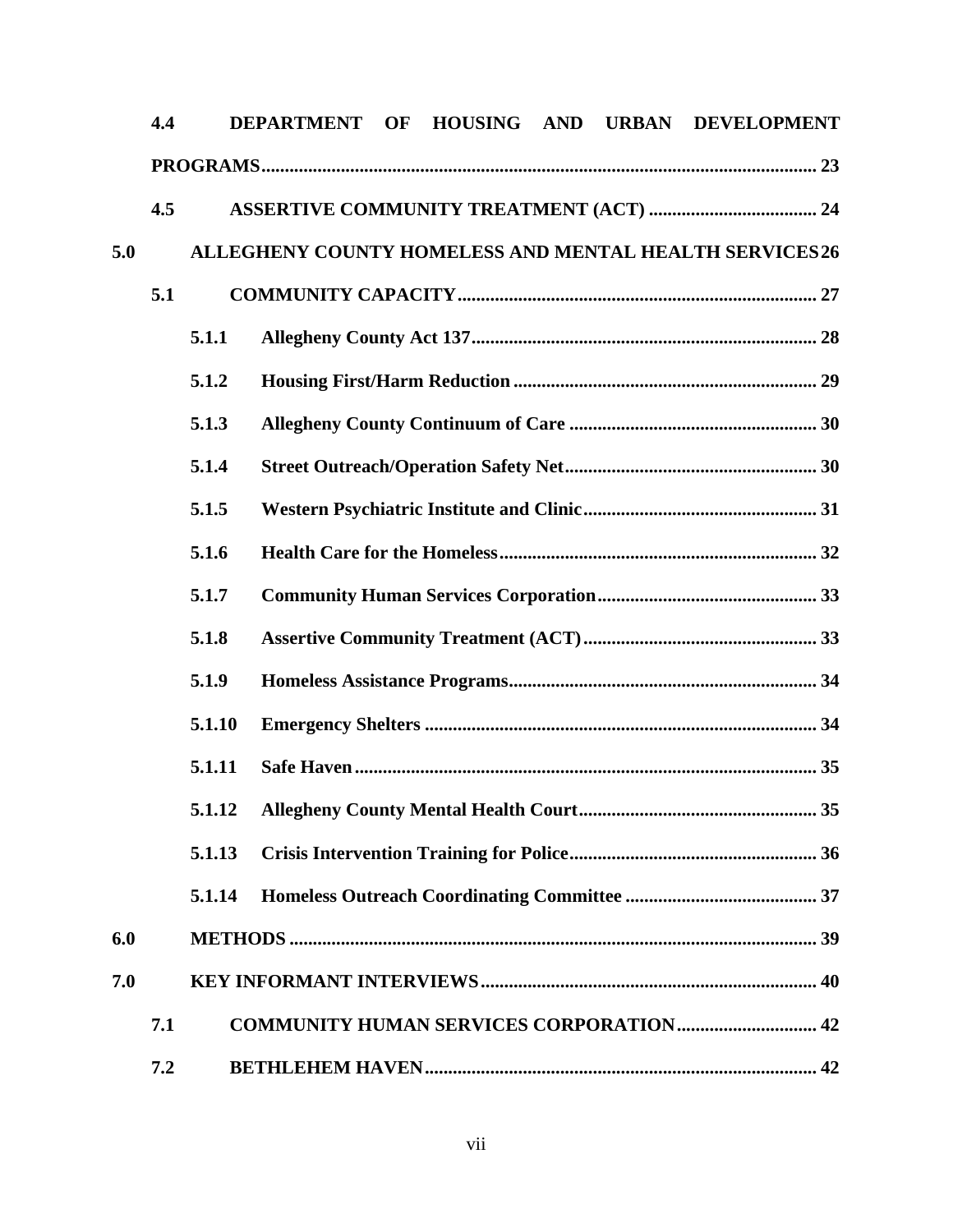| 7.3         |       |                                                               |  |  |  |  |  |
|-------------|-------|---------------------------------------------------------------|--|--|--|--|--|
| 7.4         |       |                                                               |  |  |  |  |  |
| 7.5         |       |                                                               |  |  |  |  |  |
| 7.6         |       |                                                               |  |  |  |  |  |
|             | 7.6.1 |                                                               |  |  |  |  |  |
|             | 7.6.2 |                                                               |  |  |  |  |  |
|             | 7.6.3 |                                                               |  |  |  |  |  |
|             | 7.6.4 |                                                               |  |  |  |  |  |
|             | 7.6.5 |                                                               |  |  |  |  |  |
| 8.0         |       |                                                               |  |  |  |  |  |
| 8.1         |       |                                                               |  |  |  |  |  |
|             | 8.1.1 |                                                               |  |  |  |  |  |
|             | 8.1.2 |                                                               |  |  |  |  |  |
| 9.0         |       |                                                               |  |  |  |  |  |
| <b>10.0</b> |       |                                                               |  |  |  |  |  |
|             |       | APPENDIX A: LIST OF ALLEGHENY COUNTY HOMELESS SHELTERS  58    |  |  |  |  |  |
|             |       |                                                               |  |  |  |  |  |
|             |       | APPENDIX C: LIST OF HUD/HAP CONTRACTED PROVIDERS IN ALLEGHENY |  |  |  |  |  |
|             |       |                                                               |  |  |  |  |  |
|             |       |                                                               |  |  |  |  |  |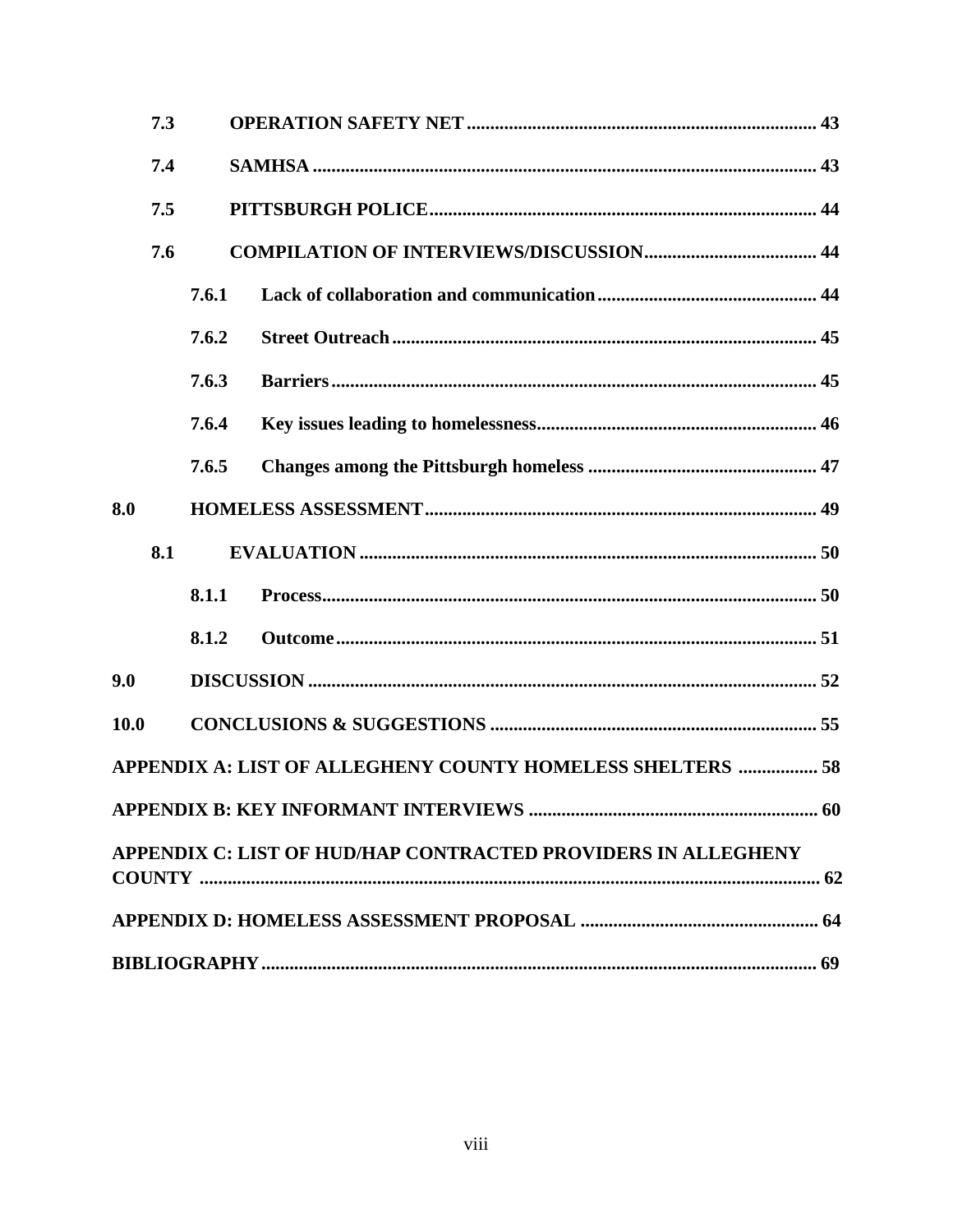## **PREFACE**

<span id="page-8-0"></span>As with most academic endeavors, this thesis progressed through the support from many people. First, I would like to thank the professionals who graciously allowed me to interview them and to be inspired by the work they do on a daily basis. I would particularly like to thank Theresa Chalich, for guiding me through an insightful internship at Bethlehem Haven and for continuing to be a lifelong mentor. Staff at the Community Human Services Corporation opened their doors and provided a wealth of knowledge to me that went beyond anything I expected. Sgt. Miller of the Pittsburgh Police is dedicated to the protection of the community and his warmth inspired me. Jim Withers and Ken Thompson are medical doctors dedicated to serving others and I am motivated by them. I would like to thank my committee members for their help and guidance in this process. I would especially like to express my gratitude to Dr. Ken Jaros, for his direction throughout my graduate career. I do not think he quite realizes the tremendous impact he had on my academic experience and my life in general. I wish to express my tremendous gratefulness and awe to my parents, William and Rita Zinno for raising me to not only respect the value of an education, but for instilling in me the values and morals to want to dedicate my life to serving marginalized people, such as homeless persons with mental illness. Their hard work and support have allowed me to arrive where I am today. And lastly, I would like to thank my fiancé, Jeremiah Ratta, for his patience, unconditional love and sustenance, not only with my academic career, but in all areas of my life.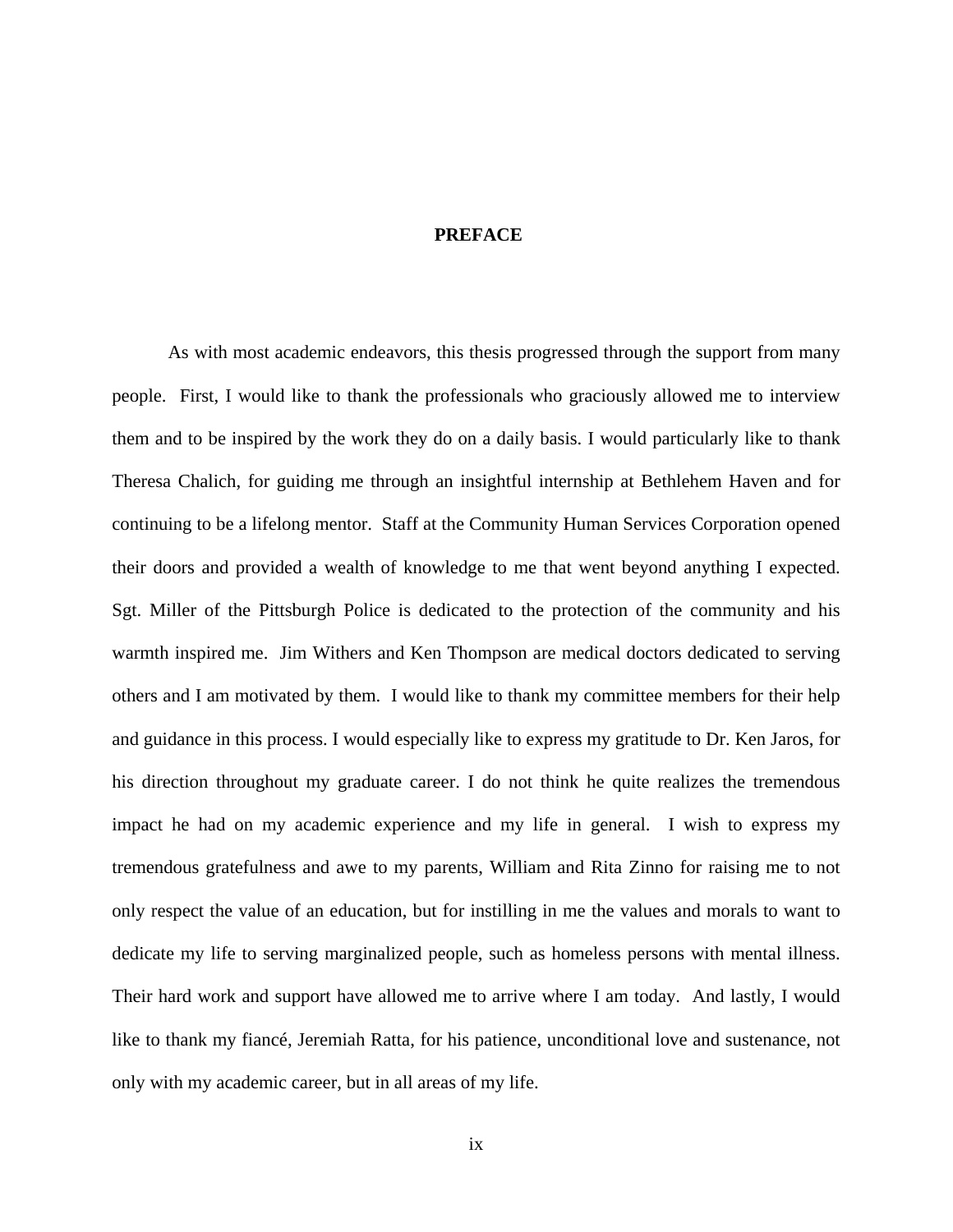## **1.0 INTRODUCTION**

<span id="page-9-0"></span>"*To the extent that we respond to the health needs of the most vulnerable among us, we do the most to promote the health of the nation*" (former Surgeon General, David Satcher, DHHS, 1999).

The purpose of this thesis is to describe and assess existing services for homeless persons with mental health problems and suggest improvements. Such services include not only specific targeted medical interventions, such as medication and psychotherapy, but also include efforts to build social support, stimulate community involvement and engagement in productive activities, because those more general efforts can lead to better mental health outcomes. Providing these types of services may allow homeless mentally ill individuals to maintain stable housing better than medication alone. The combination of mental illness and homelessness is debilitating and so complex that it is no wonder that even with programs available, the problem is still prevalent. I will therefore assess national and local services for persons who are both homeless and mentally ill and subsequently provide suggestions for progress.

Homelessness among persons with serious mental illness is an intricate and multi-faceted public health problem, both nationally and in Pittsburgh. Even the very defining of homelessness, what would seem to be a straightforward matter, becomes rather complicated. Although definitions of homelessness vary, they are used to determine who is eligible for shelter assistance, housing assistance or more chronic homeless needs. The Stewart McKinney Homeless Assistance Act of 1987 defines a homeless person as "any individual who lacks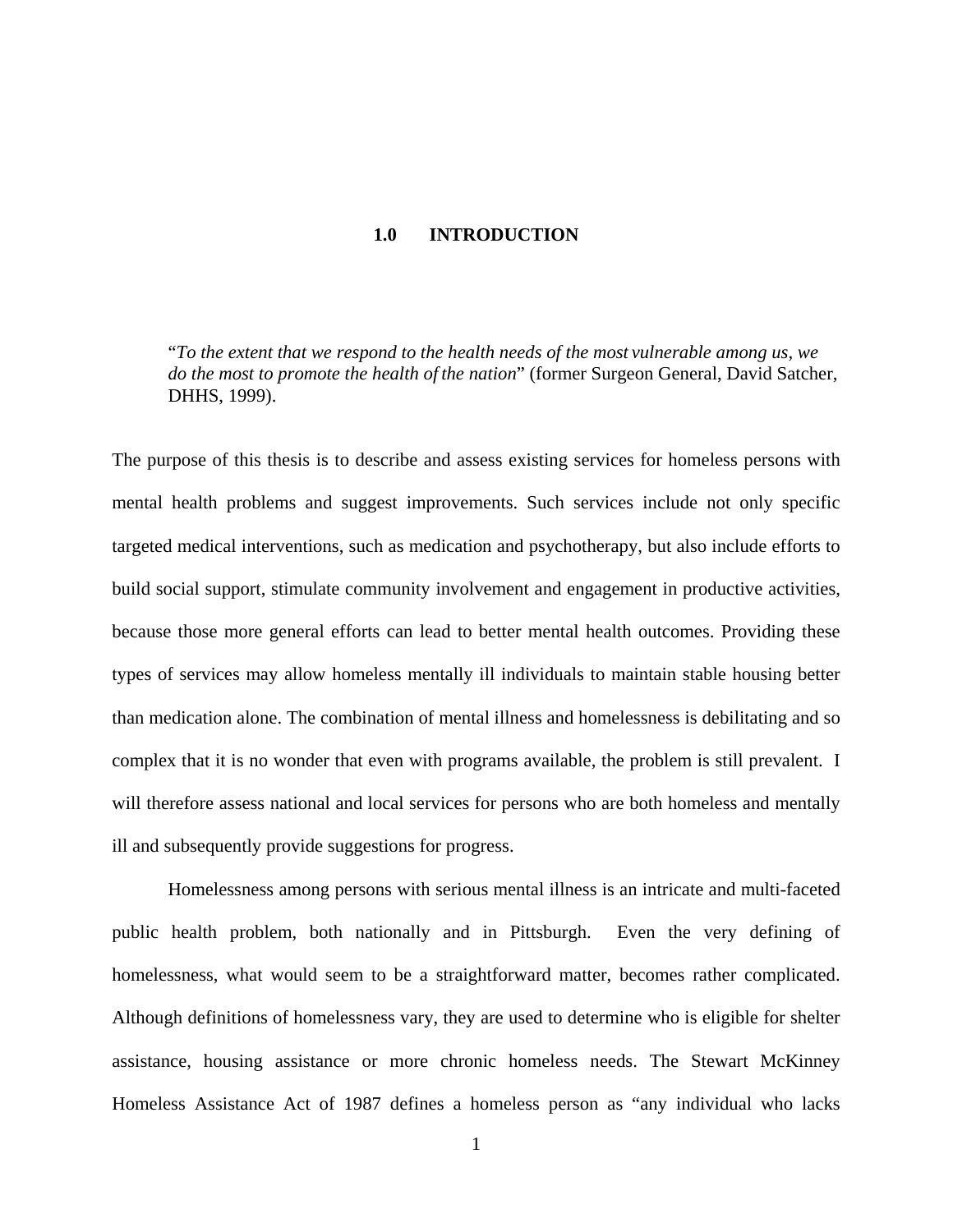housing, including an individual whose primary residence during the night is a supervised public or private facility that provides temporary living accommodations or an individual who is a resident in transitional housing". Since recidivism is a problem in the homeless population, practical definitions of homelessness must account for the time frame in which a person lacks housing, distinguishing between chronic and temporary situations. According to the U.S. Department of Housing and Urban Development (HUD, 2007), a "chronically homeless person" is an individual who has been without a home for at least one year and is diagnosed with mental illness or drug or alcohol addiction. Chronically homeless individuals are so defined because of the length of time they are homeless, but also coupled with a mental health diagnosis. Mental illness can be defined collectively as all mental disorders, which are health conditions where thinking, mood or behavior are modified and associated with distress or impaired functioning (DHHS, 1999). These disorders considered to be severe and persistent mental illness can be defined through the *Diagnostic and Statistical Manual of Mental Disorders (DSM-IV).* 

The U.S. Department of Housing and Urban Development (HUD, 2007) conducted a point-in-time estimate in January, 2005 and estimated that 754,000 people were homeless, nationally. Of this number, approximately 45% were non-sheltered homeless (street homeless). Further, approximately 25% of the homeless population suffers from a severe mental illness (National Coalition for the Homeless, 2006b). In all, it is estimated that in any year 2.3-3.5 million Americans experience homelessness, and some studies reveal that as many as a third of them suffer mental problems (Hwang, 2005). The exact numbers may vary from one research study to the next, but clearly homelessness is quite prevalent. Moreover it is quite complicated, especially when coupled with severe mental illness.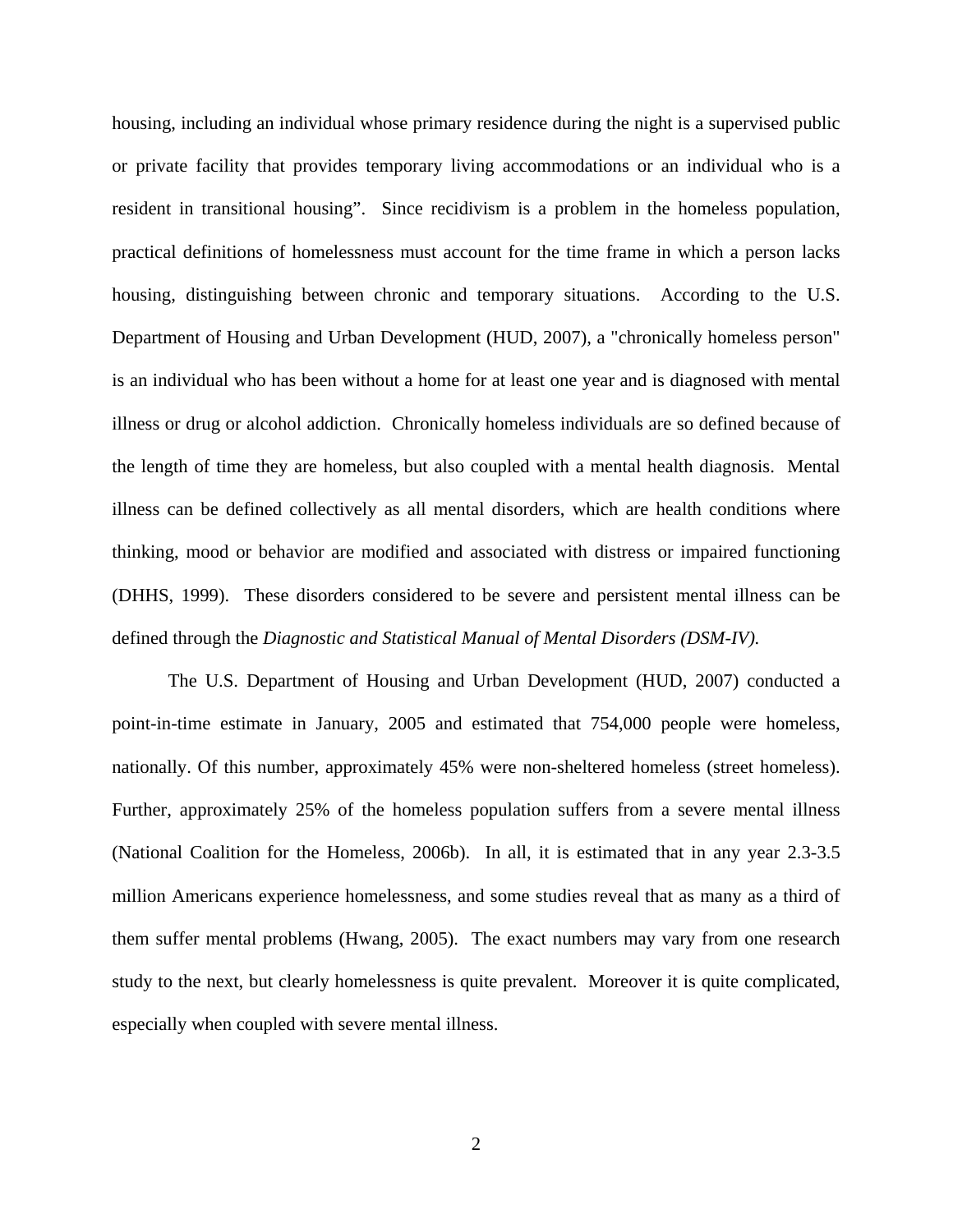Severe mental illness in the homeless population is an important public health issue, which unfortunately appears to be getting worse. Healthy People 2010 originally set objective 18-3 to reduce the percentage of homeless adults with serious mental illness, from 25% to 19%. During the mid-course review, this objective was revised, since the percentage of homeless adults with serious mental illness actually increased. Because many homeless persons with mental illness did not receive mental health services, the new objective for Healthy People 2010 is to increase the number of homeless adults that receive mental health services, from 27% to 30%. While numerous, comprehensive publications have been released detailing what it will take to end homelessness (DHHS, 2003, ACHA, 2005, National Coalition for the Homeless, 2006b), gaps in intervention options, lack of collaboration between agencies and lack of appropriate services still exist. According to the National Resource Center on Homelessness and Mental Illness (2007), the intervention of community treatment, when utilized effectively, can decrease homelessness among people with mental illness.

The problems of homeless persons with mental illness are great, and pose a burden requiring federal assistance. These problems may exceed the capacity of local and state assistance and therefore require Federal efforts such as the McKinney Research Demonstration Programs of 1990. The results of this longitudinal research design show that "even people with the most serious mental illnesses who are homeless, once thought to be unreachable and difficult-to-serve, can be reached by the service system, can accept benefit from mental health services, and, with appropriate supports, can remain in community-based housing" (DHHS, 2003). These results confirm what many providers of homeless mental health services have long believed for themselves.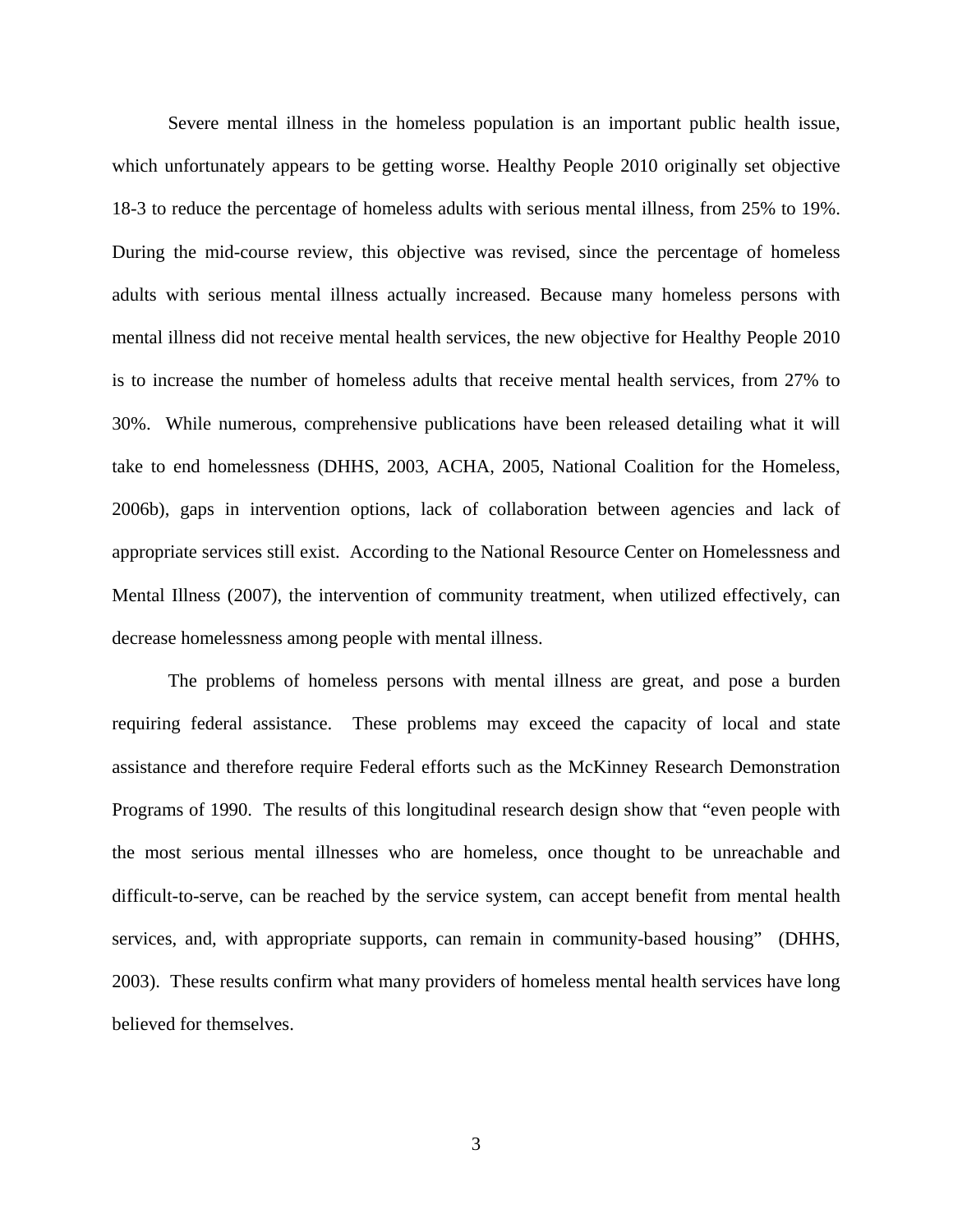To fully understand the issue of homelessness and severe mental illness, a socialecological approach is beneficial. This model recognizes the multi-level, interwoven relationship between an individual and his/her environment. Rather than examine a problem such as homelessness in terms of individual attributes alone, the social-ecological approach directs us to examine the other levels of the problem, including interpersonal, organizational, community and public policy levels (Glanz, Rimer & Lewis, 2002). Interventions that are multidisciplinary and multilevel tend to be the most effective for helping bring about long-term improvements in health. Taking an ecological approach implies that physical and social environments are interdependent and that multiple aspects of the person and multiple aspects of the environment influence individual and community well-being (Grzywacz & Fuqua, 2000). The framework provides an important context for the homeless individual with mental illness, such that equal emphasis is placed on the individual and their environment. In other words, full responsibility for perpetuating homelessness cannot be placed solely on the individual, but also on organizations, community and policy issues. This thesis is designed to review the current literature surrounding the issue of mental illness in the homeless population from a social-ecological perspective.

 Homeless individuals' basic physical needs must be met before some mental health services can be successful. Therefore, I will also look at other factors in homelessness to provide a broader understanding of persons with mental illness who are also homeless. The issue will be reviewed from individual, interpersonal, organizational, community and policy levels to review the problem of mental illness in the homeless. As defined earlier, I will look at those individuals who are chronically homeless. Services for the general homeless population will be discussed on a national level, with a specific focus on mental health services. Rather than try to solve the issue of which comes first- homelessness or mental illness, this thesis is designed to present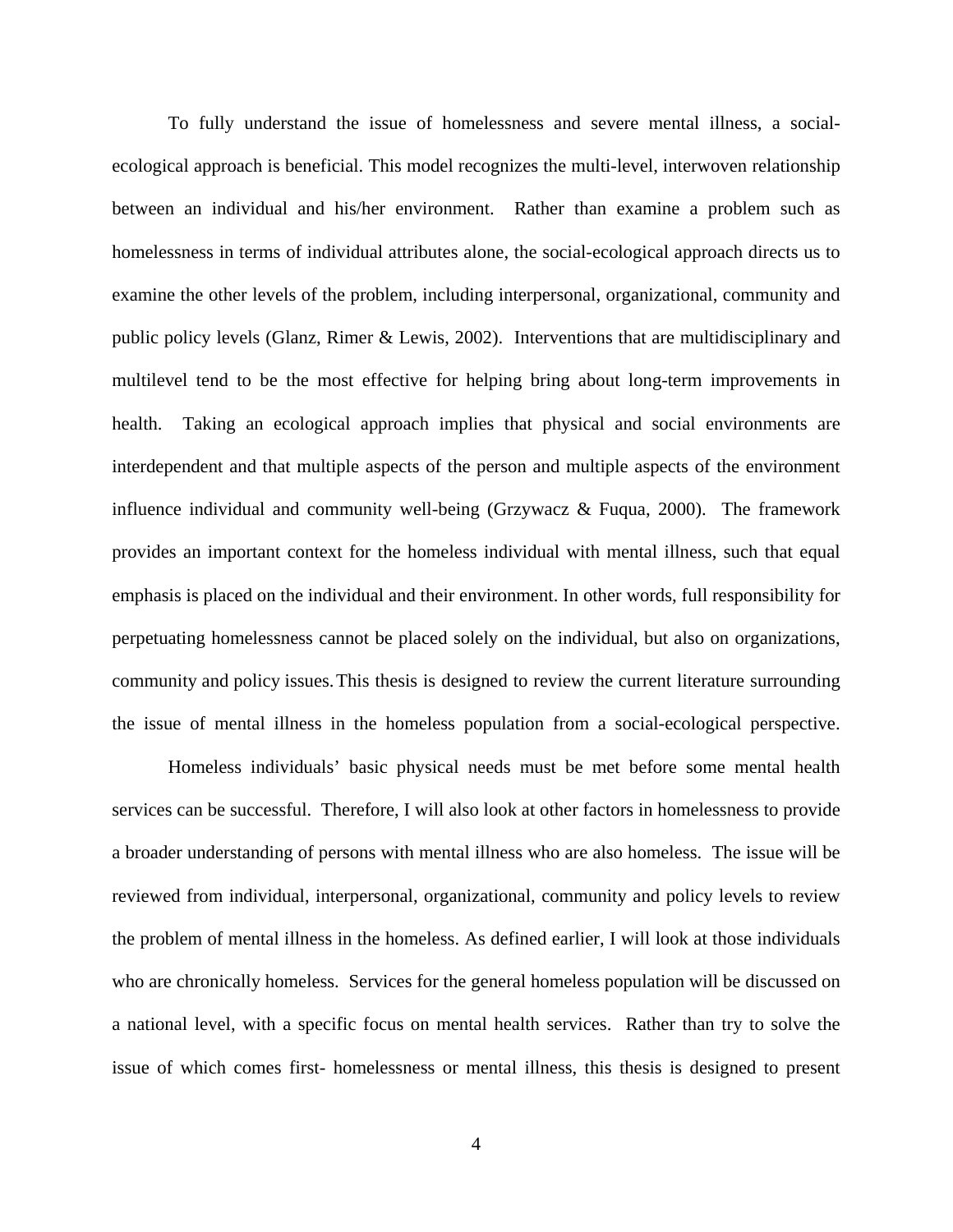views on services that are available once a person is homeless and also suffering from a mental disorder, while not ignoring risk factors that can lead to homelessness and could be prevented.

A review of the literature and overview of services was not sufficient to fully understand the issue of homeless mental illness and so key informant interviews were done to gain fuller understanding of Allegheny County homeless. Key informant interviews of community leaders provided an overview of problems and strategies surrounding the mentally ill homeless in Allegheny County. Key informant interviews helped reveal where to gather more information and identified gaps in services and collaboration efforts and also allowed for conclusions and suggestions to be drawn. A proposal of an assessment surrounding homeless and mental illness in Allegheny County was put forth, to provide a valuable viewpoint of homeless individuals themselves. Gaps in services and suggestions for providing better for the homeless are given.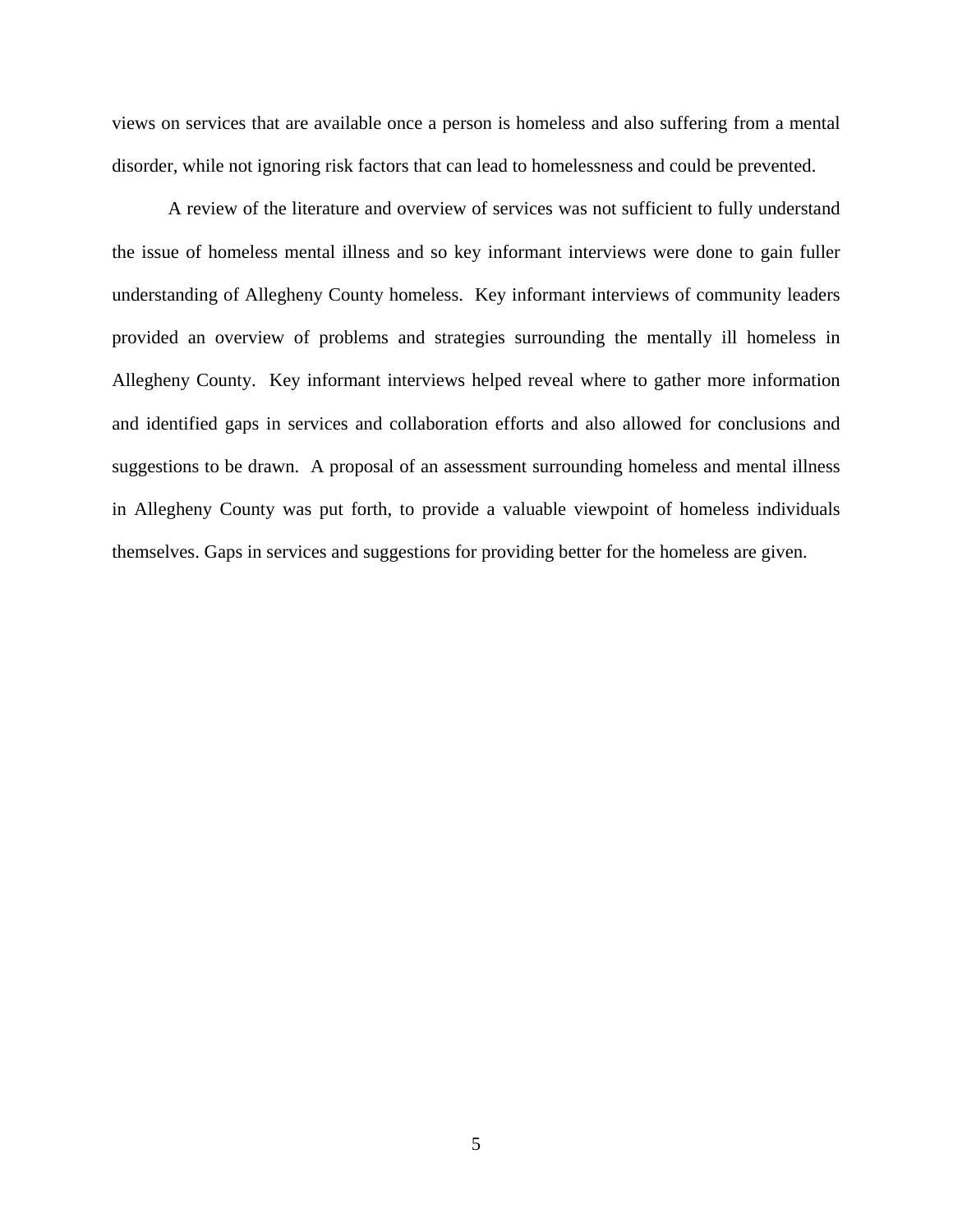#### <span id="page-14-0"></span>**2.0 THE HOMELESS INDIVIDUAL WITH MENTAL ILLNESS**

Before assessing the current services for the mentally ill homeless, it is important to have an understanding of the homeless individual suffering from mental illness. Placing the individual in the context of family systems, communities and policies can help to better understand the issue of homelessness from multiple levels, which in turn helps to better assess the current services to determine if they are appropriate.

There is no doubt that mentally ill homeless individuals are among the most marginalized people in the United States. Separately homelessness and mental illness are looked upon with stigma and ignorance, but when coupled together, the effects are overwhelming. Many people choose to look the other way or pretend that homelessness and mental illness are not problems in their community. Albert Schweitzer and his concept of "Reverence for Life" have directed the lives of many in service professions to have respect for all people, including the destitute and marginalized. Schweitzer said, "Think occasionally of the suffering of which you spare yourself the sight", which is relevant to the mentally ill homeless population and how many people choose to spare themselves the sight of working with the homeless population or pretend that homelessness is not an issue. Homelessness is indeed an issue that requires a collective solution of addressing the health matters of the homeless, but also the underlying problem of homelessness itself.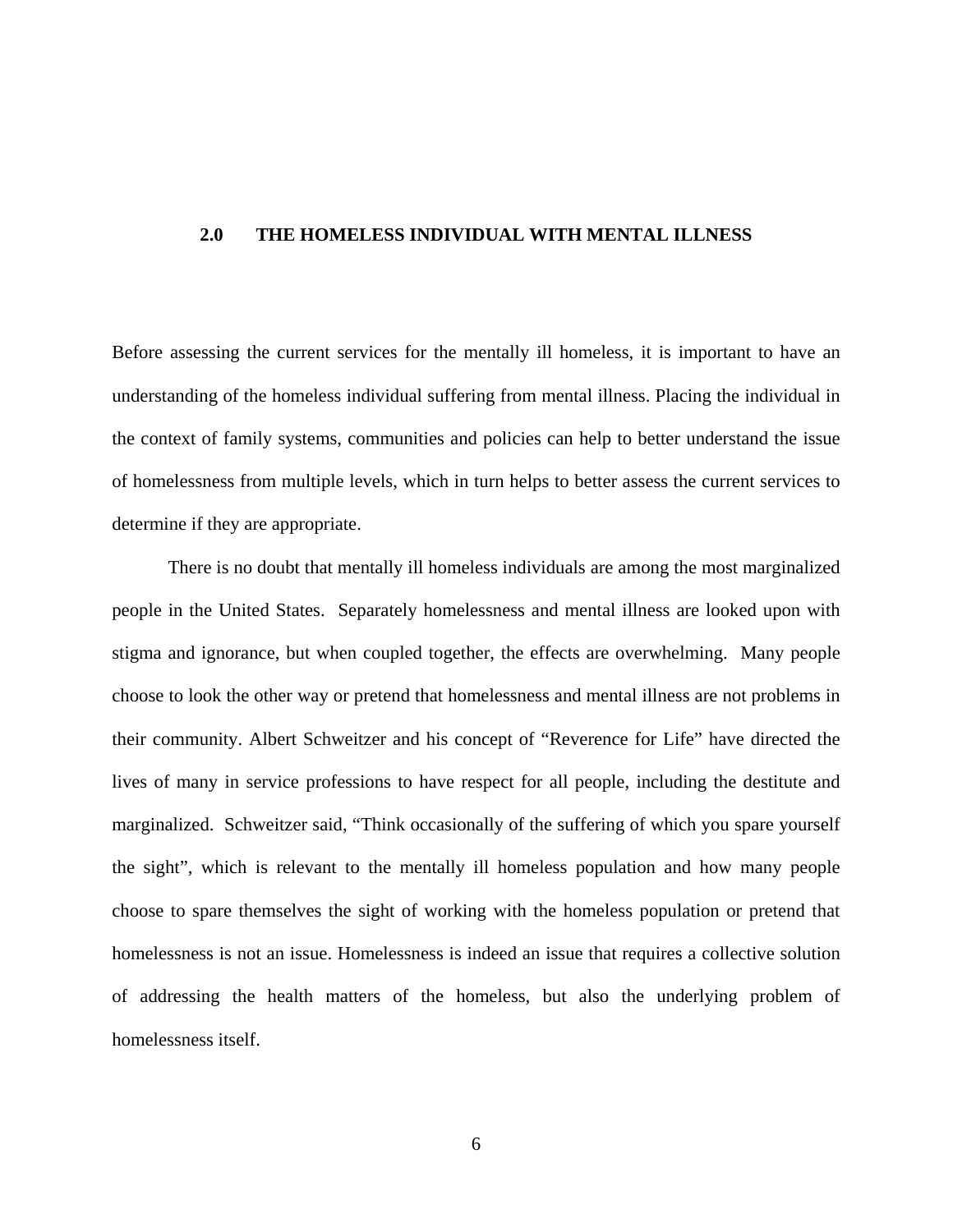<span id="page-15-0"></span> For the homeless population, mental health services for social supports and community help seem more appropriate than trying to force medication compliance and attendance in therapy. It is also not established which comes first. Does homelessness lead to poorer mental health or does a mental disorder lead to homelessness? While factors such as poverty, lack of jobs and lack of affordable housing all play a role in homelessness, there is clear evidence that the homeless population suffers higher rates of mental illness than the general population.

Understanding general risk factors for homelessness can lead to possible prevention interventions. Some risk factors for homelessness include mental illness, substance abuse, being a racial or sexual minority, being a veteran and involvement with the criminal justice system (DHHS, 2003). Those who suffer from both homelessness and mental illness will face more stigma and poorer physical health, which perpetuates the cycle.

#### **2.1 MENTAL ILLNESS**

For those with serious mental illness, the risk of becoming homeless is 10 to 20 times greater than for those in the general population (Kuno, Rothbard, Averyt & Culhane, 2000). Symptoms do not remain constant over time in many major mental health disorders. Symptoms may worsen and lessen and can be very cyclical in nature, especially if the individual cannot afford the appropriate medication or have access to counseling services. Schizophrenia, bipolar disorder and major depression are the most common forms of mental illness in the homeless population (Folsom, et al., 2005). Schizophrenia exists in 1.1% of the general population, while bipolar exists in 2.6% of the general population. On the other hand, schizophrenia and bipolar disorder make up 1/3 of the homeless population (Schizophrenia, 2007). Similarly, clinical depression,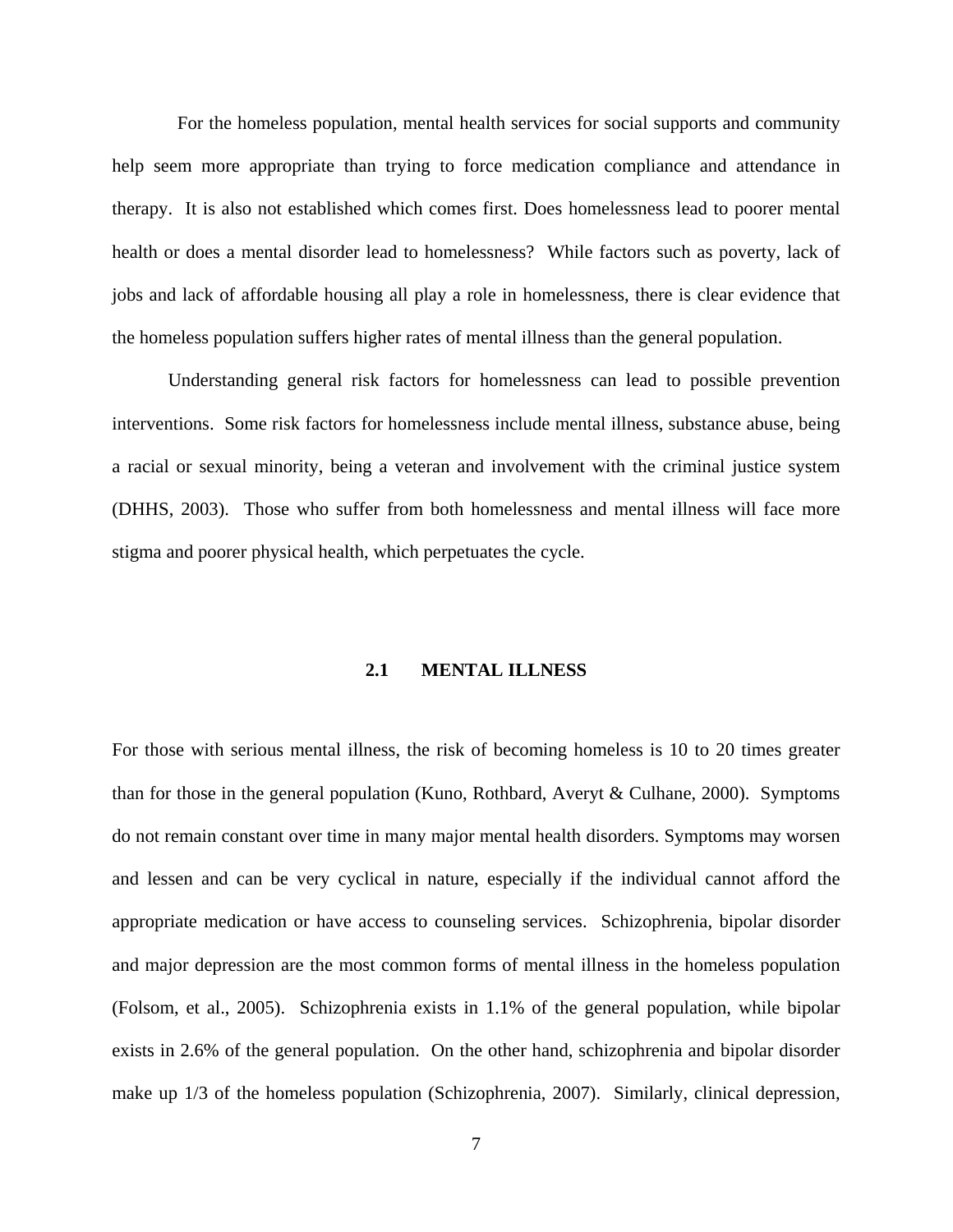<span id="page-16-0"></span>suicidal thinking and attempts at suicide are two to five times more common in homeless individuals (Schutt, Meschede & Rierdan, 1994). These diagnoses can be hard to treat in the general population, but become virtually impossible to treat in the homeless population. The homeless have little access to psychiatric medications or the monitoring that will help them stay on their medication. Transient individuals will not be able to keep appointments for mental health services; others may never be diagnosed in the first place.

## **2.1.1 General vulnerability vs. specific vulnerability**

Essentially, two explanations exist as reasons for homelessness in persons with mental illness. The specific vulnerability hypothesis states that mental illness is a specific vulnerability for homelessness. Reasons for homelessness are different in persons with mental illness compared to reasons in other groups. Conversely, the general vulnerability hypothesis states that reasons for homelessness are the same among persons with mental illness compared with other groups. Conditions such as poverty, stigma and lack of job opportunities are general to the whole homeless population and the source of homelessness (Mojtabai, 2005).

The specific vulnerability hypothesis suggests that more psychiatric treatment of homeless persons with mental illness is necessary. Treatment of mental illness would be necessary before housing maintenance could be achieved. On the other hand, the general vulnerability hypothesis suggests that general approaches for all homeless individuals should be provided. Thus, a person with mental illness who is homeless would be provided with housing just as the individual without mental illness. Deciding which is more appropriate could be determined based on how the individual lost their housing. If housing was lost because of their psychiatric symptoms, the specific vulnerability hypothesis would be more accurate. If housing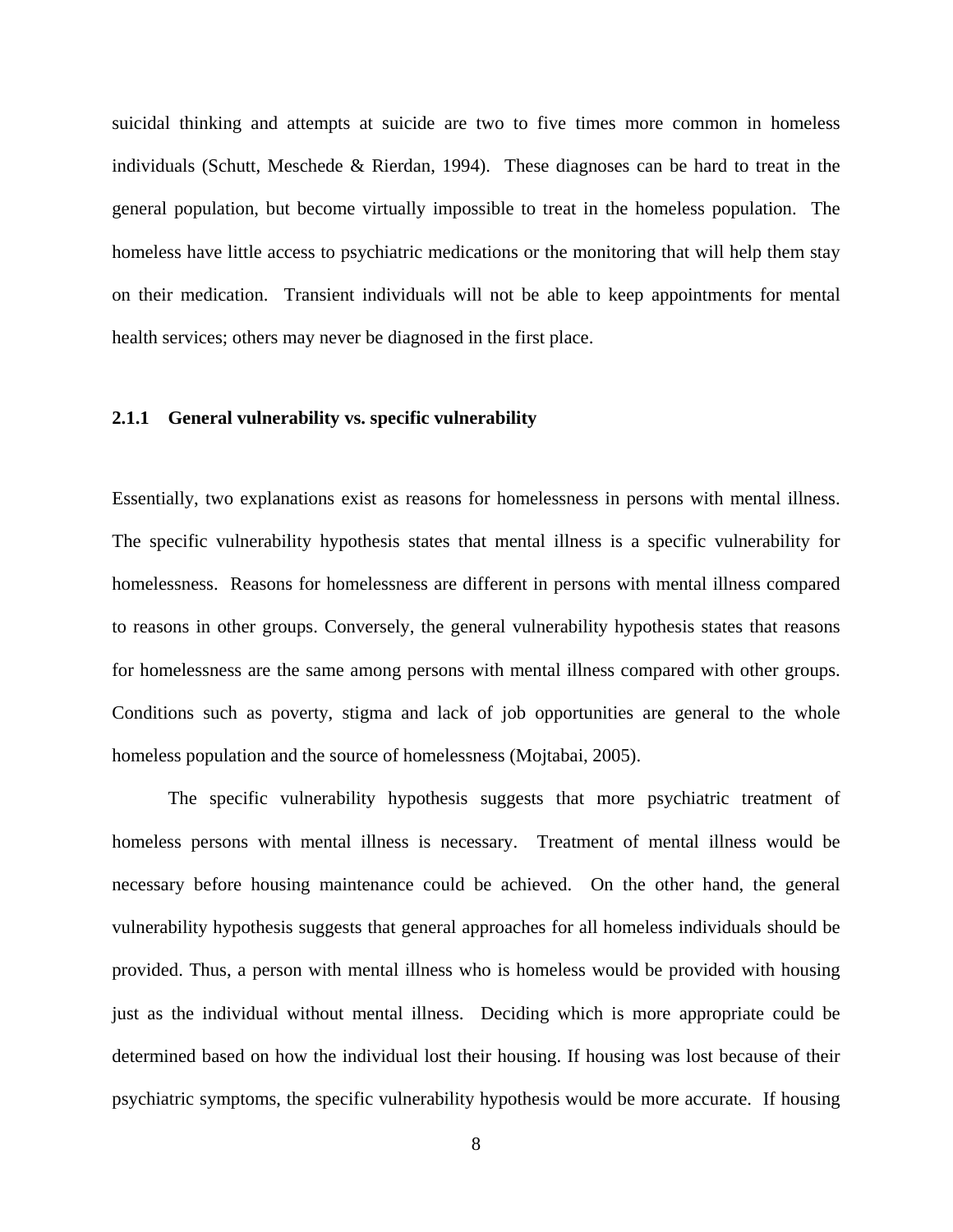<span id="page-17-0"></span>was lost because poverty or lack of job opportunities, rather than mental illness, the general vulnerability hypothesis would be supported. Mojtabai's (2005) study found that financial and interpersonal problems were the most common reasons that homeless individuals cited for their homelessness. Reasons for continued homelessness were the same for homeless persons with mental illness as those without mental illness.

 While the general vulnerability hypothesis reminds us not to overlook the broader underlying causes of mental health problems in the homeless, we also need to address the more immediate problems of mental illness. Thus we need both hypotheses as a foundation- the general vulnerability hypothesis and specific vulnerability hypothesis. These two hypotheses match up quite well with two models on providing services to the homeless that exist today. The general vulnerability hypothesis matches up with the Housing First model, while the specific vulnerability hypothesis mostly matches up with the Continuum of Care model which will be discussed in subsequent sections. The concern with accepting the general vulnerability hypothesis lies in the lack of parity between mental health and physical health, which can turn into an unfortunate situation for a homeless individual. Homelessness should be addressed at multiple levels. At one level the homeless need to have their basic needs met, at another level they ought to have some choice of services. We need to understand that the problems of mental illness and homelessness interact to create a problem that is more than the sum of its parts.

#### **2.2 SUBSTANCE ABUSE**

Individuals who are both homeless and mentally ill may use drugs or alcohol in an attempt to forget about their problems. For those suffering from mental illness and co-occurring substance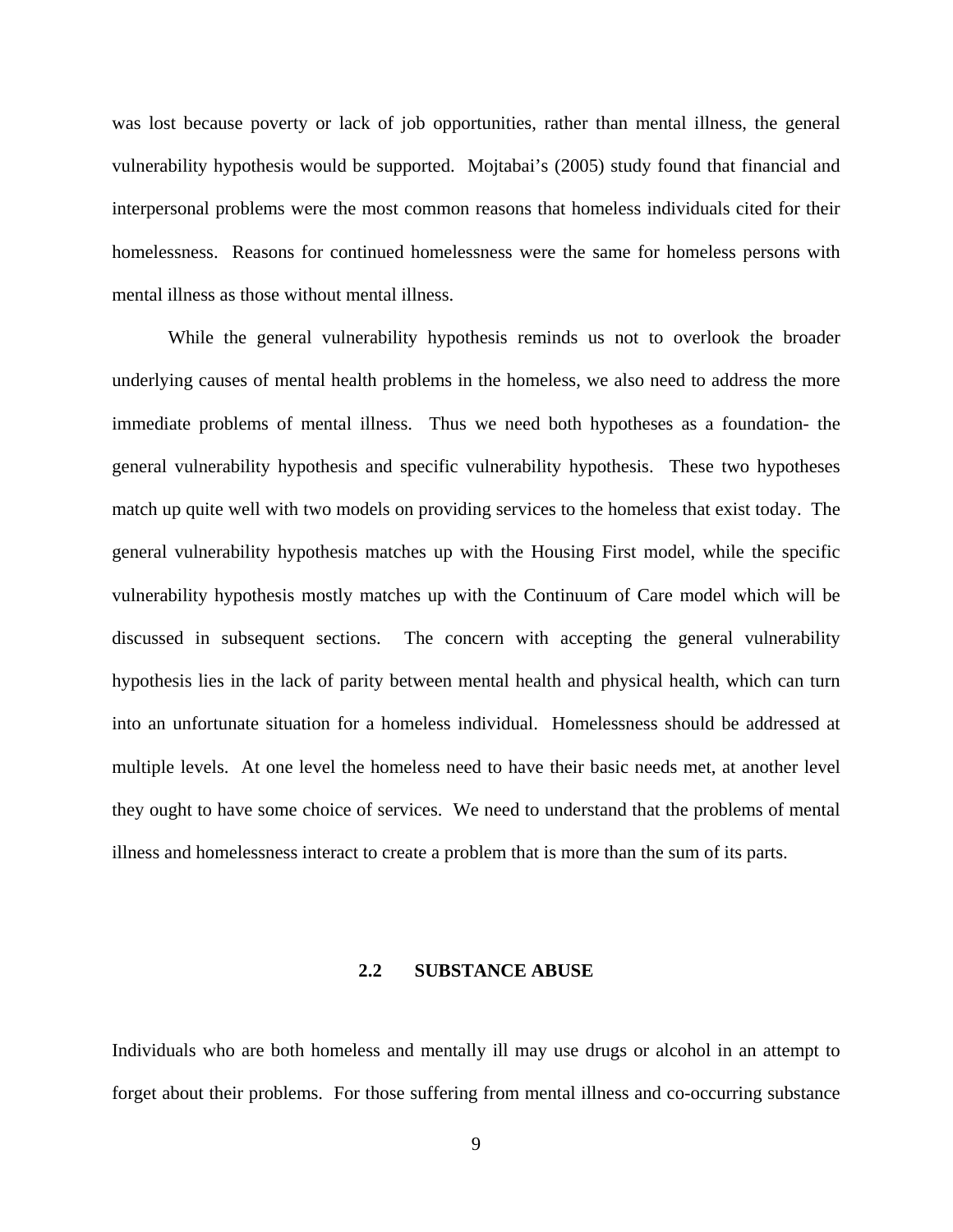abuse, homelessness can be more of a problem, in terms of recidivism. Montoya (2006) found that co-morbidity of mental illness and substance abuse seems to have a negative synergistic effect. Co-morbidity makes treatment outcomes uncertain and compliance less likely. Cooccurrence of mental illness and substance abuse is a significant problem, since approximately 50% of individuals with severe mental illness also suffer from substance abuse. In persons with mental illness who are homeless, this number jumps to 90%. Their symptoms appear more severe; they experience more denial and are more likely to avoid medication and other treatment (DHHS, 2003).

 Co-occurrence of substance abuse with a mental disorder will put individuals at higher risk for homelessness, since many landlords will not rent to someone with substance abuse and these individuals may be at higher risk for arrest, incarceration and eviction. (DHHS, 2003). Susser and colleagues (1997) found a large prevalence of injection drug use in the mentally ill homeless over the course of their lifetime. Homeless mentally ill individuals now become more at risk for HIV or hepatitis if engaging in shared injection drug use. Susser and colleagues (1997) argue that almost no attention has been given to the homeless mentally ill population and their substance abuse and subsequent risk of HIV transmission. Clearly, homelessness can put individuals in situations where they will engage in risky behaviors and injection drug use is certainly such a situation.

Most health care professionals now recommend treatment for both disorders simultaneously when an individual has co-occurring substance abuse and a mental health disorder (DHHS, 2003). Homeless individuals are at a disadvantage in treatment options, since many do not have a fixed address and cannot afford transportation to get to treatment centers. While substance abuse treatment may be mandated if the individual gets into trouble, they may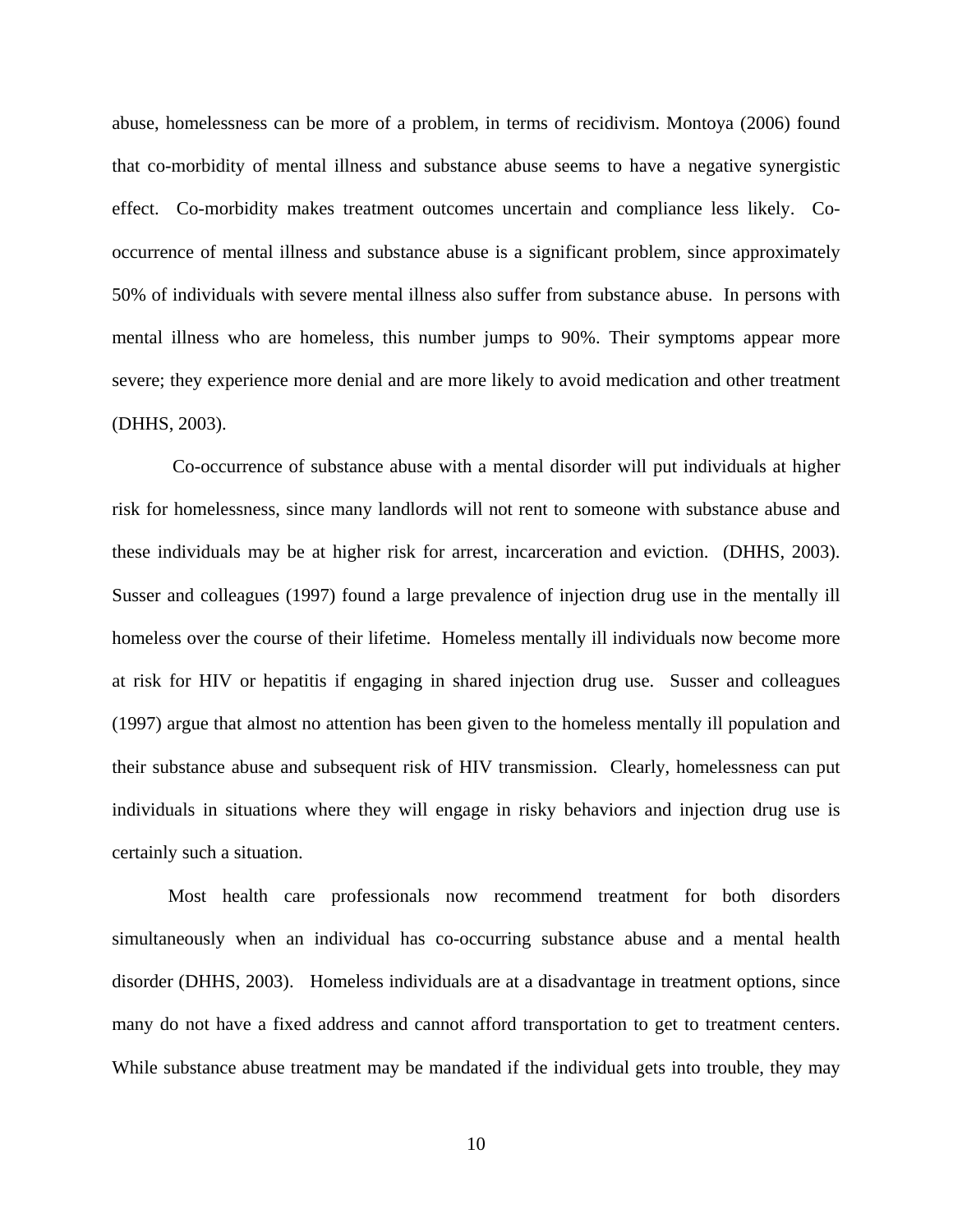<span id="page-19-0"></span>not get the help they need for their mental health problems, at all, let alone simultaneously with substance abuse treatment.

## **2.3 DEMOGRAPHICS OF HOMELESSNESS**

Homeless individuals are disproportionately from racial and ethnic minority groups. For instance, non-Hispanic Blacks make up approximately 11% of the general population, but make up about 40% of the U.S. homeless population (DHHS, 2003). When designing services for the mentally ill homeless population, it is important to remember that different races and ethnicities express mental health problems differently, seek help in different ways and have different ways of resolving their problems effectively. African-American or Asian groups may respond differently than whites to medications for mental illness, as well (DHHS, 2003).

Sexual minorities, especially in the youth population are at increased risk for homelessness. While gay, lesbian and bisexual youth only make up about 3-5% of the general population, they comprise approximately 20-40% of the homeless population (Buchanan, 2007). Gay, lesbian and bisexual adolescents may leave home more often, abuse substances and experience victimization more often than heterosexual youth (DHHS, 2003).

Approximately a third of homeless individuals have served in the Armed forces. Each day, about 200,000 veterans are living in shelters or in the streets. Shockingly, there are currently more Vietnam era veterans who are homeless than the number of Armed forces persons who died in that war. Approximately 45% of the veteran homeless population suffers from mental illness, 70% have alcohol and other drug abuse problems and 55% are Hispanic or African American (U.S. Department of Veterans Affairs, 2007).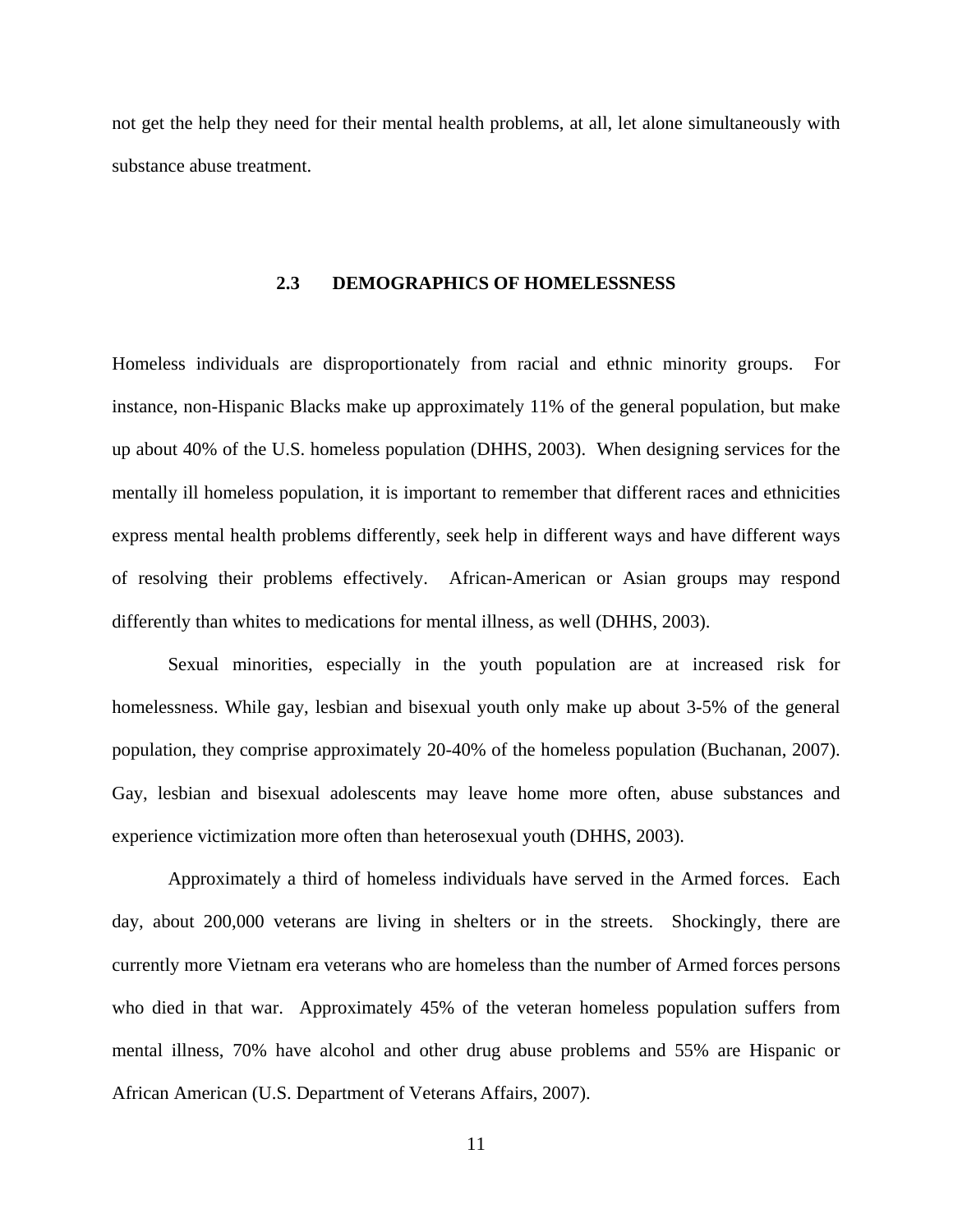People with mental illness have a higher likelihood of being arrested, even if they are committing the same crime as someone without mental illness. In fact, those with mental illness have a 64% greater risk of being arrested (DHHS, 2003). The U.S. Department of Justice reported that in 1998, 284,000 people with mental illness were in jail or prison. Many of these were homeless in the year before their arrest; approximately 20% of those in state prisons, 19% of those in federal prisons and 30% of those in local jail (DHHS, 2003). The homeless mentally ill are also in circumstances that make them more likely to engage in criminal behavior or more susceptible to violent attacks. Living in an abandoned building or on the streets makes one less safe from robberies, rape or drug use.

Individuals who have been abused are more susceptible to both mental illness and homelessness. In fact, some studies have found that between 51 and 97% of women suffering from serious mental illness have experienced physical or sexual abuse. Similarly, high rates of physical and sexual abuse in childhood are found in the homeless population. Further, once an individual is homeless, they are at risk for additional abuse on the streets and in shelters. Those with serious mental illness are especially at risk of being victimized when homeless (DHHS, 2003).

Those suffering from serious mental illness and homelessness will have less social supports than the typical individual. The homeless mentally ill have less contact and poorer relationships with their families than those who are not homeless (DHHS, 2003). These relationships may have slowly deteriorated, when family members grow tired of trying to help their relative who is experiencing severe mental illness (Lezak & Edgar, 1996). Others may think that the individual is being lazy or is unmotivated. The mentally ill homeless individual may then in turn resent family members for not understanding their plight, which can perpetuate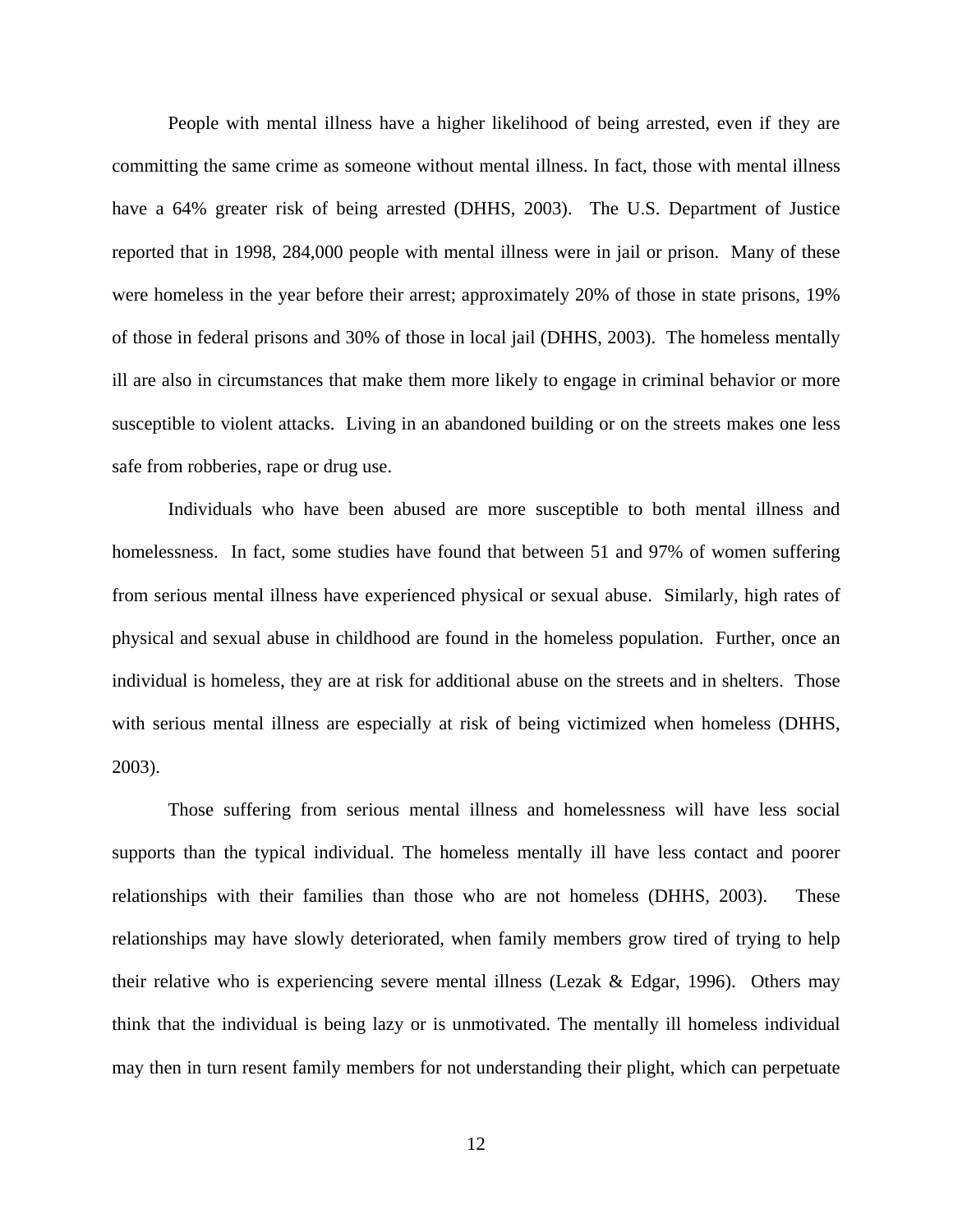<span id="page-21-0"></span>the cycle. Often family ties are broken. If substance abuse is involved, the mentally ill homeless individual may lose "using" friends if they themselves quit. Stigma and discrimination surrounding both mental illness and homelessness make it difficult to maintain friendships and jobs (Lezak & Edgar, 1996). Studies on social supports reveal that those who had more social support were less distressed and suicidal. Social support seems to be beneficial in itself, but also an emotional buffer for homeless individuals and may help lessen destructive tendencies as an outlet of experiencing distress (Schutt, Meschede & Rierdan, 1994).

In our society the mentally ill and the homeless are generally shunned. People look down on and avoid mentally ill homeless because of stereotypes, fear, anger, distrust and embarrassment. This marginalization or exclusion from main stream society can lead to low self-esteem, feelings of hopelessness and isolation. It can also lead the homeless individual to avoid seeking the appropriate care he/she needs (ADS Center, 2007). Stigma can be a significant barrier for the mentally ill homeless to living in mainstream society, in the community.

## **2.4 RESULTS OF HOMELESSNESS**

Other factors associated with homelessness occur after the individual has been homeless, as opposed to precipitating homelessness. Many homeless are in poor physical health as well. More interpersonal factors including stigma, lack of social supports and family issues or organizational and policy issues are addressed in previous or subsequent sections.

Homeless individuals have a much greater risk of death than the general population. Health conditions such as Human Immodeficiency Virus (HIV), liver disease, renal disease, cardiovascular disease and pulmonary disease, including asthma occur to a much larger degree in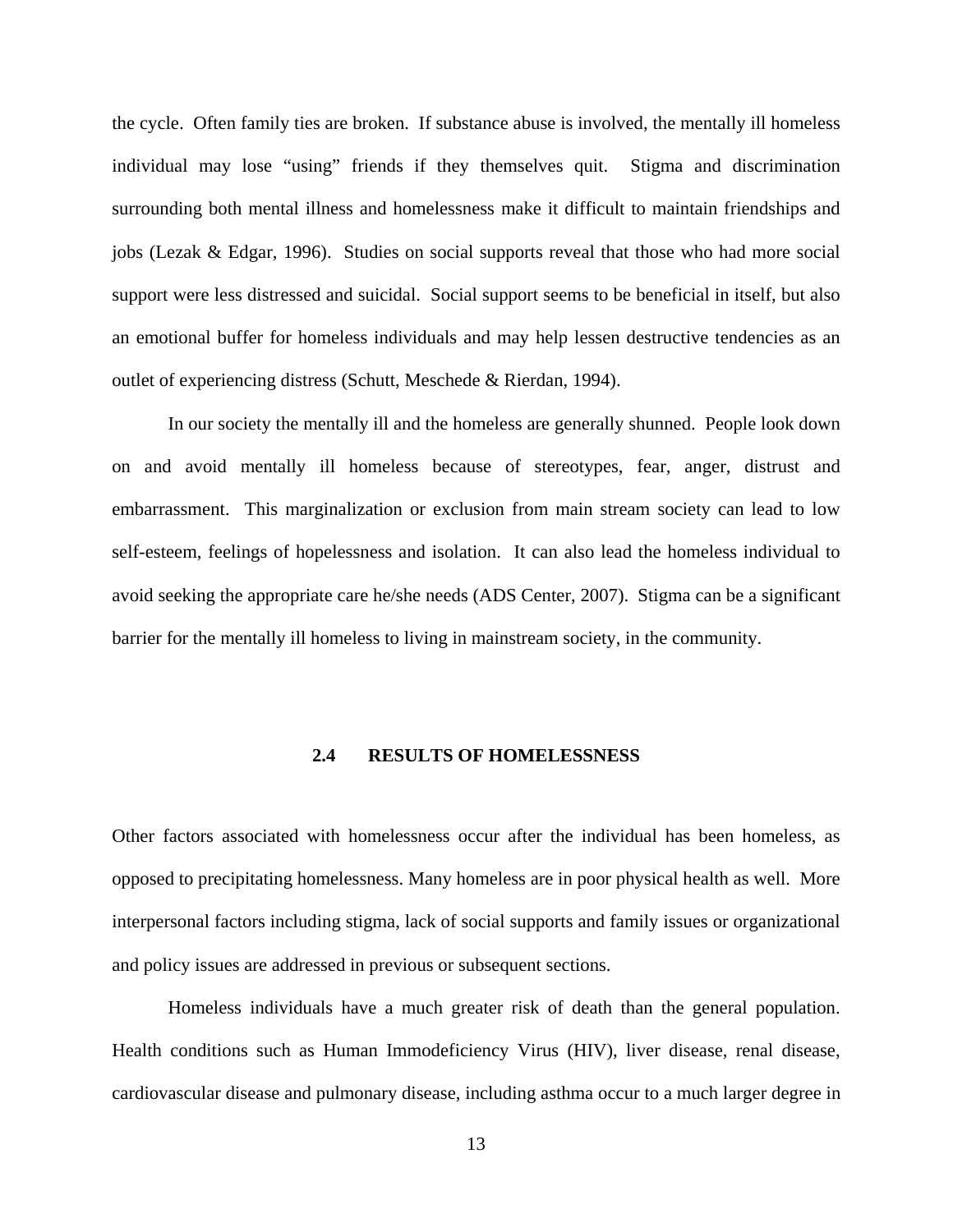homeless adults than the general population (Hwang, 1998). Spending many hours waiting in lines or walking all day, combined with worn out, ill-fitting shoes can lead to serious foot problems in the homeless. Upper respiratory problems, diabetes, tuberculosis, lice and hypothermia are also common problems in the homeless (Wlodarczyk & Prentice, 1988).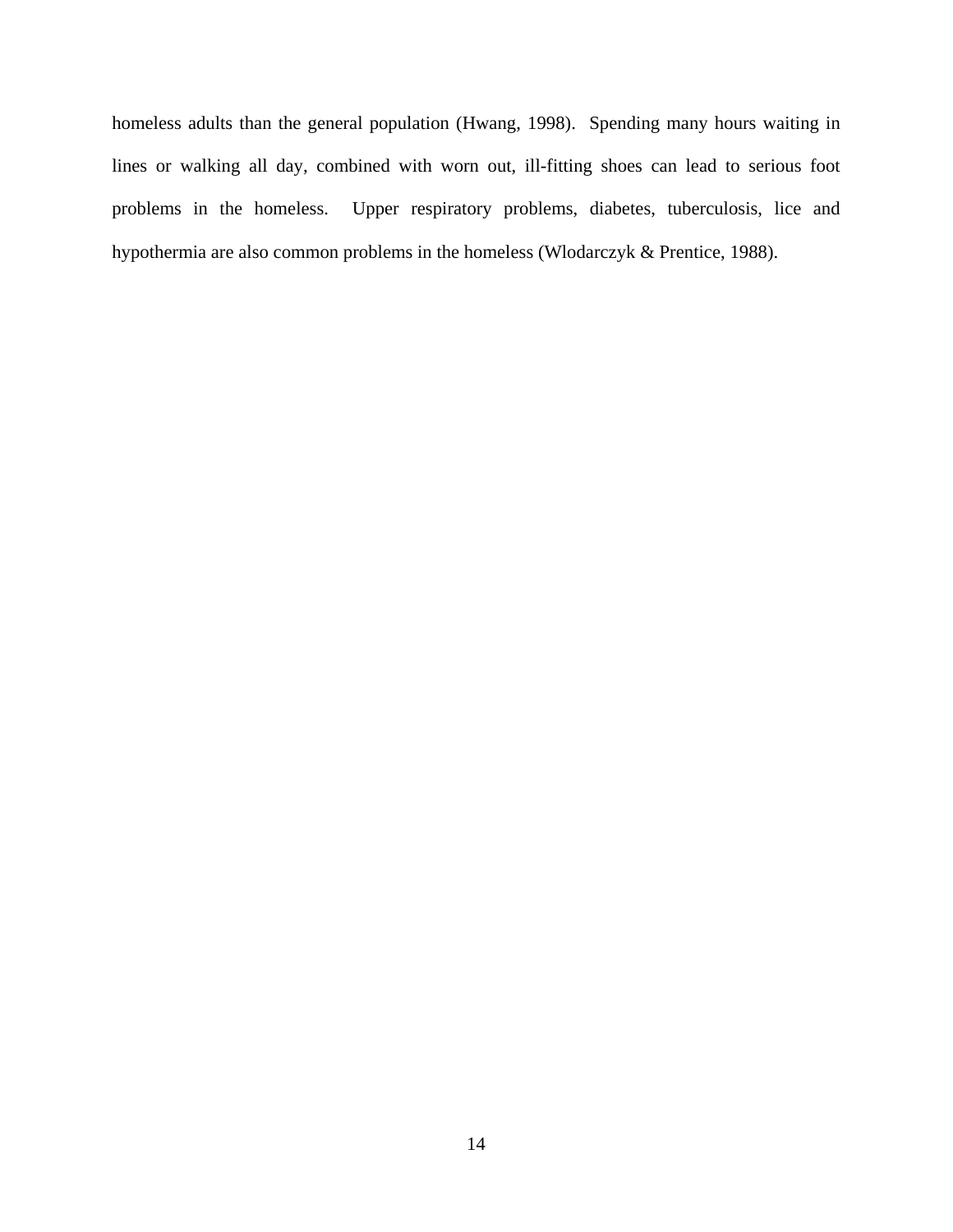#### <span id="page-23-0"></span>**3.0 ORGANIZATIONAL AND COMMUNITY LEVEL FACTORS**

Coordination and integration of services for the mentally ill homeless are critical factors in the success of a homeless individual becoming more self-sufficient and healthier, both mentally and physically. Research tells us that a particularly vulnerable time for homeless individuals to regress and therefore a critical time for intervention is when they are discharged from the hospital or jail, a shelter or inpatient clinic.

## **3.1 SUPPORT SERVICES AND DISCHARGE**

Adequate support services are essential in preventing recidivism to homelessness following a hospital stay or imprisonment. Individuals may need help returning to the community and linking with appropriate housing, treatment and community supports (Lezak & Edgar, 1996). There is not one central community agency responsible for the coordination of supportive services and collaboration among agencies can be weak, when competition ensues. Assertive community treatment teams (ACT) have been shown to be successful in assisting individuals in getting the appropriate services (Lezak & Edgar, 1996). Assertive community treatment teams are discussed further in the section "National homeless and mental health services".

When a homeless individual arrives in a shelter, in jail or in the hospital, staff should start the discharge process upon entry. Recent research by Bear (2007) concluded that in Allegheny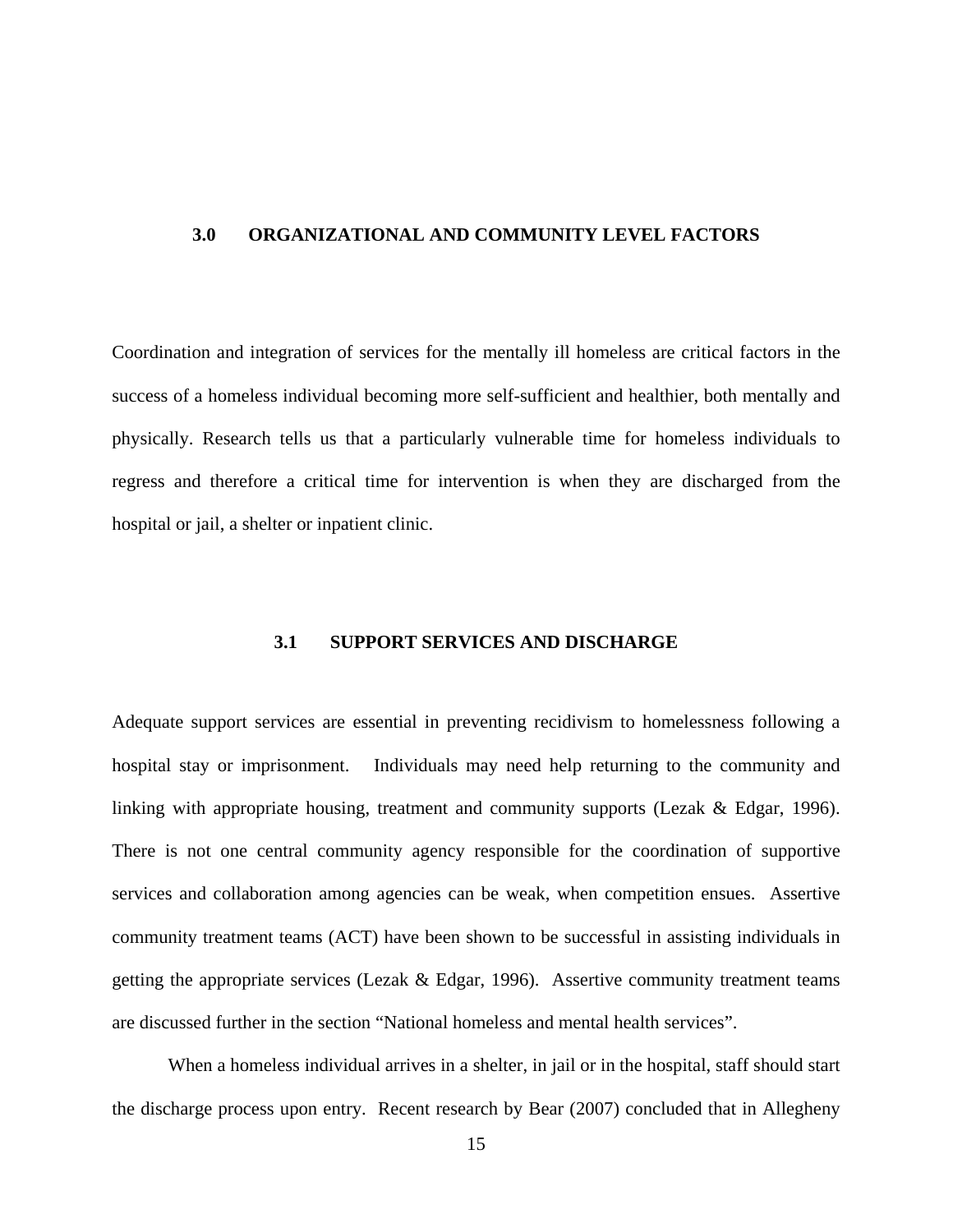<span id="page-24-0"></span>County, 22% of discharges from hospitals to shelters were considered inappropriate. Many homeless individuals find themselves staying in the shelter for the allotted amount of time and then cycling to the next shelter when housing was not obtained for them or their substance abuse or mental health symptoms are still extreme.

 Dedicated staff needs to spend time on finding resources and financial help for homeless individuals so that when they leave one of these locations, they do not find themselves on the street again. Discharge planning needs to be initiated long before the individual is scheduled to be released. Discharge planning can include community visits to look at housing and establish connections with support services (Lezak & Edgar, 1996).

Especially in the jail or psychiatric hospital setting, individuals should be discharged with housing arrangements, necessary medication, a treatment plan and an appointment with a mental health practitioner. An application for public assistance should be provided or staff should help complete this process (Harvard Mental Health Letter, 2005).

## **3.2 DEINSTITUTIONALIZATION**

Deinstitutionalization is essentially replacing long-term psychiatric hospital stays with community-based alternatives for mentally ill people. In the 40 years from 1955 to 1995, the number of occupied state hospital bed decreased from 339/100,000 to 21/100,000. The idea behind deinstitutionalization was to provide mentally ill persons with a more humane, community-based existence than a life lived in a hospital. These views were based on idealism, though, and not on research (Lamb & Bachrach, 2001). Today, many of those with severe mental illness deny their illness and therefore, their need for treatment, many because of the stigma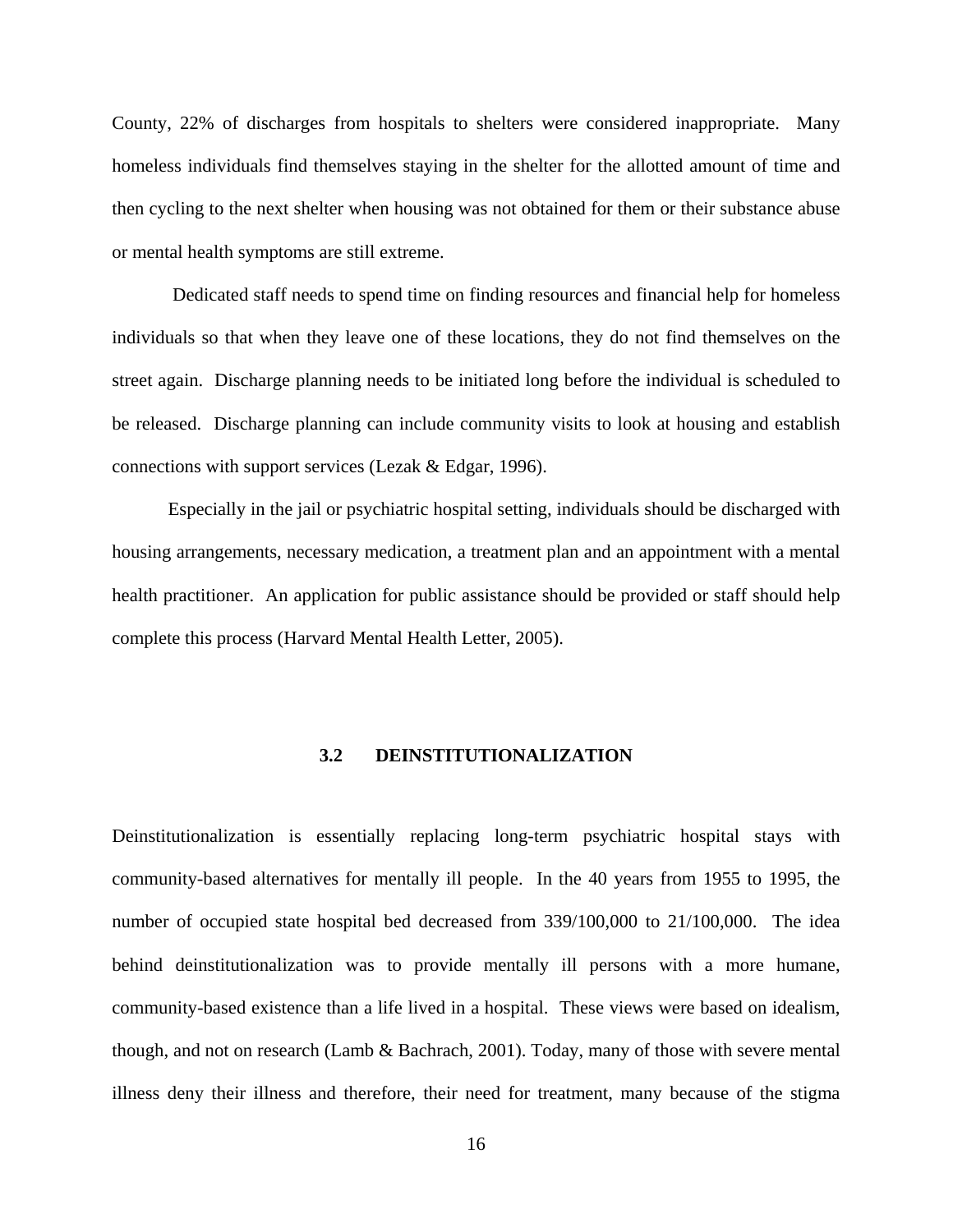<span id="page-25-0"></span>attached to the label of "mental patient". They may take to using illegal drugs on the street and leading lives of crime and loneliness.

While many do not believe that deinstitutionalization has directly led to the increasing number of homeless, several of my key informant interviews revealed that they adamantly directly witnessed this with their own eyes. Two American Psychiatric Association task forces on the homeless mentally ill state that the problem is not a direct result of deinstitutionalization, but that it is a result of the manner in which it was implemented (Lamb & Bachrach, 2001).

Severely mentally ill individuals may have a hard time dealing with living situations, including landlords and they may become evicted. Many may end up on their own on the streets. Many may not keep relationships, as already discussed. If they are not in the hospital, they may discontinue their medication. Acting bizarrely or disorderly may lead to their arrest and jail time (Lamb & Bachrach, 2001). Lack of many state hospital beds, now leaves them with no place to go, little medical care and little support.

Individual, interpersonal and organizational level issues help explain the multidimensional nature of the problems of homeless persons with mental illness. Taking a closer look at community and policy level issues will provide a transition to looking at services currently in place at community and national levels.

## **3.3 LACK OF AFFORDABLE HOUSING**

Most housing that is 'affordable' is typically in need of serious maintenance and repair, is unsafe and is not conveniently located near transportation or necessary services (Lezak & Edgar, 1996). A full time salary on minimum wage is \$10,712. In the city of Pittsburgh, \$30,815 is necessary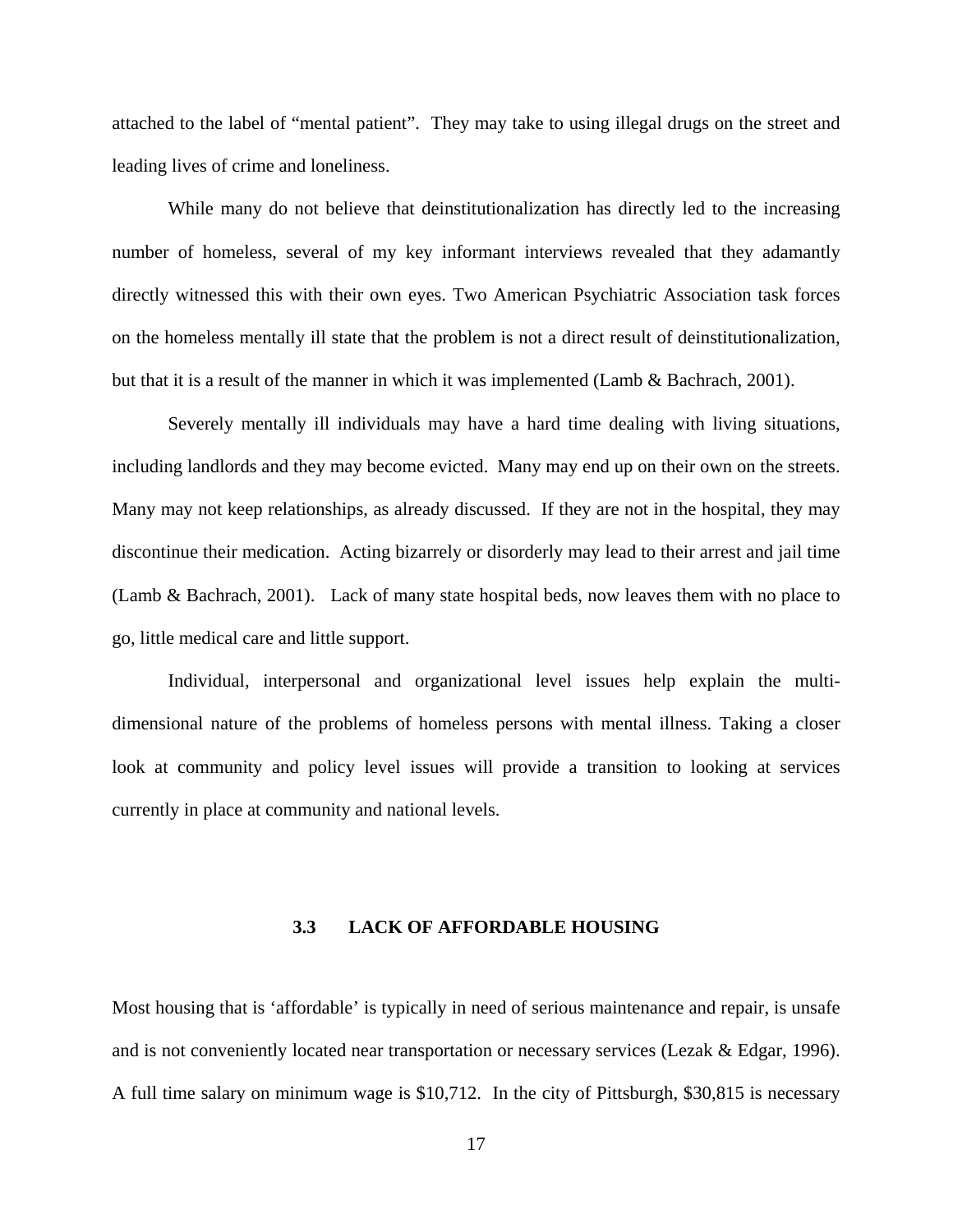<span id="page-26-0"></span>to fulfill the basic needs of a parent with two children, and many housing options do not exist to provide an adequate, clean safe living environment for a family of three on this wage. Even though some people may be eligible for federal assistance like supplemental security income (SSI) or section 8 exists, many people can still not afford housing. Additionally, waiting lists are so long that housing in many cases, is not available for years. There is not one housing market in the U.S. in which a person receiving SSI can afford to rent a small apartment, while still affording groceries, utilities and other basic necessities. For those who experience mental illness, an emergency such as a rise in medication costs or rent can render them homeless (DHHS, 2003).

#### **3.4 LACK OF EMPLOYMENT OPPORTUNITIES**

Employment opportunities are scarce, particularly for the homeless mentally ill. Persons with mental illness may want to work, but are unable due to their symptoms and in some cases, inability to care for themselves. Even though about 44% of homeless people work, their employment is low paying, short-term and lacking benefits. The unemployment rate for people with serious mental illness is a staggering 90% (DHHS, 2003).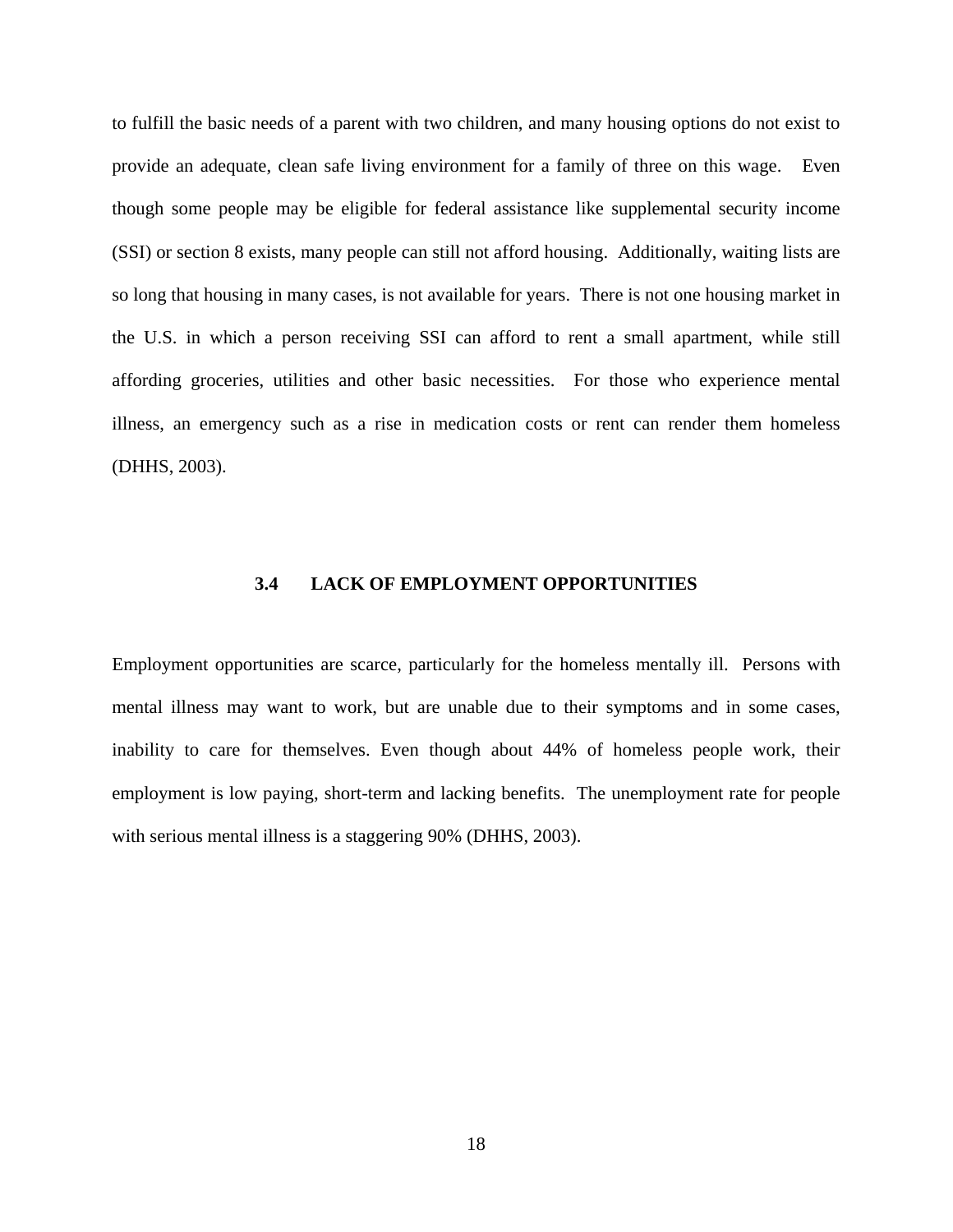#### <span id="page-27-0"></span>**4.0 NATIONAL HOMELESS POLICY AND SERVICES**

The review of homeless policy is important to understand what services are available from a federal level for this population. By identifying factors that lead to homelessness and looking at available programs, gaps can then be identified and recommendations made for implementation of new programs or more coordinated care. The Stuart B. McKinney Act, Medicaid and Supplemental Security Income are federal programs that provide support and services to homeless individuals with mental illness.

## **4.1 STUART B. MCKINNEY ACT**

Arguably the largest political influence on the issue of homelessness is the Stewart B. McKinney Homeless Assistance Act (P.L. 100-77), which was enacted in 1987. This was the first piece of legislation to deal with homelessness at the Federal level and at present is the only comprehensive Federal homeless legislation (DHHS, 2003). This act is now known as the McKinney-Vento Act and has been amended four times in years 1988, 1990, 1992 and 1994. In the 1990 amendments, the Shelter Plus Care Program was created, which provides housing to mentally ill homeless, among other populations. (National Coalition for the Homeless, 2006a). Also in 1990, one program was renamed and is now called Projects for Assistance in Transition from Homelessness Program (PATH), which is discussed in detail under the Substance Abuse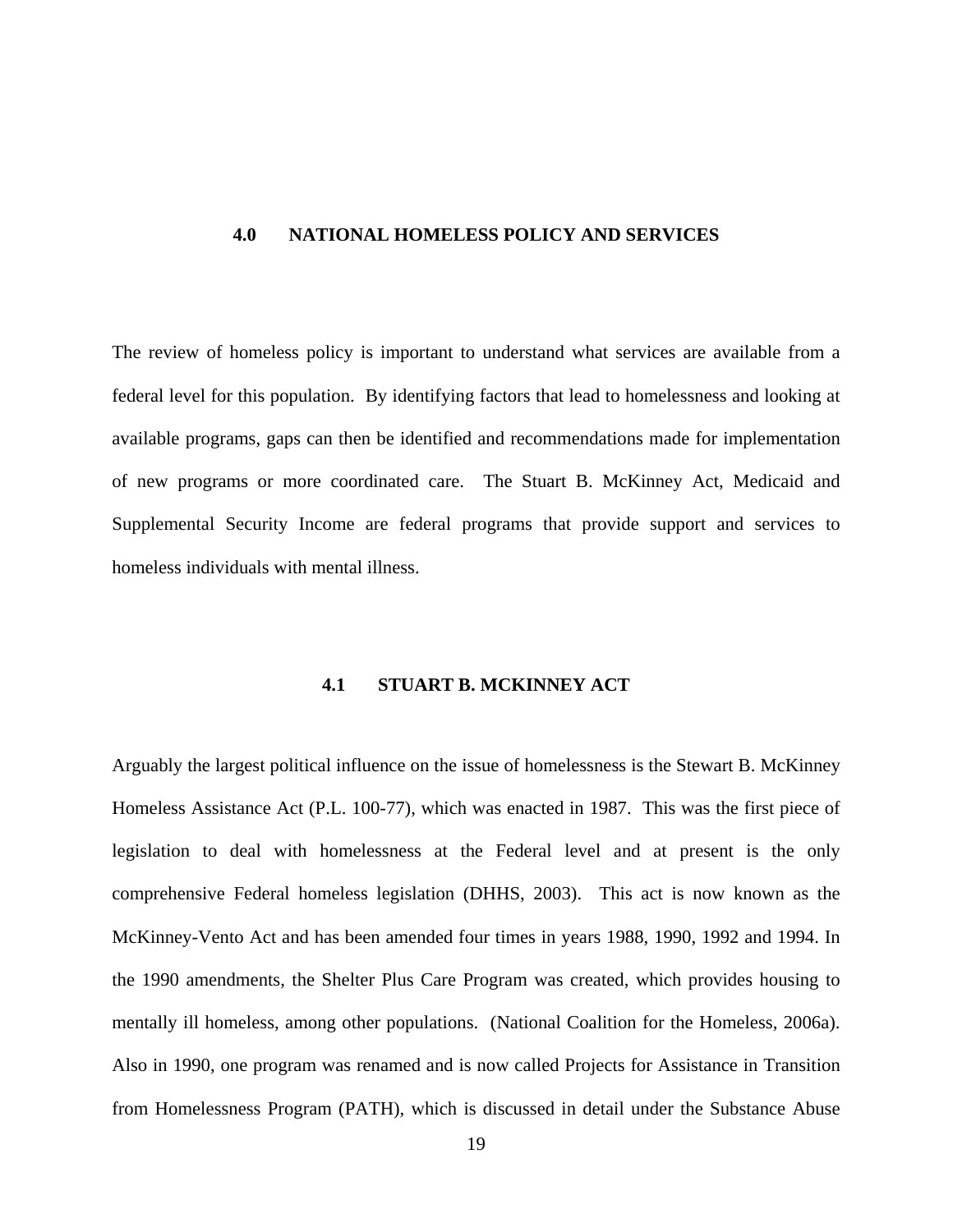<span id="page-28-0"></span>and Mental Health Services Administration (SAMHSA) programs. The 1992 amendments consolidated two programs into the Access to Community Care and Effective Services and Support (ACCESS) program, which is also discussed further later in this paper. Unfortunately, funding associated with McKinney-Vento programs has declined significantly. In 1996 programs were cut by 27%. Overall, since 1995, U.S. budget allotment to Homeless Assistance grants has decrease by 28% (National Coalition for the Homeless, 2006a). This trend is another reason the mentally ill homeless population is in need of greater, more coordinated services

#### **4.2 MEDICAID & SUPPLEMENTAL SECURITY INCOME**

Medicaid is administered by the Department of Health and Human Services and is the largest Federal entitlement program. Medicaid grants health care for low-income, medically needy families, but also individuals who demonstrate a disability, including a mental health diagnosis. The Federal government provides guidelines to states who then administer their own programs. Part of the goal is to provide supportive services to allow people with serious mental illness or co-occurring disorders to maintain housing. Recently, Medicaid has successfully been used to finance supportive housing services (DHHS, 2005), although it varies enormously from state to state. Medicaid provides this funding since research shows that living in supportive housing greatly decreases emergency room visits and inpatient hospitalizations among the homeless, which in turn saves the health care system money.

Supplemental Security Income (SSI) may be the most essential source of income for the homeless mentally ill. Due to the dramatic rise in the number of mentally ill homeless individuals needing temporary public shelter, the guidelines have been relaxed somewhat. For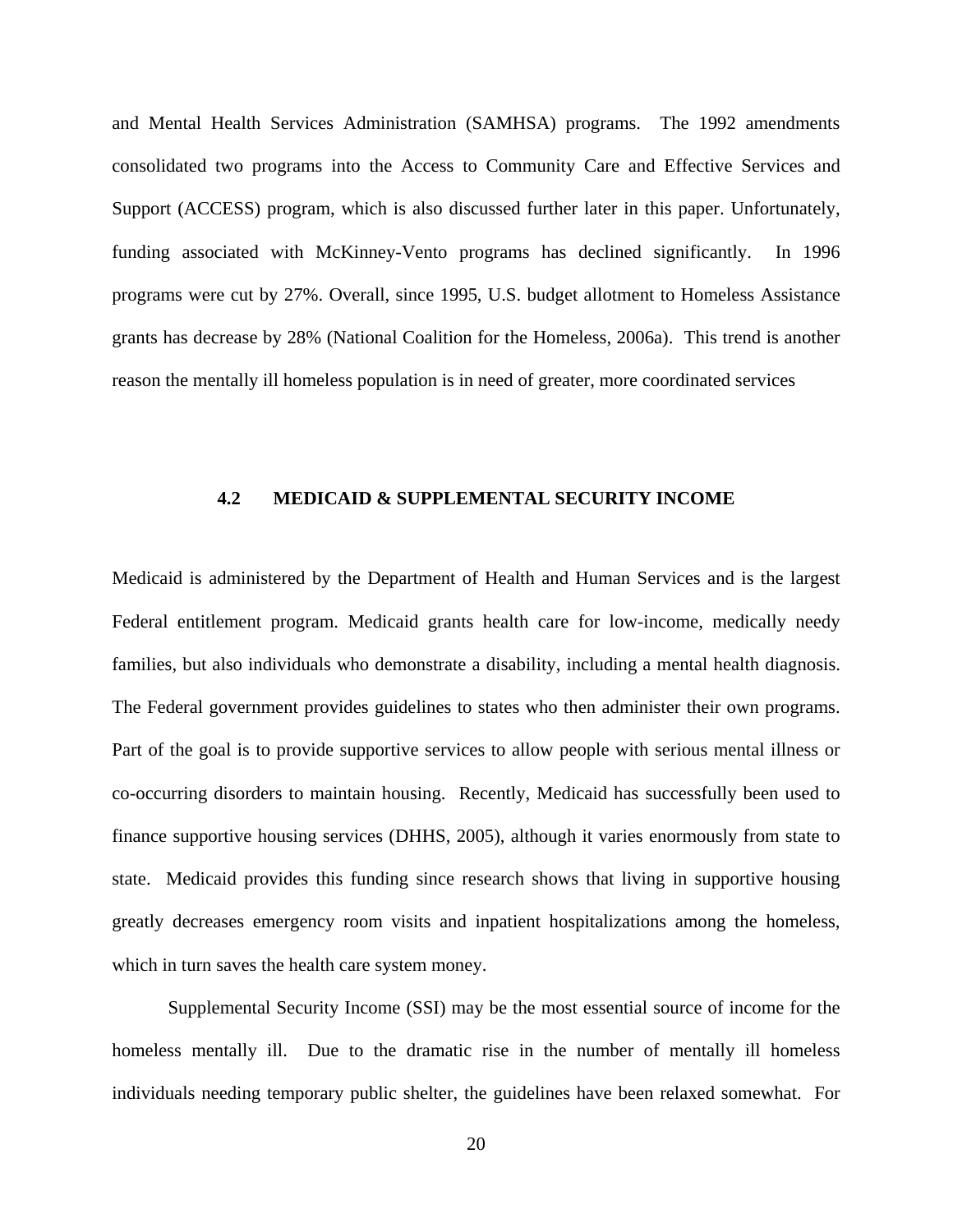<span id="page-29-0"></span>instance, recipients are now permitted to stay up to 3 months a year in an emergency shelter without forfeiting benefits (NASW, 2002). These benefits, however, are still not substantial. As of January, 2007, the monthly benefit rate for individuals is \$623.00 a month. In Pittsburgh, this is approximately the amount of money necessary for a one bedroom apartment, not including utilities, groceries, medical care, transportation and other necessities of life.

Even though mentally ill homeless individuals are considerably more likely to receive Medicaid and Supplemental Security Income, they still experience poor physical health, quality of life and victimization (Sullivan, Burnam, Koegel & Hollenberg, 2000). Medicaid and SSI benefits at such low rates may be ineffective at preventing homelessness in persons with mental illness.

National programs, such as SAMHSA's Projects for Assistance in Transition from Homelessness (PATH) and Access to Community Care and Effective Services and Supports (ACCESS) represent attempts at the national level to decrease rates of homelessness and provide supportive services to the homeless mentally ill population. The Department of Housing and Urban Development provides various grants and administers programs to help the homeless population, including those suffering from mental illness.

#### **4.3 SAMHSA/CMHS PROGRAMS**

The Center for Mental Health Services (CMHS) is part of the Substance Abuse and Mental Health Services Administration (SAMHSA), which is a branch of the U.S. Department of Human Services. SAMHSA's vision is "A life in the community for everyone" and its mission is to build resilience and facilitate recovery, with one of its priority areas as homelessness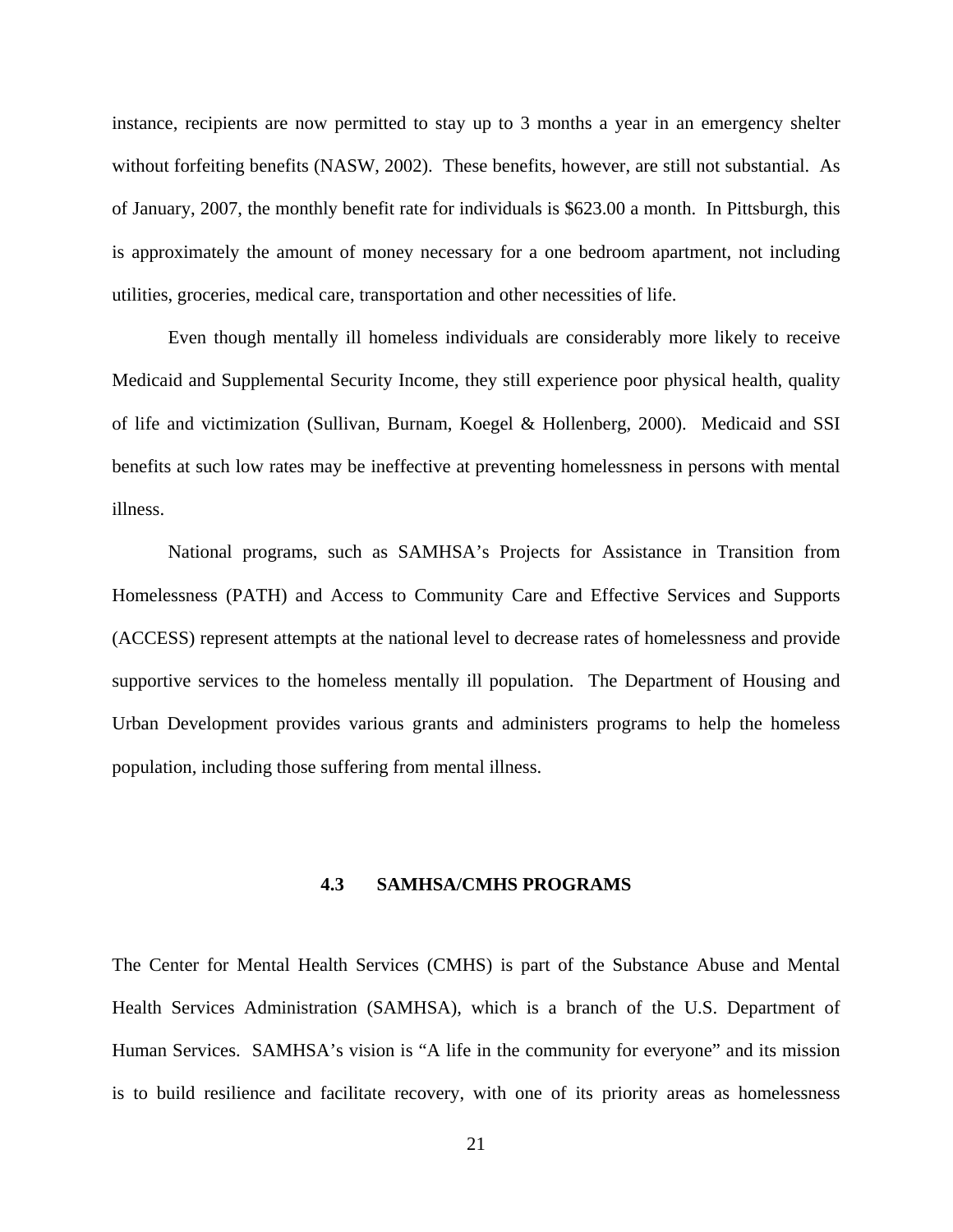<span id="page-30-0"></span>(DHHS, 2005). CMHS helps improve prevention, treatment and support of homeless individuals with mental illness by helping them attain services such as substance abuse treatment, primary care and legal help. The CMHS provides programs such as PATH, a demonstration program called ACCESS, and in 2003 they released a document on strategies for the mentally ill homeless. The National Resource Center on Homelessness and Mental Illness is the work of SAMSHA, which develops papers and training programs on the topic of mental illness in the homeless population.

#### **4.3.1 Projects for assistance in transition from homelessness (PATH)**

PATH is administered through the CMHS and was created under the McKinney Act Amedments of 1990. PATH gives funding to states to help deliver mental health services, through case management, outreach, assessment and training of staff. PATH is intended to support community-based services for the homeless mentally ill or for those with severe mental illness who risk becoming homeless (DHHS, 2003). In 2005, \$52 million was distributed to each state, with a minimum of \$300,000 every year to each state. In the same year, agencies reported serving over 82,000 people, of which 27% had schizophrenia and other psychotic disorders and 44% had affective disorders, like depression. Services eligible for PATH funding include outreach, screening and diagnosis, community mental health services, alcohol and drug treatment, case management and some housing services. PATH funds are over 23% of the total funding allotted by provider agencies to serve homeless individuals with mental illness (PATH, 2007)

22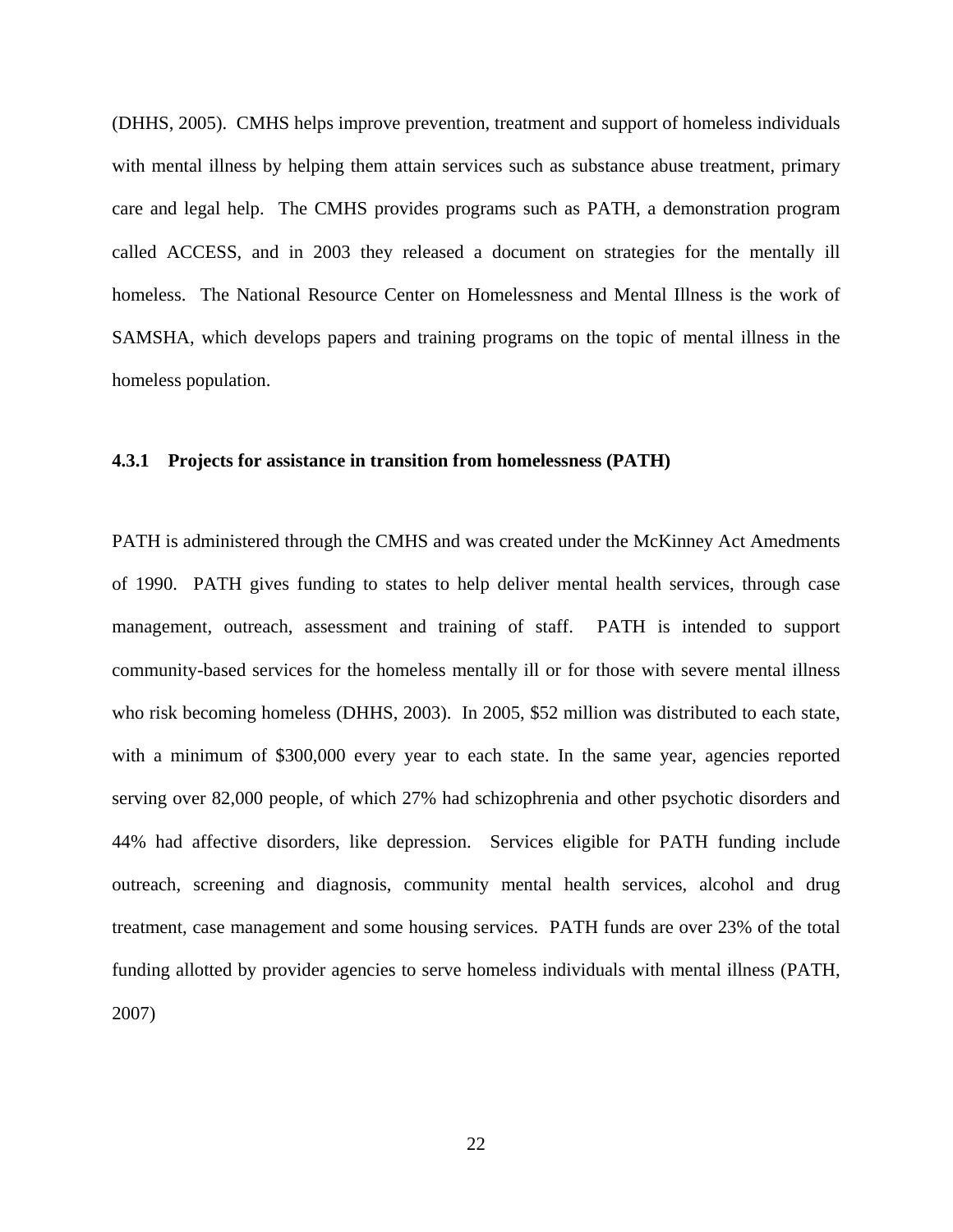## <span id="page-31-0"></span>**4.4 DEPARTMENT OF HOUSING AND URBAN DEVELOPMENT PROGRAMS**

The Department of Housing and Urban Development (HUD) provides programs to support people who are homeless, including emergency shelter grants, supportive housing program (SHP), and veterans programs. HUD administers the McKinney-Vento Homeless Assistance Act programs and awards funds to develop a "Continuum of Care" (CoC) system in the community. CoC is based on the belief that homelessness is not just a lack of housing, but that physical, economic and social issues are also involved (HUD, 2007). CoC is the predominant service delivery system to address the needs of the homeless, which begins with outreach, includes treatment and transitional housing and then ends with housing (Tsemberis, Gulcur & Nakae, 2004). This model contrasts significantly with the Housing First/harm reduction model, which is discussed in the Allegheny County section of this thesis.

CoC Homeless Assistance Programs are the supportive housing program (SHP), shelter plus care program and single room occupancy program. Overall goals of the SHP program are to achieve residential permanence, increase skill levels and incomes and to obtain greater selfdetermination (HUD, 2007). The Shelter Plus Care Program is for homeless persons with disabilities, including serious mental illness, who are typically hard to serve. The program provides rental assistance and supportive services to the homeless in the form of grants through four programs: Tenant, Sponsor, Project, and Single Room Occupancy (SRO) assistance. SRO units are dorm-like buildings that may have been an old school or hotel and they provide homeless individuals with their own room (HUD, 2007).

Criticisms from consumers regarding the CoC arise when individuals feel that CoC presents them with a series of hurdles they must overcome before they can get housing. They see housing as their immediate need and become frustrated with rules that require treatment first.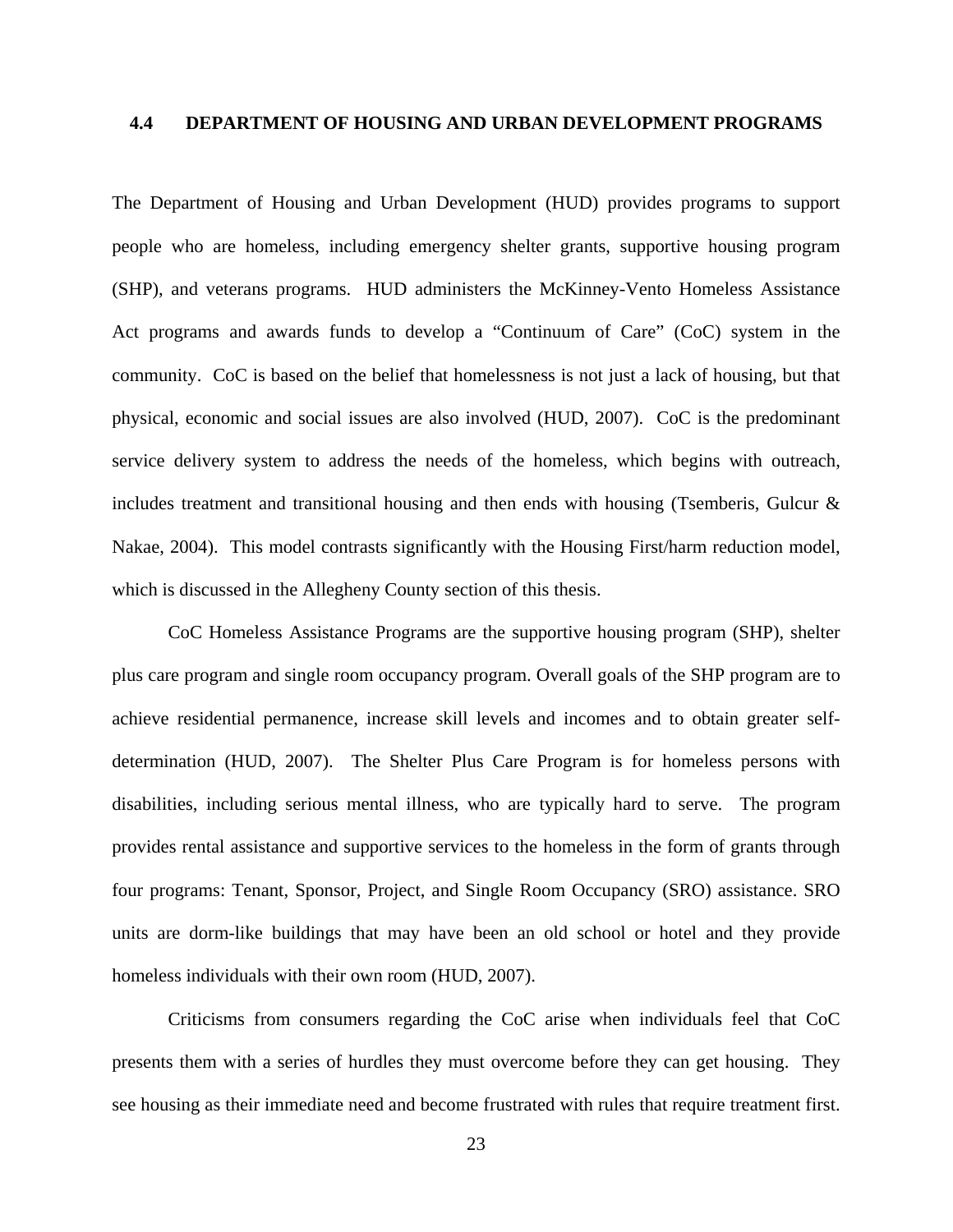<span id="page-32-0"></span>CoC supportive housing uses the abstinence-sobriety approach and the belief that until sobriety and treatment are maintained, housing is not possible (Tsemberis et al, 2004). These homeless may prefer life on the streets where they can maintain their independence.

Reviewing the services and programs for the homeless population with mental illness provides a framework of the national structure that is in place. Services provided by SAMHSA and HUD, in addition to a national policy structure provide a foundation for services to the homeless mentally ill. The following is a description of the Assertive Community Treatment program that exists across the country and in the Pittsburgh region.

## **4.5 ASSERTIVE COMMUNITY TREATMENT (ACT)**

ACCESS was a five-year demonstration program that started in 1993 and continued until 1998 as a demonstration program. The program was in 18 communities in 9 states, who provided more enhanced services, like case management through the use of these funds. The hypothesis was that integrated systems of care for the homeless mentally ill would improve individuals' level of functioning, quality of life and housing outcomes (DHHS, 2003). The results proved the hypothesis correct and individuals even demonstrated a decrease in mental symptoms, drug use and criminal activity. The systems integration provided positive housing results for homeless mentally ill individuals (DHHS, 2003).

ACT grew out of the ACCESS demonstration project and is widely used across the United States and through the Department of Veterans Affairs. ACT is a treatment approach that uses teams to provide community-based mental health treatment for those with severe mental illness. Teams have group members with various backgrounds, including psychiatry, nursing,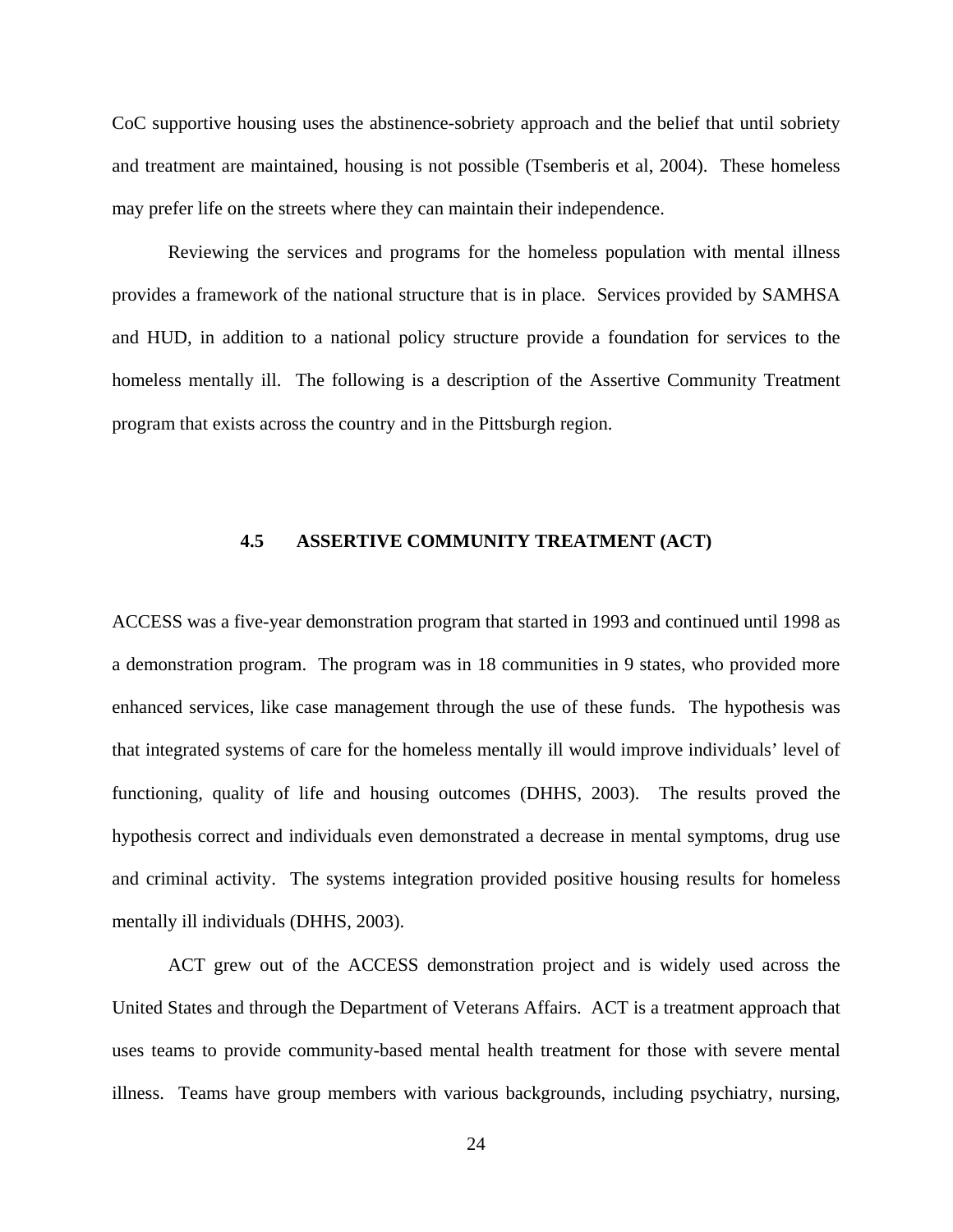counseling and social work. Services are provided 24 hours a day 365 days a year (ACTA, 2007).

ACT is intended to decrease symptoms of illness, increase quality of life, improve functioning and help the individual live independently in the community, while lessening the burden on family. Key features of the program include treatment, rehabilitation, and support services. ACT allows individuals to spend less time in hospital treatment, and reduces symptoms while the individual lives in the community. Currently, only six states have statewide ACT programs, although 19 states have at least one ACT pilot program (NAMI, 2007). An ACT approach in Pittsburgh is seen in the Neighborhood Living Project at Western Psychiatric Institute and Clinic (WPIC).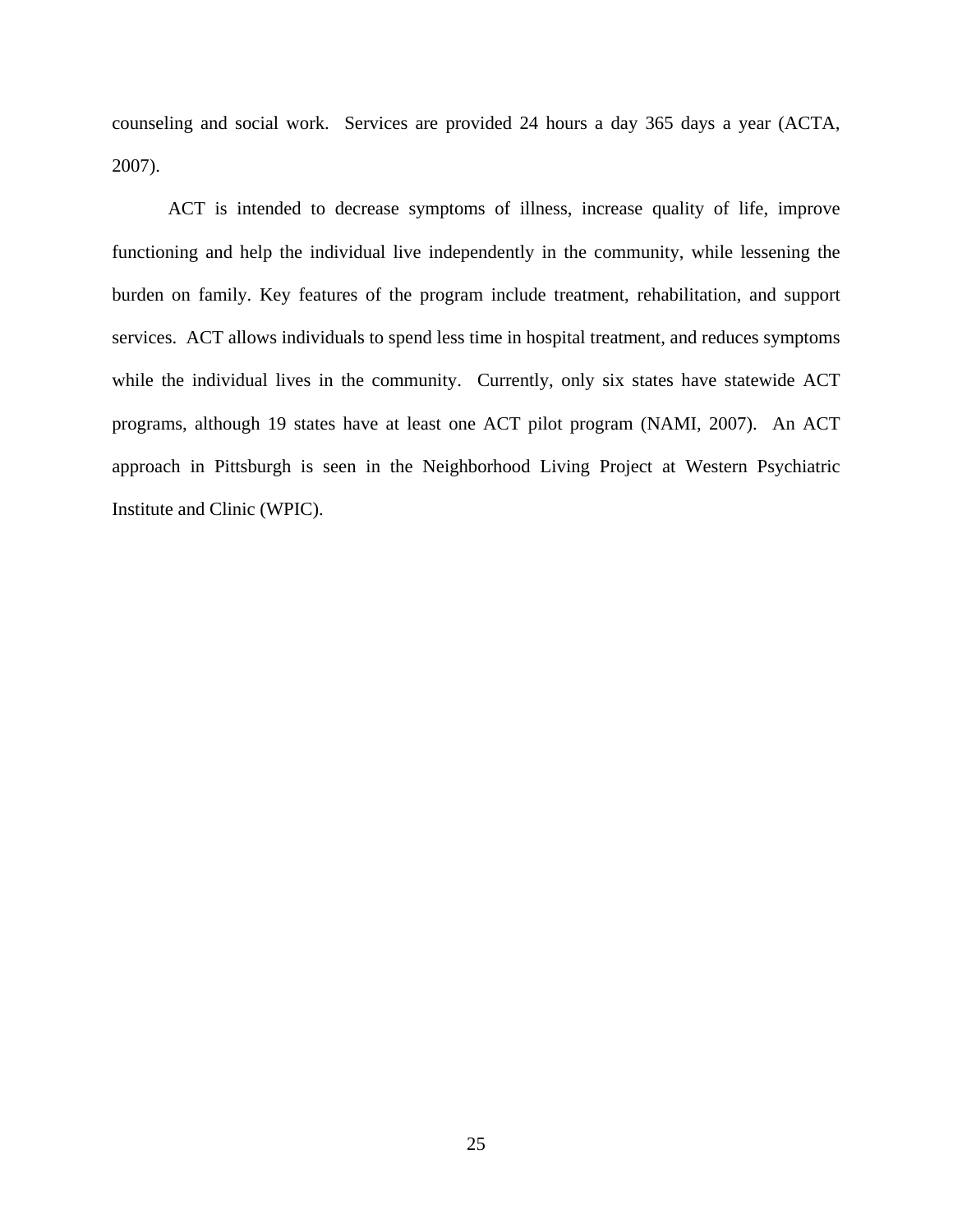## <span id="page-34-0"></span>**5.0 ALLEGHENY COUNTY HOMELESS AND MENTAL HEALTH SERVICES**

Most of the national homeless programs are also found in Allegheny County, but there are specific programs and coalitions in Allegheny County address the homeless issue. The following is a review of Allegheny County services and the capacity of the community to deal with such a significant public health issue.

The estimated homeless population in Pittsburgh is 2,300 individuals. Despite an array of services for the homeless, the number of homeless individuals has been increasing in Pittsburgh, particularly homeless women with children (Allegheny County Homeless Alliance, 2005). In Allegheny County, about 40% of the homeless population suffers from mental illness, which is considerably higher than the national average (DHS, 2007).

Despite community capacity in Allegheny County that consists of housing options and services for the mentally ill homeless, homelessness is still on the rise (Allegheny County Homeless Alliance, 2005). From December, 2000 to June, 2004 the number of homeless women with children, homeless men with children and homeless children overall has increased. During these same years, the number of homeless children increased 57%. The average homeless person in Allegheny County is 43 years old, the average child is 8.5 years old and approximately 21.5% had been homeless for at least one year (Allegheny County Homeless Alliance, 2005).

Obtaining a living wage and adequate housing are also issues in Pittsburgh for homeless persons with mental illness. The full-time salary on minimum wage is \$10,712 a year. In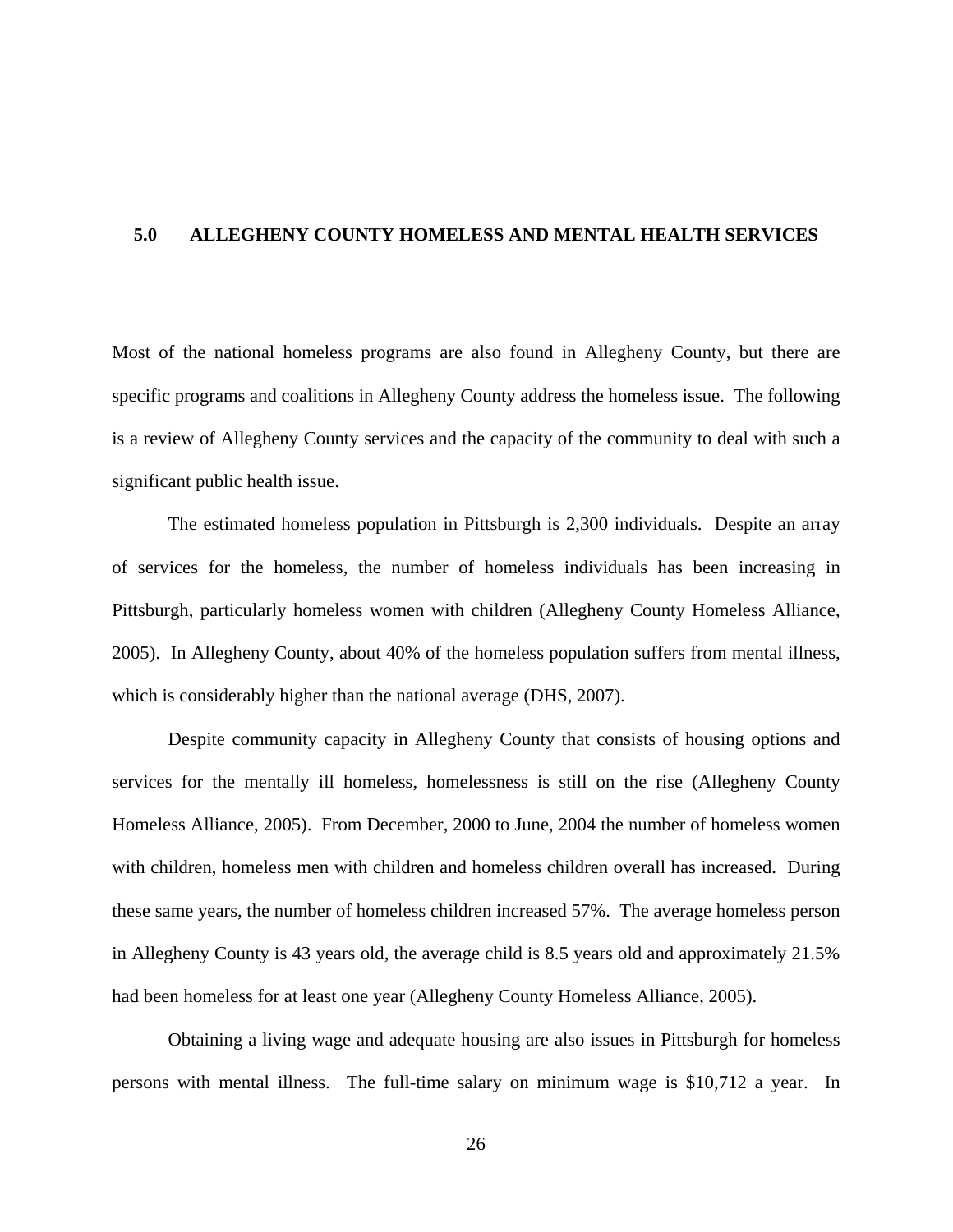<span id="page-35-0"></span>Pittsburgh, \$30,815 is necessary to meet the basic needs of a parent with two children, (Pittsburgh Social Venture Partners, 2007).

#### **5.1 COMMUNITY CAPACITY**

The Allegheny County Department of Human Services (DHS, 2007) defines homelessness as "lacking a fixed, regular, and adequate night-time residence." Allegheny County has a wealth of resources for the homeless including emergency shelters, street outreach and housing assistance (see Appendix A for shelter listing). Mental health services are present, but not as accessible as physical health services, in that a homeless individual may readily go to the emergency room for a physical ailment, but may be uncertain or unwilling to get help for mental issues.

Allegheny County is fortunate to have influential community leaders and community agencies dedicated to serving the homeless and mentally ill. These agencies include the Allegheny County Homeless Alliance (ACHA), U.S. Department of Housing and Urban Development (HUD), U.S. Department of Veterans Administration (VA), Health and Human Services (HHS), Pennsylvania Department of Public Welfare (DPW) and the Pennsylvania Department of Health. Overall, a network of 44 providers exists to make available housing and services to the homeless population (ACHA, 2005). Despite these best efforts, homelessness is still on the rise in Allegheny County, which leaves room for improvement.

Pittsburgh and Greater Allegheny County have used coalitions and advocacy groups for years to try to address the issue of homelessness. A national 10 year plan to end homelessness exists in 200 cities across the country. Locally, a conference convened in 2004 called "Ending Homelessness: Creating New Partnerships for Change", sponsored by the Allegheny County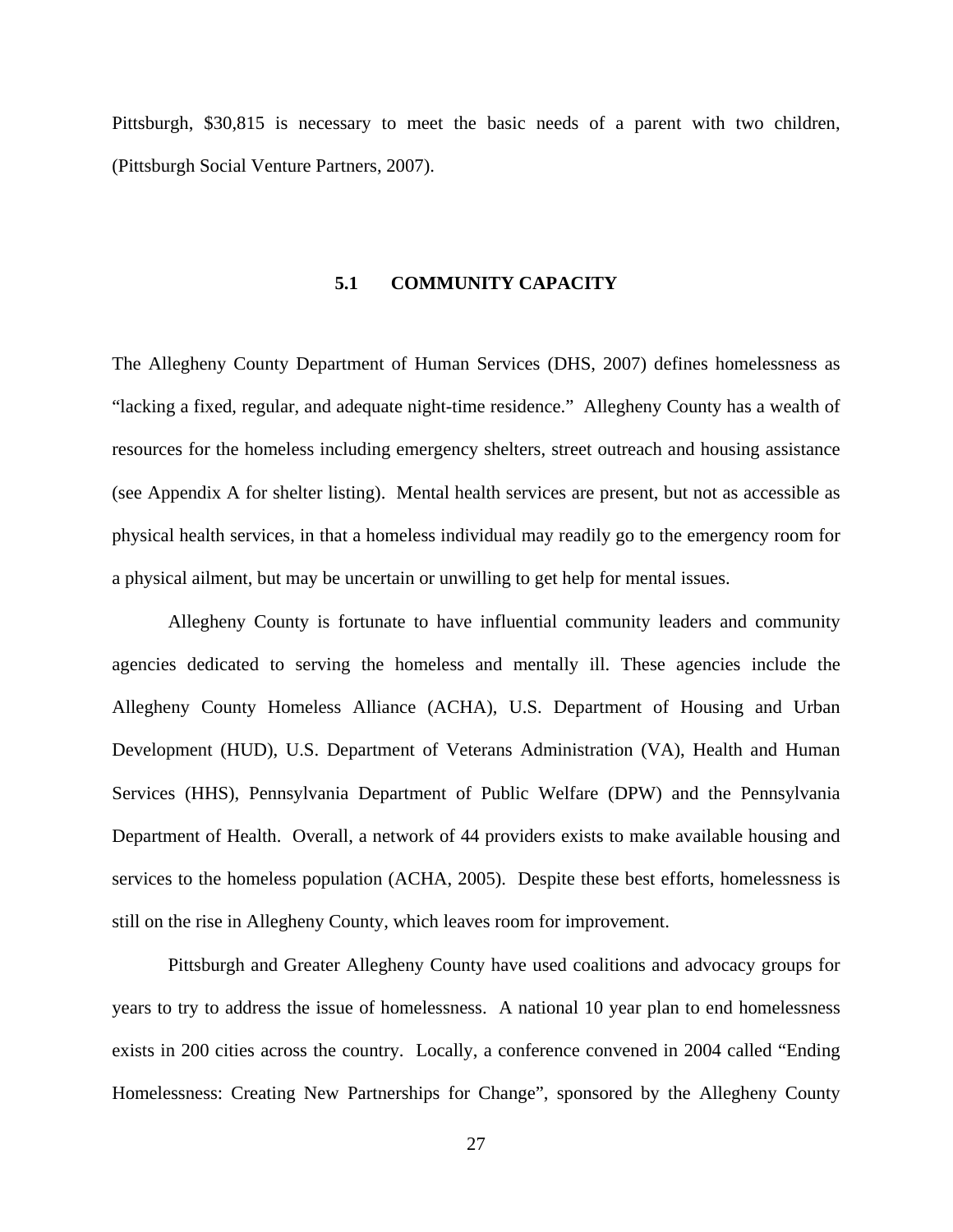Homeless Alliance. In the conference report, the participants discussed both positive and negative events since 1995 that have impacted homelessness in Allegheny County. Positive events were the establishment of a continuum of care system, the beginning of HUD SHP and the creation of the City of Pittsburgh Police Homeless initiative. Negative events included continued down-sizing of state mental hospitals, no increase in HUD grants, turf fragmentation, an increase in homeless providers who are all competing for the same money, the economic crisis in the city and jail as a housing option. Most of these events are further elaborated in the key informant interviews. The following agencies and programs offer a sampling of services for the homeless of Allegheny County who also suffer from mental illness. These services appear to be successful in that they are utilized by the community, but gaps will be identified and suggestions made for improvement.

# **5.1.1 Allegheny County Act 137**

Pennsylvania passed a state law in 1992 known as the Optional County Affordable Housing Trust Funds act, which is more commonly known as Act 137. This Act created housing trust funds, similar to other housing trust funds in cities all across the country. In Allegheny County, 20% of its trust fund revenue goes to the Department of Human Services to assist the homeless. Seventy-five percent of the money helps with down payment assistance and other help with housing (Philadelphia Housing Trust Fund Campaign, 2007). Revenues for Act 137 are raised by increasing fees for recording deeds and mortgages up to 100% over the prior level. The money is then used for more affordable housing needs and the homeless (Penn State, 2005).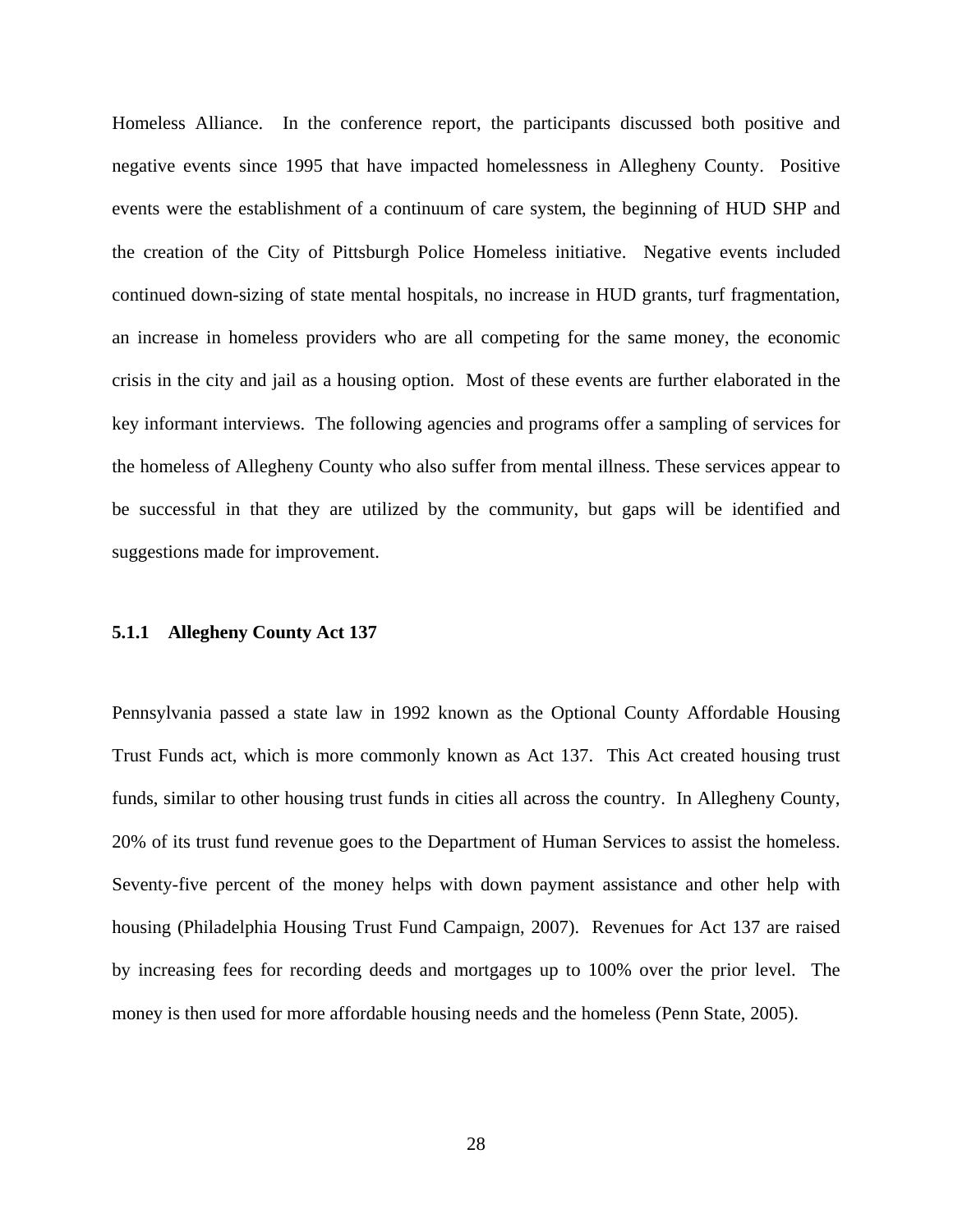#### **5.1.2 Housing First/Harm Reduction**

The housing first and harm reduction model is mainly discussed in the context of chronically homeless individuals with dual diagnosis and is increasingly being adopted both nationally and in Pittsburgh. Community Human Services Corporation specifically advocates for the housing first/harm reduction model in the Pittsburgh area. It is seen as more compatible with clients' priorities and not as restrictive to individuals who cannot comply with rigid program rules. Pathways to Housing developed the Housing First model for chronically homeless individuals, on the belief that housing is a foundation for rehabilitation and individual choice. It allows consumers to identify their own needs and goals and provides them with housing regardless of if they participate in psychiatric treatment or become sober. Consumers will not suffer any consequences if they refuse clinical services. The only requirements are that individuals must give 30% of their income for rent, which is usually in the form of SSI and they must meet with a staff member at last two times a month. In addition to housing, an Assertive Community Treatment (ACT) team helps provide treatment and support. The Housing First model is based on the assumption that if persons with severe mental illness can survive on the streets they will be able to manage their own apartment housing (Tsemberis et al. 2004).

Along with housing first, a harm reduction model is also adopted, which allows homeless individuals more choice. For those suffering from dual diagnosis, this may include allowing individuals to choose to use alcohol or drugs or not and to take their medication or not. No matter which choice they make, they will not lose their housing. A recent study by Tsemberis et al. (2004) found that the Housing First approach is effective in keeping chronically homeless, dually diagnosed individuals housed. In their study, the program had an 80% retention rate and that was with individuals who all had a diagnosis of a serious mental illness. The success of the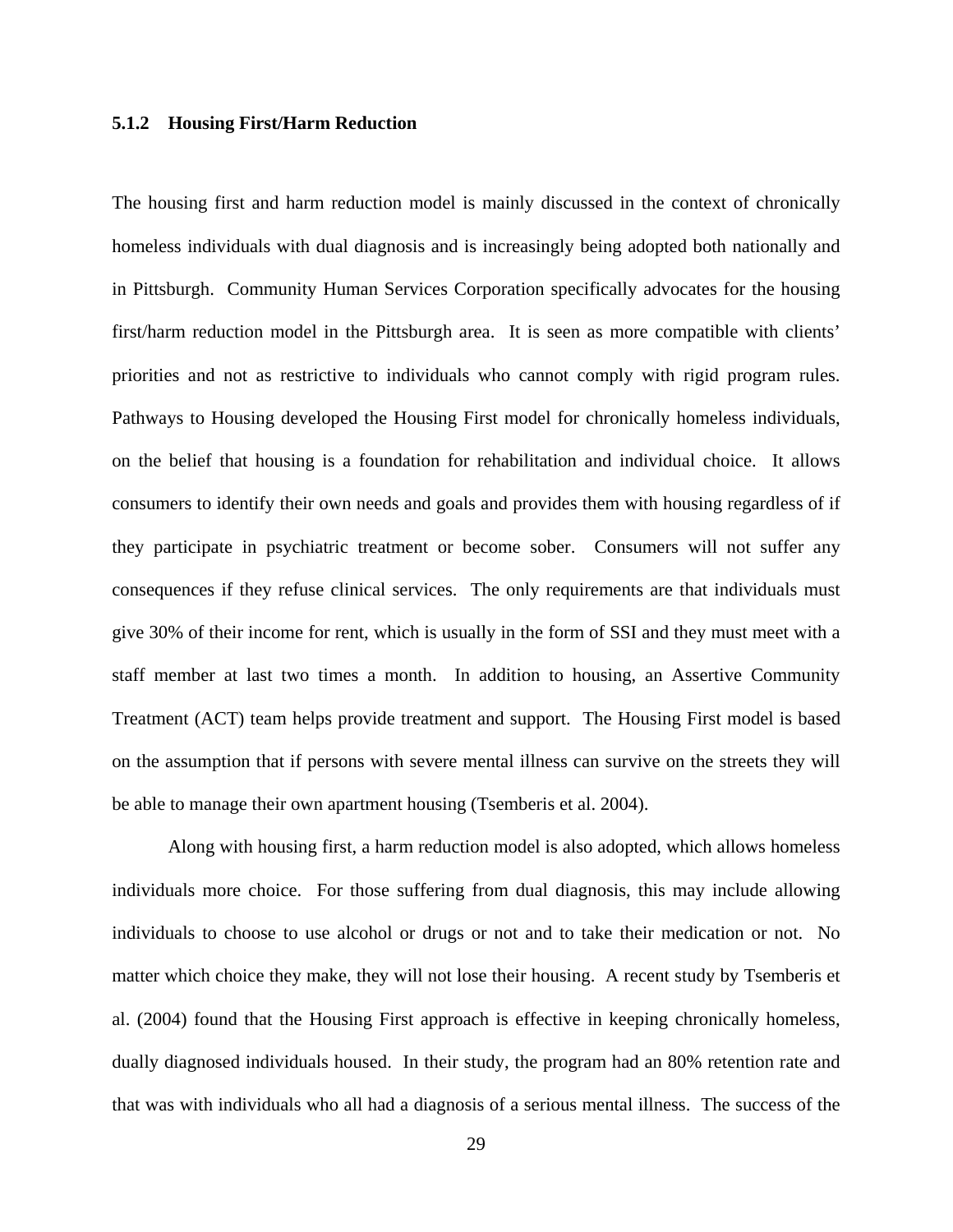Housing First model makes it a viable choice in servicing the homeless, but remains controversial since some individuals do not believe that persons using drugs should be given supportive services, such as housing, until they are clean of all substances.

#### **5.1.3 Allegheny County Continuum of Care**

The Continuum of Care concept has been woven through each of the programs discussed and particularly under the HUD section. This is a nationwide service delivery model for the chronically homeless population. The Continuum of Care consists of outreach efforts initially, then provides treatment, transitional housing and finally permanent supportive housing (Tsemberis, Gulcur & Nakae, 2004). The idea is to follow homeless individuals continually so that they get the services they need. This opposes the housing first model and has recently been criticized for not allowing consumers to have a say in their own care.

# **5.1.4 Street Outreach/Operation Safety Net**

Operation Safety Net provides medical care to the street homeless of Pittsburgh. This program was created by Dr. James Withers in 1992 as one of the first full-time street medical homeless outreach programs in the country. Operation Safety Net provides training to health profession students and case management to the homeless. It makes use of a medial service van and high tech computer equipment for data entry on clients. Operation Safety Net has received numerous awards, including the Robert Wood Johnson Community Health Leadership Program Award, in 2002 and the Servitor Pacis Award, Permanent Observer of the Holy See to the United Nations and an additional 36 awards and recognitions.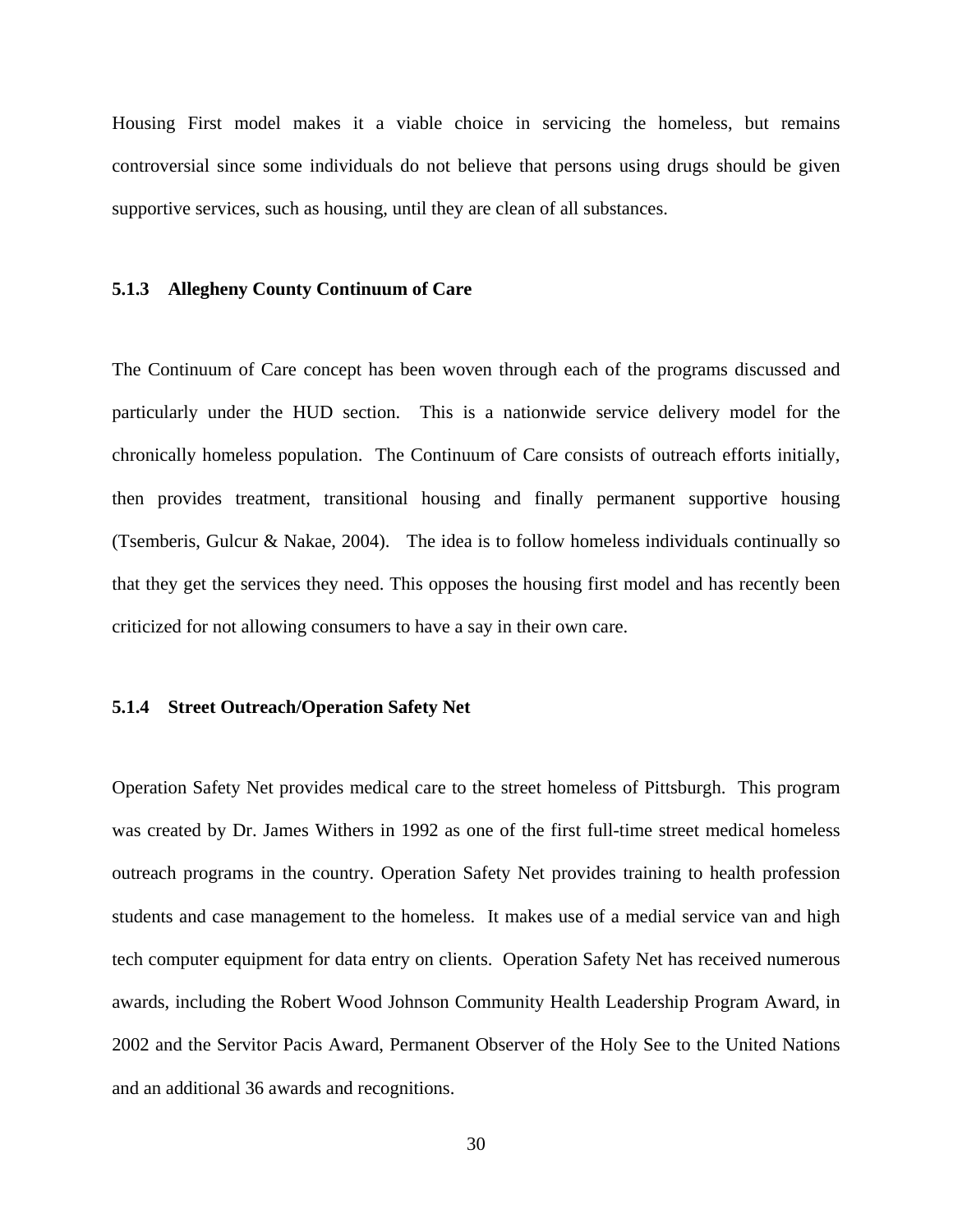#### **5.1.5 Western Psychiatric Institute and Clinic**

The Western Psychiatric Institute and Clinic (WPIC) developed a novel program in 1998 to help those with serious mental illness have supportive housing. The program is called the Neighborhood Living Project (NLP) as is part of the WPIC Homeless Continuum, along with the Buffalo Street Project and WPIC Community Services and creates collaborations to provide a continuum of services for those who are both homeless and mentally ill. The program uses the community treatment team and assertive community treatment models and accepts that individuals have a right to refuse treatment and a right to receive respect (American Psychiatric Association, 2002). NLP is funded by HUD to provide services to homeless individuals and families that are affected by mental illness.

The continuum addresses various needs, including physical and mental health problems, family and social problems and educational and vocational problems. Short-term and long-term approaches are used to guide clients through the continuum as they become increasingly stable. The continuum works with the Mayor's Task Force on Homelessness, has two psychiatrists, seven psychiatric nurses, five intensive case managers, one addiction counselor and a secretary. Employing professionals with various health backgrounds creates a multi-disciplinary atmosphere that may provide useful in the community. The WPIC Homeless Continuum has been successful at closing some gaps by partnering with other agencies and even grocery stores to provide vouchers to clients. (American Psychiatric Association, 2002). Within six months of services, 80% of clients are in more stable housing (Kupersanin, 2001).

 The program adequately measures outcomes of client satisfaction, level of functioning, time spent in jail, shelter and supportive housing and quality of life. WPIC is well-known for its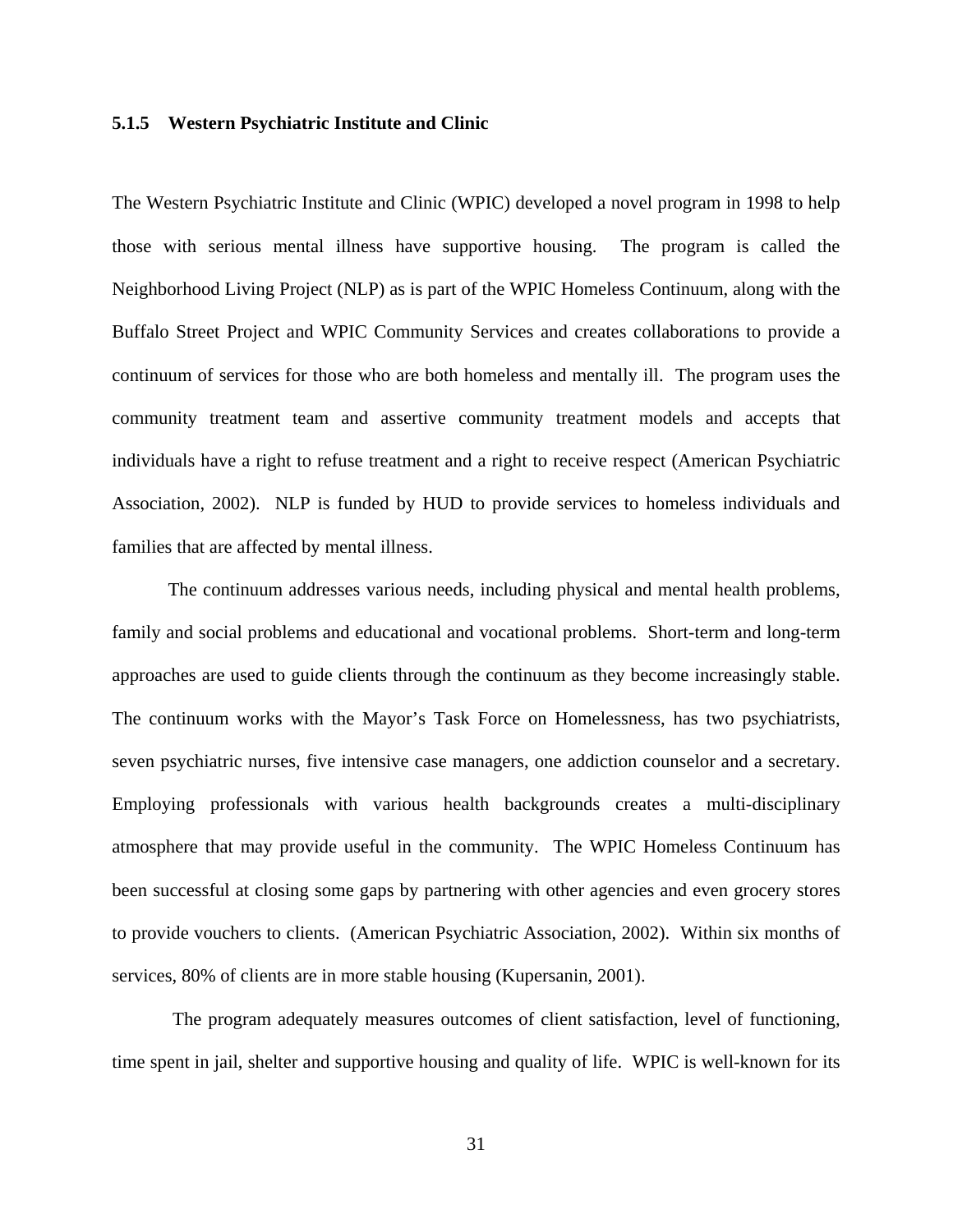research , clinical services and training programs, but now it can also be known as a pioneer in mental health services for the homeless population (American Psychiatric Association, 2002).

#### **5.1.6 Health Care for the Homeless**

The Health Care for the Homeless program in Pittsburgh is found at Alma Illery Medical Center, in the Homewood section of the city, but serves the urban population of the greater Pittsburgh area, including the Mon Valley. Health Care for the Homeless is part of a large group of community based organizations in Pittsburgh, some of which have already been mentioned in this paper. This network of organizations includes, Community Human Services Corporation, the East Liberty Family Health Center, Operation Safety Net, Program for Health Care to Underserved Populations (at the University of Pittsburgh School of Medicine), and the Salvation Army WPIC program. The activities for the Health Care for the homeless include, bridge housing, soup kitchens, drop-in centers and primary care, including podiatry, dental, pharmacy, vision and pediatrics (HRSA, 2006).

In 2002, the Health Care for the Homeless program, along with the Allegheny County Department of Human Services began a three-year grant called AIM-HIGH, which stands for Allegheny Initiative for Mental Health Integration for the Homeless (Gordon, Montlack, Freyder, Johnson, Bui & Williams, 2007). The goals were integrations of mental health and medical providers, promotion of partnerships, decreasing overlap of services and evaluation of progress and outcomes. AIM-HIGH was successful in proving that integration of medical, mental health and substance abuse services health care for the homeless is possible in an urban environment, it facilitated access to behavioral and medical health care and found that collocation of behavioral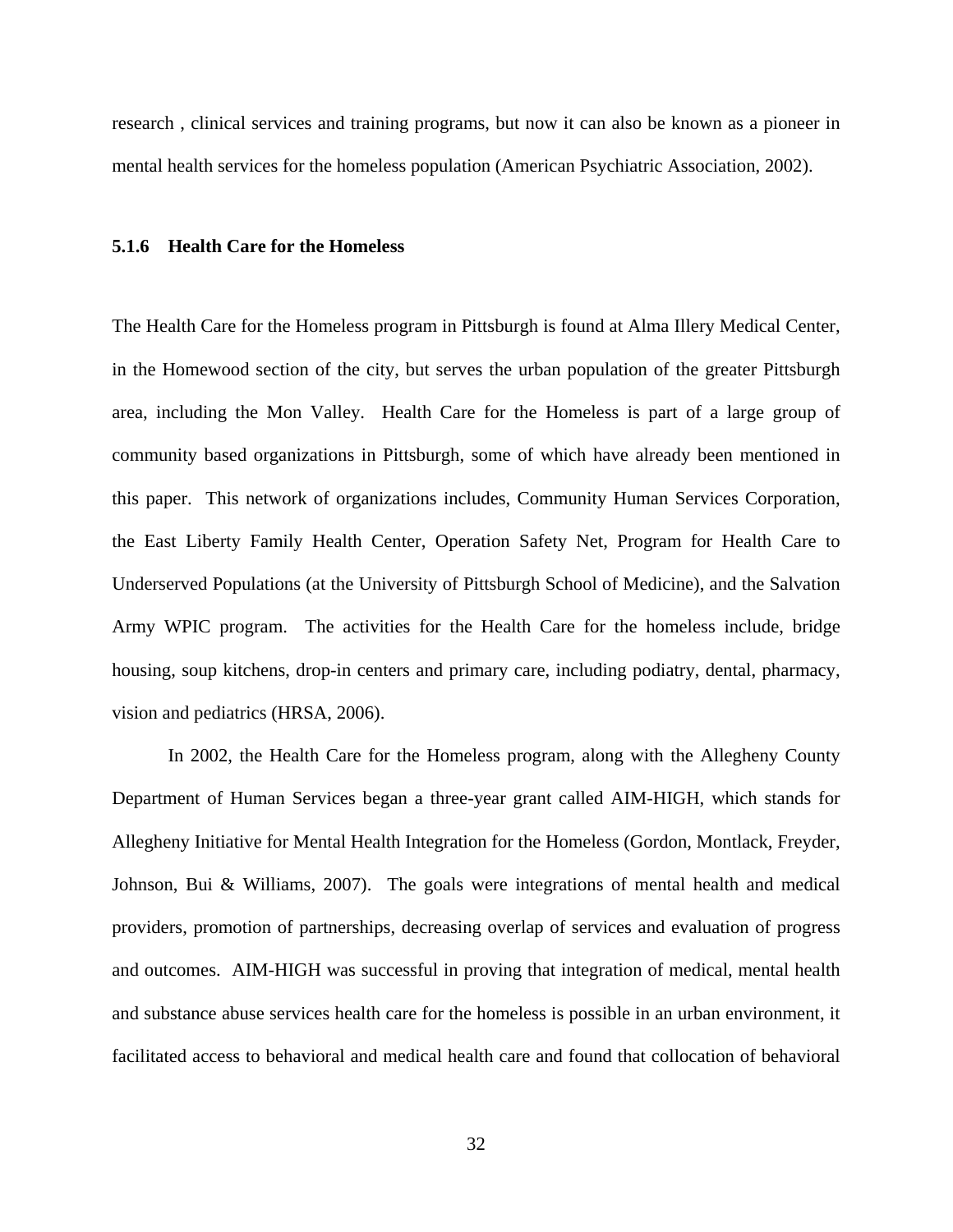and physical health care services in the same clinic is an effective way to integrate services to the homeless (Gordon et al, 2007).

#### **5.1.7 Community Human Services Corporation**

The Community Human Services Corporation (CHSC) provides a wealth of resources to the South Oakland community and serves as a leader in homeless services through coordination and collaboration with other agencies. CHSC provides supportive homeless outreach services, mental health residential programs, youth programs, health care and family programs. It also runs Wood Street Commons, a housing shelter program in downtown Pittsburgh. CHSC also coordinates and houses the Homeless Outreach Coordinating Committee (HOCC) meetings monthly. While conducting research for this thesis, CHSC proved to be an invaluable resource, both personally and as witnessed in the community.

# **5.1.8 Assertive Community Treatment (ACT)**

Assertive Community Treatment (ACT) is for individuals with severe, persistent mental illness, who have difficulty maintaining their most basic needs. ACT helps individuals with the necessary skills to remain living in the community and services including housing, employment, medical care, finances, substance abuse, family issues and daily living issues (HOCC, 2005). ACT includes a team of people to provide the various services whenever necessary. ACT is available 24 hours a day, 7 days a week and a person may receive services for as long as they need them, without limit. Services are assertive and individualized to help the person integrate into the community (HOCC, 2005).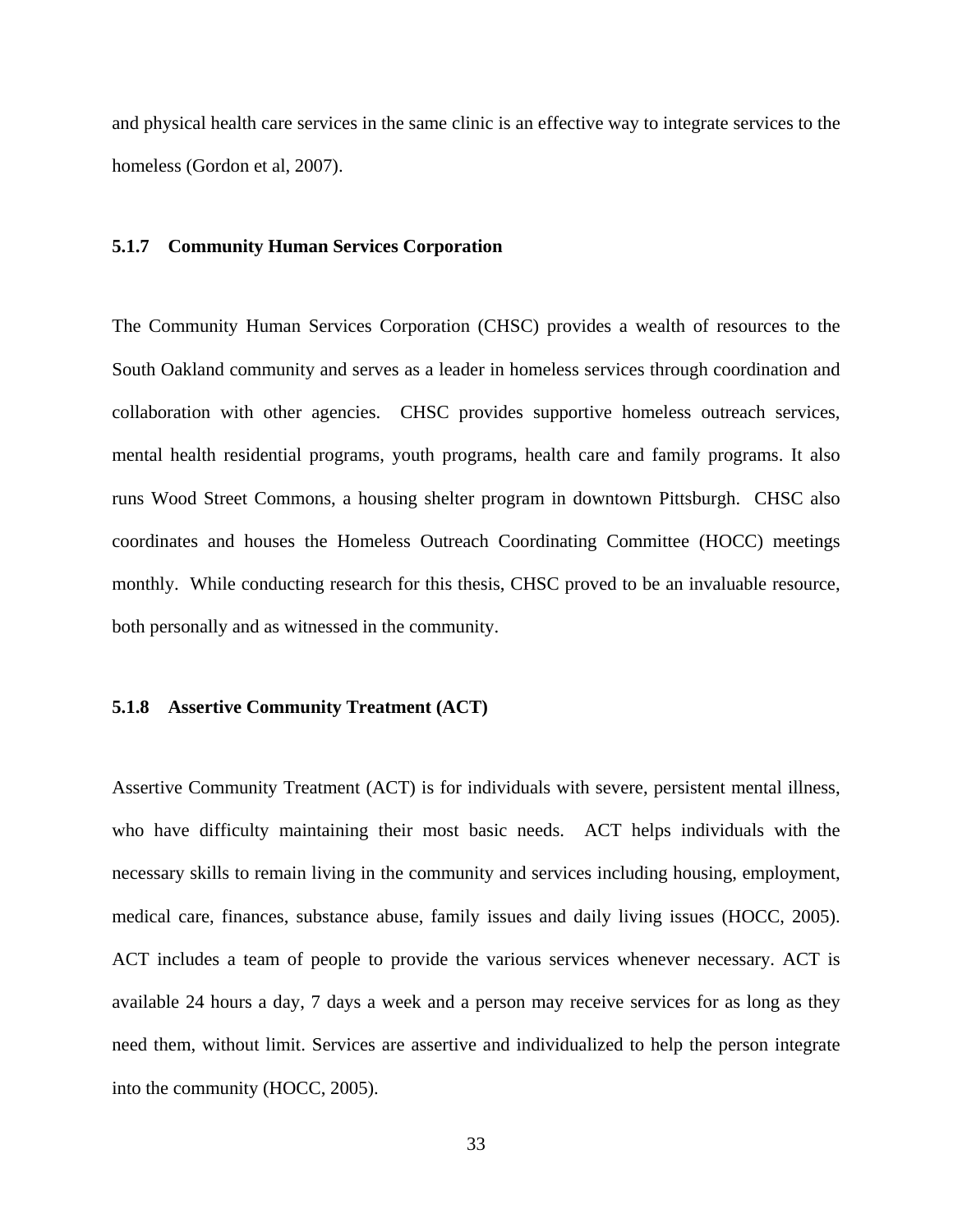In Allegheny County, Community Treatment Teams (CTT) based on the ACT model, were developed through collaboration of Community Care Behavioral Health, Allegheny County and Allegheny Health Choices, Inc. Community Care Behavioral Health and Allegheny County provide funding for CTT services, with Allegheny County providing \$2.2 million annually. Currently four ACT/CTT exist in Allegheny County, including 2 run by WPIC, 1 run by Mercy Behavioral Health and 1 by Residential Care Services (Semuels, 2005).

#### **5.1.9 Homeless Assistance Programs**

Homeless Assistance Programs (HAP) are funded through the Pennsylvania Department of Public Welfare. Allegheny County provides HAP through the Bureau of Hunger and Housing Services. HAP funds are used to help assure that homelessness can be avoided through prevention services and affordable housing; that people who are homeless will still have refuge and care; and that those who are homeless will be helped to become self-sufficient. HAP services include case-management, rental assistance, bridge housing, emergency shelter and innovative supportive housing services (PA Department of Public Welfare, 2004). Allegheny County HAP and HUD providers can be found in Appendix C.

#### **5.1.10 Emergency Shelters**

Allegheny County contains 16 emergency homeless shelters, as listed in Appendix A. Each shelter may vary in whether it serves males, females, and children and if it provides services for domestic violence issues. Shelters may also vary in how many nights they permit an individual to reside in the shelter, before they must find residence or go to another shelter. Shelters are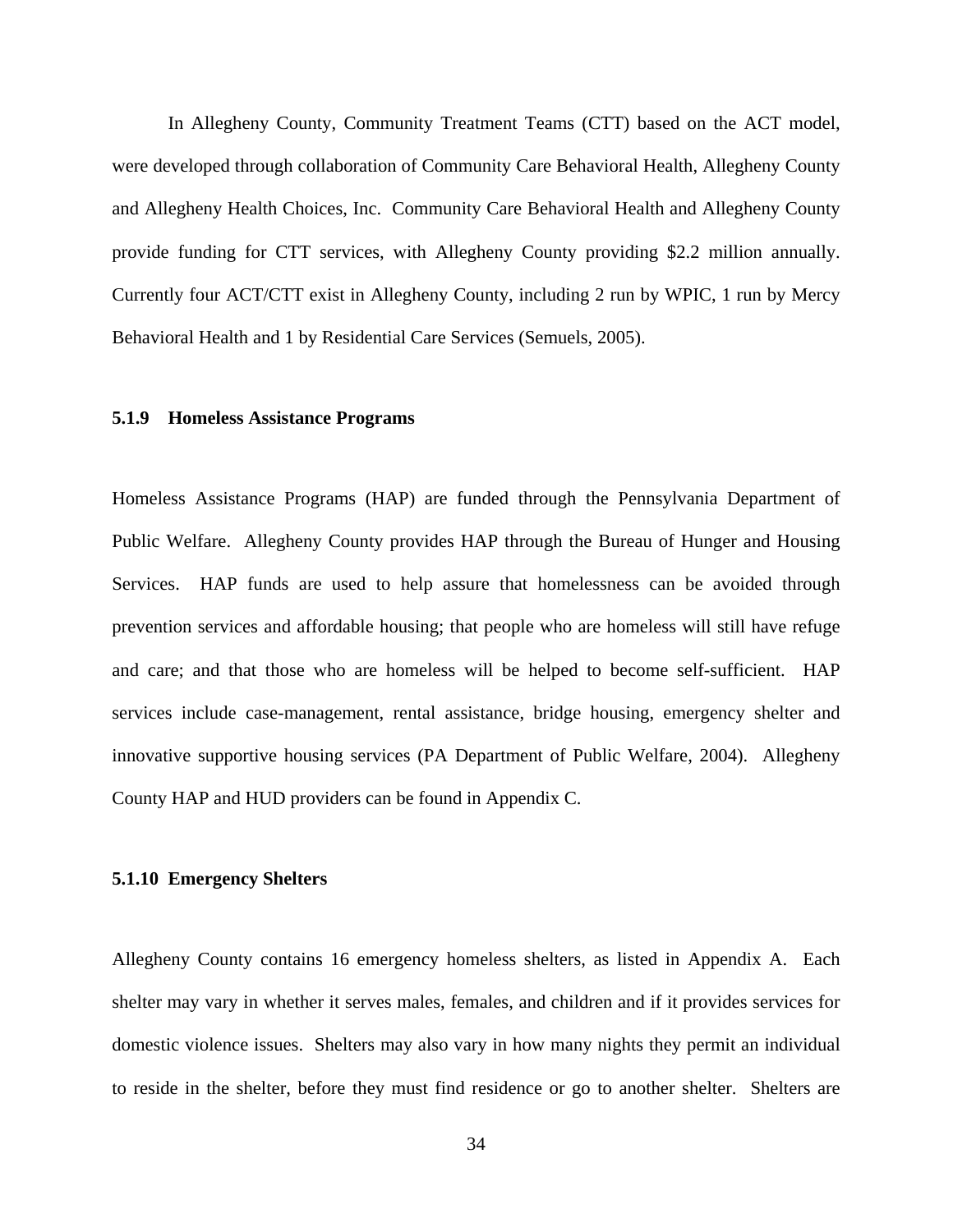generally only for overnight use and are meant to provide a clean, safe place for individuals to stay, while they also receive help in solving immediate issues.

#### **5.1.11 Safe Haven**

The safe haven in Pittsburgh is called Safe Oasis and Residence (SOAR) and is the only safe haven in Allegheny County for women. SOAR offers permanent housing for women who are chronically homeless and also suffer from mental illness and is part of Bethlehem Haven, which also provides shelter and transitional housing. Unlike shelters, which limit the number of days an individual may stay, the safe haven provides unlimited stay and more flexible structure than residing in a shelter. To be admitted into the SOAR program, the individual must be a single woman, have documented mental illness and be chronically homeless, according to HUD's definition of chronic homelessness.

# **5.1.12 Allegheny County Mental Health Court**

Mental health courts are intended to redirect offenders suffering from mental illness out of the criminal justice system and into mental health treatment systems, while making sure that the public is still safe (Ridgely, Engberg, Greenberg, Turner, DeMartini & Dembosky, 2007). In Allegheny County, the mental health court is part of the Court of Common Pleas and works in collaboration with the Allegheny County Department of Human Services, Office of Behavioral Health, Office of the Public Defender, Office of the District Attorney and Office of Probation and Parole. The mental health court has been shown to save the taxpayer money in jail costs by giving the offender community-based services, which cost less. The Allegheny County Mental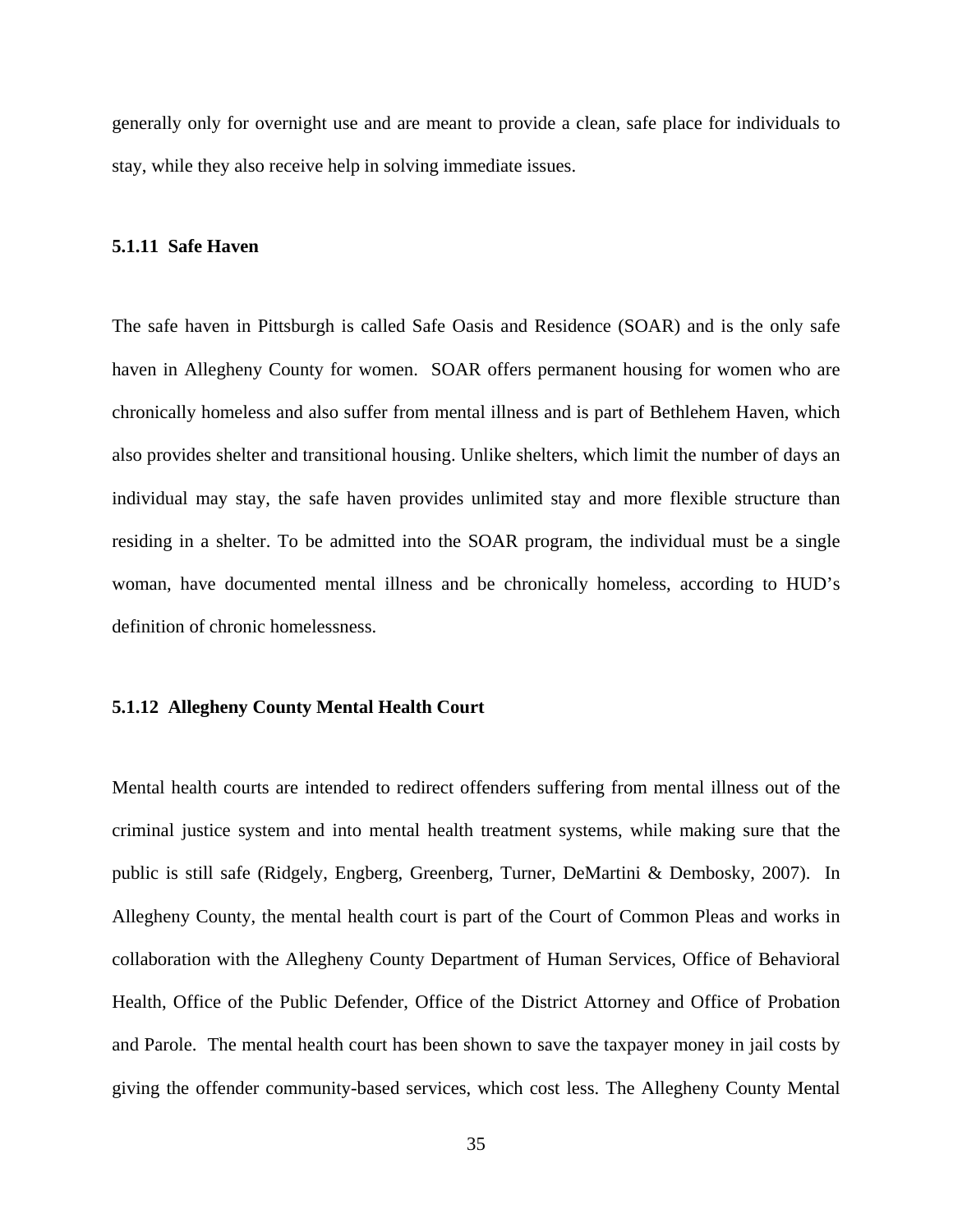Health Court was developed in June of 2001. Since that time more than 350 participants have been processed in the system (Ridgely, et al., 2007). The mental health court used in conjunction with better police training in mental health shows signs of positively impacting the homeless community. Homeless mentally ill individuals will be diverted from jail, which many times is used as a housing option, and will hopefully receive the mental health treatment they need to better function in society.

Cities such as San Diego have established homeless court programs at local shelters. This program helps the homeless resolve minor criminal cases and helps connect them with housing, mental health services, and employment (DHHS, 2003). Given the success of the Allegheny County Mental Health Court, it is possible to conceive that a similar homeless court will be adopted in Pittsburgh.

#### **5.1.13 Crisis Intervention Training for Police**

Recent research (Teller, Munetz, Gil & Ritter, 2006) has shown the Crisis Intervention Teams consisting of the police department, mental health professionals, family members and consumers are helpful in assisting persons with mental illness gain access to the mental health treatment system.

Crisis Intervention Team (CIT) Training for police officers dealing with mentally ill individuals has been occurring across the country, but just only recently in Pittsburgh. In fact, on Monday, June 25, 2007, the first class of officers started this week-long training. Allegheny County and the City of Pittsburgh are going through major changes currently in responding to persons with mental illness in efforts of diverting them from jail. Currently, 25-28% of those in the Allegheny County Jail suffer from mental illness (McCune, 2007).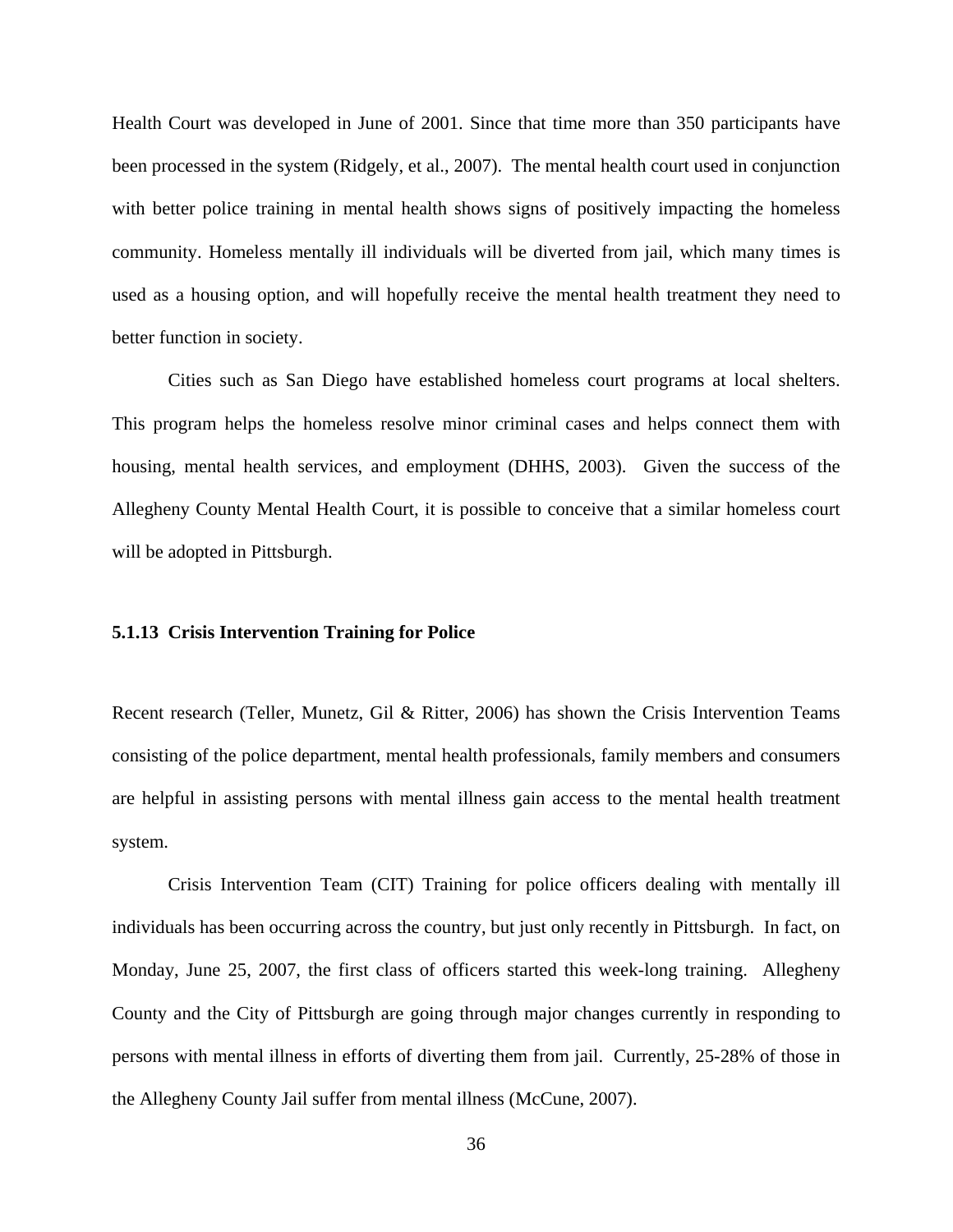Pittsburgh Police training allows officers to experience what many with mental illness experience. Some exercises include trying to get through a sobriety test while listening to troubling voices played in headphones. The training is provided through a partnership between the Pittsburgh Police Bureau and Allegheny County Department of Human Services and is supported by a 30 month grant of \$275,000 by the U.S. Department of Justice. Mercy Behavioral Health on the South Side has hosted the training, which is hoped to continue every other month until at least one-third to one-half of the Pittsburgh Police are trained. All officers who complete this program, which is completely voluntary, will wear a CIT badge above their name tag (McCune, 2007). Dr. Beth Nolan is active in researching the crisis intervention training for the Pittsburgh Police and was very helpful in providing information and resources for this thesis.

# **5.1.14 Homeless Outreach Coordinating Committee**

The Homeless Outreach Coordinating Committee (HOCC) is comprised of members from various organizations including, Bethlehem Haven, WPIC, the Pittsburgh Police, the Allegheny County Office of Behavioral Health and Operation Safety Net, among many others. This committee meets once a month to coordinate services, talk about issues and to arrive at solutions. HOCC also developed a proposal for an engagement center in the city of Pittsburgh. This engagement center will target the street homeless, which make up about 5% of the homeless population in Pittsburgh (HOCC, 2005).

The engagement center intends to provide on-site support services, emergency shelter and linkages to permanent housing options. Individuals will have access to drug and alcohol services, behavioral health, a mailing address and simple use of bathrooms and showers. The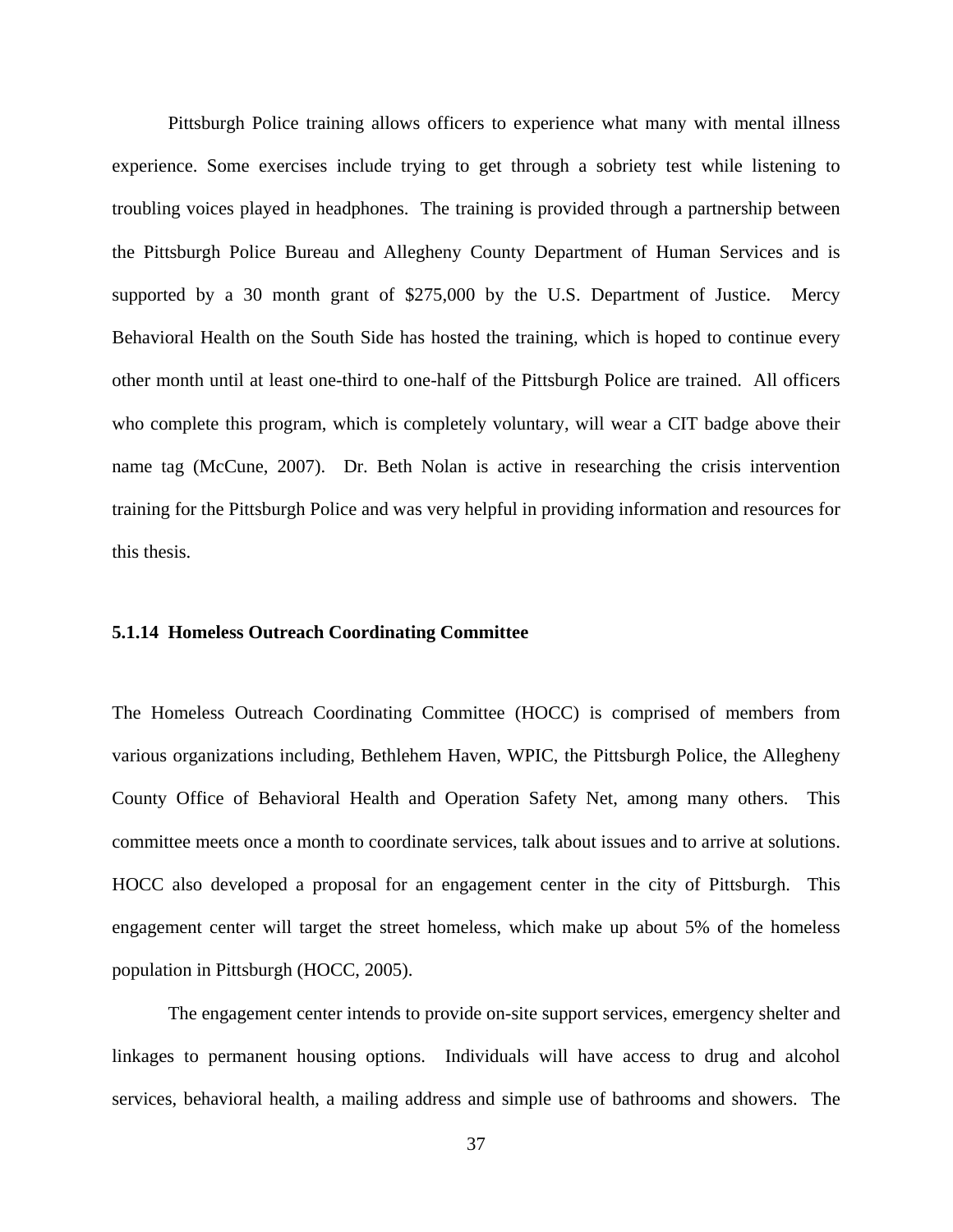engagement center will have an emergency shelter and housing options including, safe haven, shelter plus care, housing first and HMIS linkages for available housing (HOCC, 2005).

Allegheny County has been devoted to helping the homeless from the governmental policy level to the shelter level. As a community, many people are trying to reduce the stigma surrounding the mentally ill homeless. The Allegheny County Department of Human Services is boasting a decade of progress this year and is passing out bookmarks with the Director's Action Line for more information on homelessness. The Allegheny County Library Association is participating in the One Book, One Community campaign this year, which started in Seattle, Washington. This year's book pick is The Glass Castle, by Jeannette Walls, a memoir centered on homelessness. The Library Association is hosting events to discuss and understand homelessness and poverty. Hopefully, this is one step in reducing the stigma of homeless individuals in the Pittsburgh region.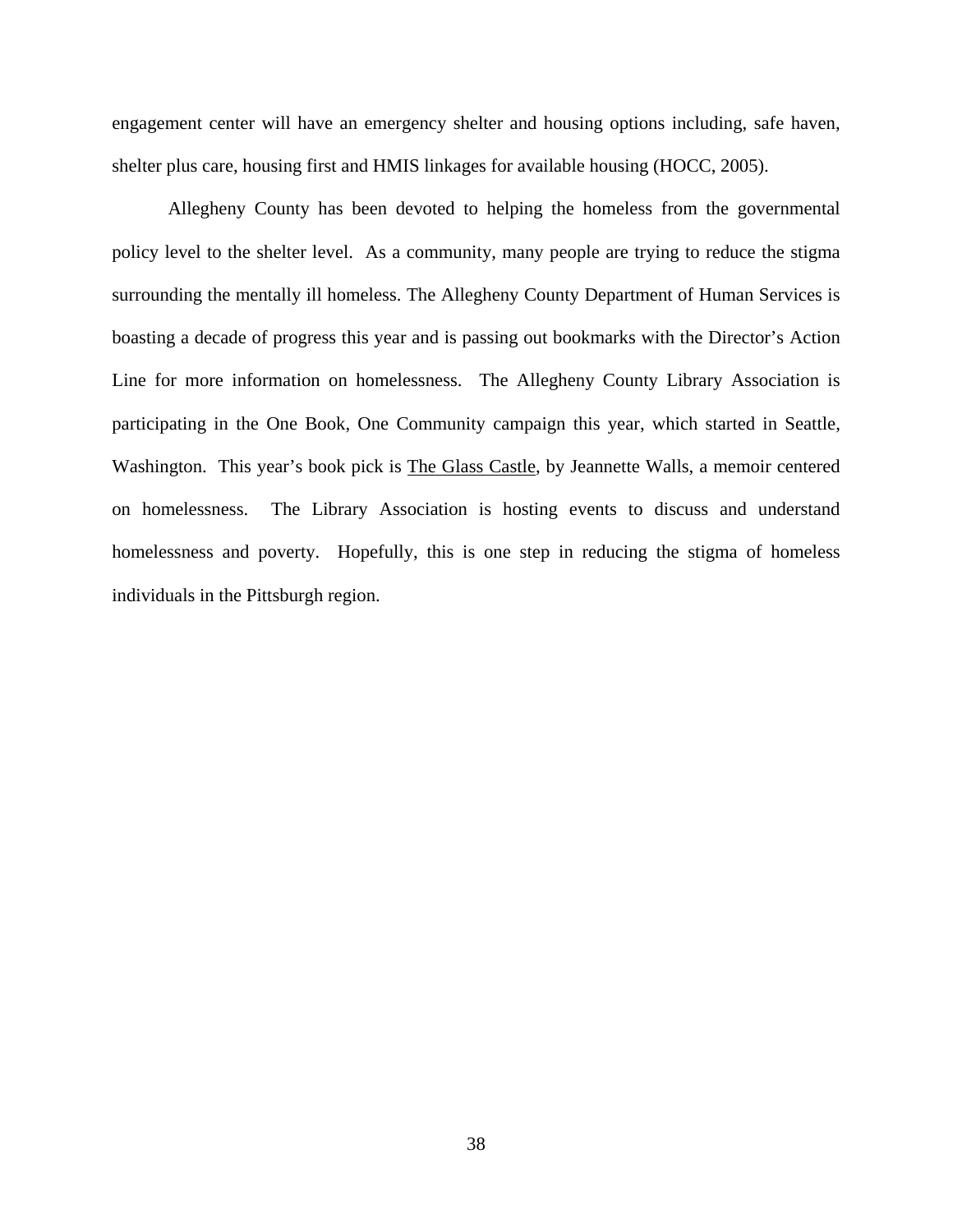#### **6.0 METHODS**

The literature review was initiated through a search in the University of Pittsburgh Digital Library system. Databases by subject were used with the subject choices of social work and medicine. Search terms for journal articles included mental illness and homelessness, homeless programs and homeless statistics. Google scholar was also used with similar search terms. First, articles were determined to be appropriate based on title. Next, the abstract was read to determine if the article was suitable. Finally, if the article looked like a good resource, the entire article was read and the reference list of that article was used for further literature review.

The social ecological model was applied to define the problem of mental health problems and services in the homeless population. This model allowed for factors other than just the individual in leading to homelessness. Existing data was used to uncover the issues surrounding mental health problems and services in the homeless community.

Key informant interviews led to further resources in the Pittsburgh region and invitations to attend local meetings to gain more insight into programs and services for the Pittsburgh homeless community. Area health professionals were also great sources of information, providing web links to newsletters and books on the topic. Particular gratitude is owed to Karen Peterson and Theresa Chalich for their help with resources.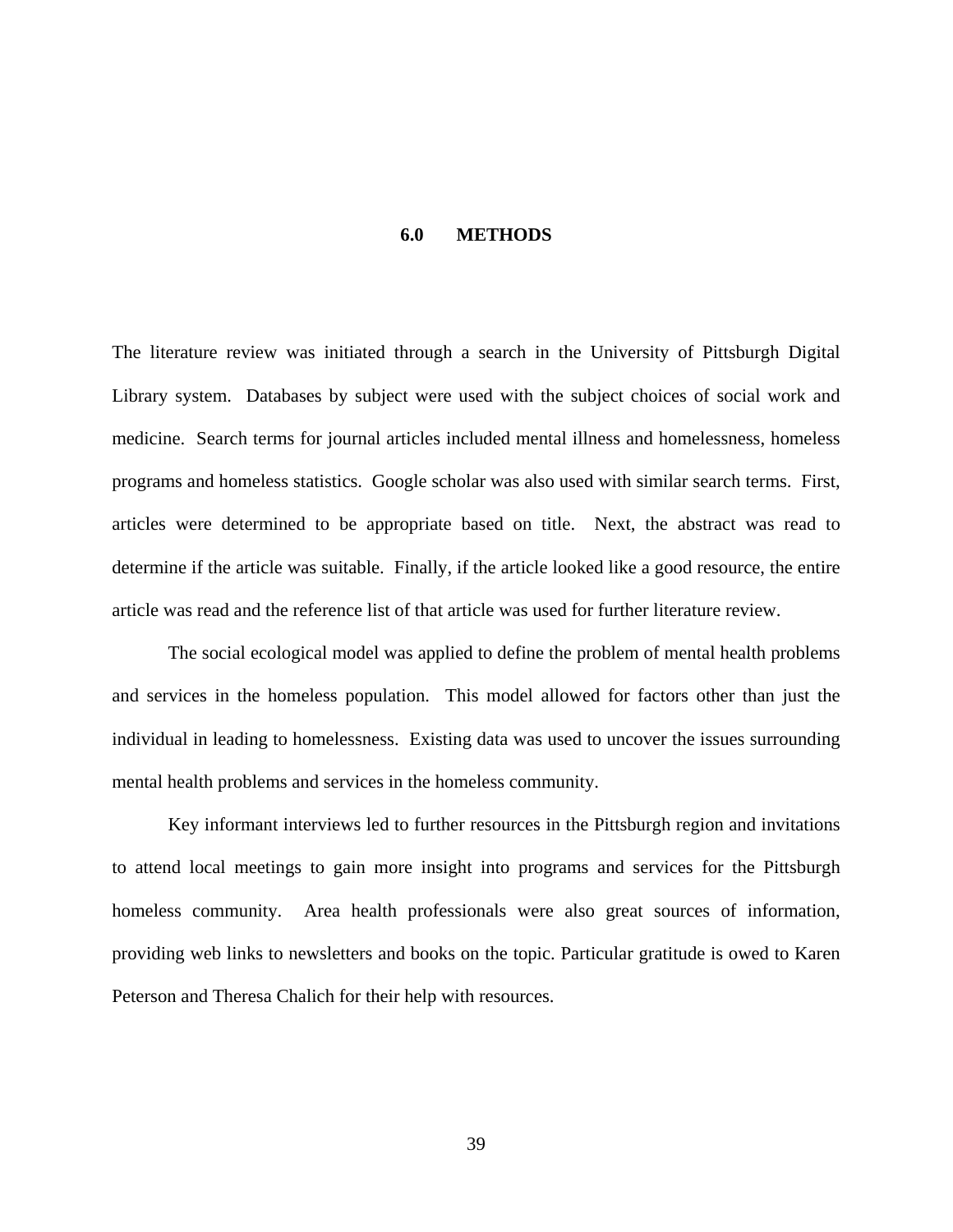#### **7.0 KEY INFORMANT INTERVIEWS**

A valuable part of the methods section was conducting key informant interviews that were carried out in the spring of 2007. Key informant interviews can help reveal what data already exists on a topic, gaps in services and general thoughts on a particular issue. In this case, the interviews were extremely informative in uncovering the data that exists in Pittsburgh, on the topic of the homeless mentally ill. While key informants are identified for this thesis, summaries of the discussions are included without identifying each individual explicitly. Key informants were then able to feel more comfortable about speaking more openly on the topic. Appendix B shows the list of questions that were asked of each interviewee. Key informants also elaborated on the subject with personal knowledge and anecdotal information. Key informants represent a range of organizations in the Pittsburgh region and nationally, including Community Human Services Corporation, Bethlehem Haven, Operation Safety Net, SAMHSA and the Pittsburgh Police.

The purpose of these interviews was to recruit knowledgeable professionals with experience in working with homeless individuals with mental illness, to identify barriers to services as they see them and to outline the scope of the problem. Since only so much can be learned in a literature review, it was important to uncover what goes on in Pittsburgh city streets and in the community to truly understand homelessness and mental illness. I initially began my search of key informants with Karen Peterson, MPH who had been and still is very involved with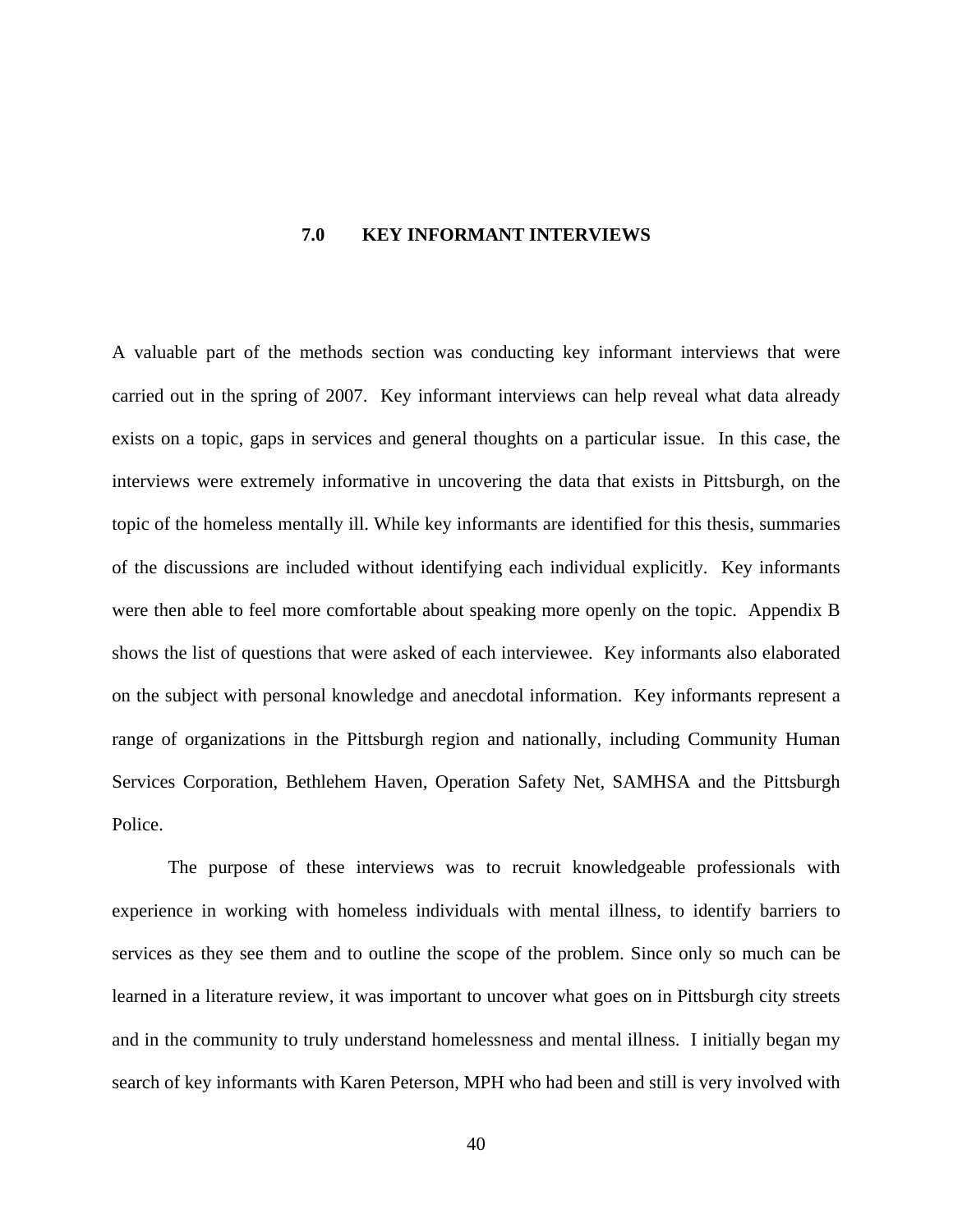the Graduate School of Public Health. She suggested that I speak with Mac McMahon and Adrienne Walnoha, of Community Human Services Corporation, who both had a history of working with homeless persons with mental illness. Adrienne then also suggested that I speak with Becky LaBovick who first worked at Western Psychiatric Institute and Clinic and recently joined Community Human Services Corporation. I held face-to-face interviews with Becky and Mac and kept in touch with Adrienne via email.

 I also recruited Theresa Chalich RN, MPH as a key informant since I had worked with her during my first internship at Bethlehem Haven. I knew she was very passionate about homeless issues and had spent her life serving the homeless, first in Boston and now in Pittsburgh.

 Both Jim Withers,MD and Ken Thompson, MD I know personally through our work with the Pittsburgh Schweitzer Fellows Program, in which they are both advisory board members. I knew that Jim was passionate about street homeless issues and a pioneer in street outreach. Ken is very passionate about mental health issues and had recently been appointed a national position. I knew these two gentlemen would complement each other well in the interview process.

After establishing a firm relationship with Community Human Services Corporation, I was invited to the Homeless Outreach Coordinating Committee meetings, where I met Sgt. Bob Miller of the Pittsburgh Police. I started a discussion with him at the end of the meeting and he generously agreed to serve as one of the key informants for my thesis.

All individuals were initially contacted by email, since this was their main communication. Individuals could then decide if they wanted to formally meet or answer questions over email. All individuals were seen in person at some point in the process, either

41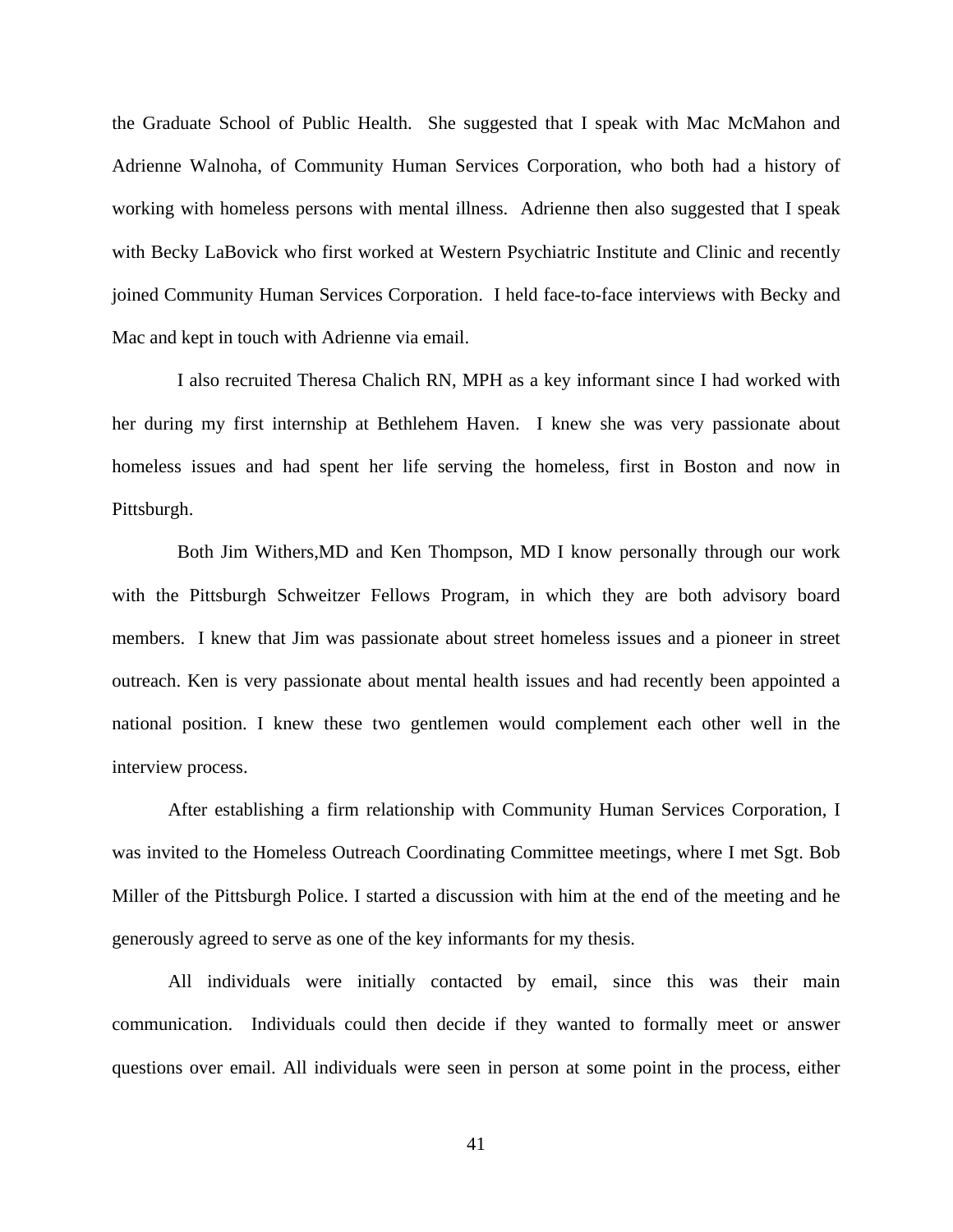formally or informally to discuss this thesis. The following sections are short biographies of each individual as well as their organization.

#### **7.1 COMMUNITY HUMAN SERVICES CORPORATION**

Mac McMahon is the director of homeless programs at the Community Human Services Corporation (CHSC). Rebecca LaBovick was recently hired as a mental health outreach nurse for CHSC. Both Mac and Rebecca were interviewed on April 25, 2007 at CHSC. Mac and Rebecca have both been working with the homeless population for over a decade. Adrienne Walnoha is the executive director of CHSC and was interviewed via email on April 18, 2007. Adrienne has been working with mentally ill individuals and homeless individuals since 1996. CHSC was chosen because of its long-standing history of service to the South Oakland and Lower Hill District Communities. Since the early 1970s, a wealth of programs have served the greater Pittsburgh area, including housing and outreach programming.

# **7.2 BETHLEHEM HAVEN**

Theresa Chalich, RN, MPH is Coordinator for the 902 Clinic at Bethlehem Haven, which services the medical and mental health needs of the homeless population. Bethlehem Haven is a homeless women's shelter, transitional housing, recovery area and drop-in center for both males and females. The interview with Ms. Chalich was conducted on April 26, 2007 at the 902 Clinic.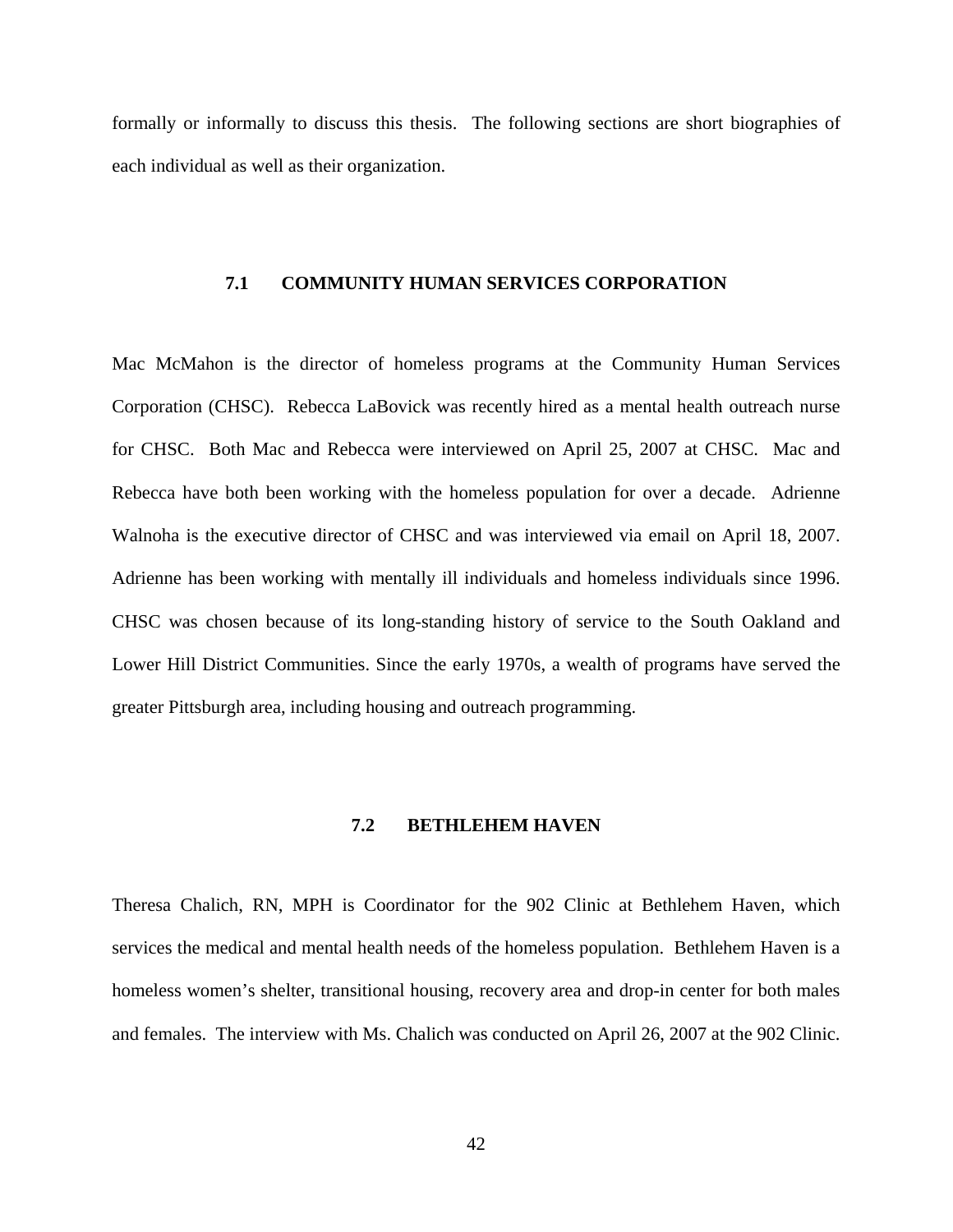Bethlehem Haven has just celebrated its  $25<sup>th</sup>$  year of service and was also selected for interview because of its long-standing service to the homeless community.

#### **7.3 OPERATION SAFETY NET**

Jim Withers, MD is the founder and director of Operation Safety Net. He has been working with the unsheltered 'street' homeless population since 1992, through the creation of this medical and social program. He also practices and teaches Internal Medicine. Operation Safety Net was selected because of the innovativeness of the program, which is now a national example and because of the knowledge and dedication of Dr. Withers. The interview was conducted over several weeks in May via email and throughout our work discourse with his involvement in the Pittsburgh Schweitzer advisory board.

# **7.4 SAMHSA**

 Ken Thompson, MD is a psychiatrist and has recently been appointed as the Associate Director for Medical Affairs at the Center for Mental Health Services for SAMHSA. Dr. Thompson is dedicated to serving the community, with particular attention to mental health. He lives in Pittsburgh and knows the community well, but also provides a national viewpoint through his position at SAMHSA. He has a long history of working with both the homeless population and persons with mental illness.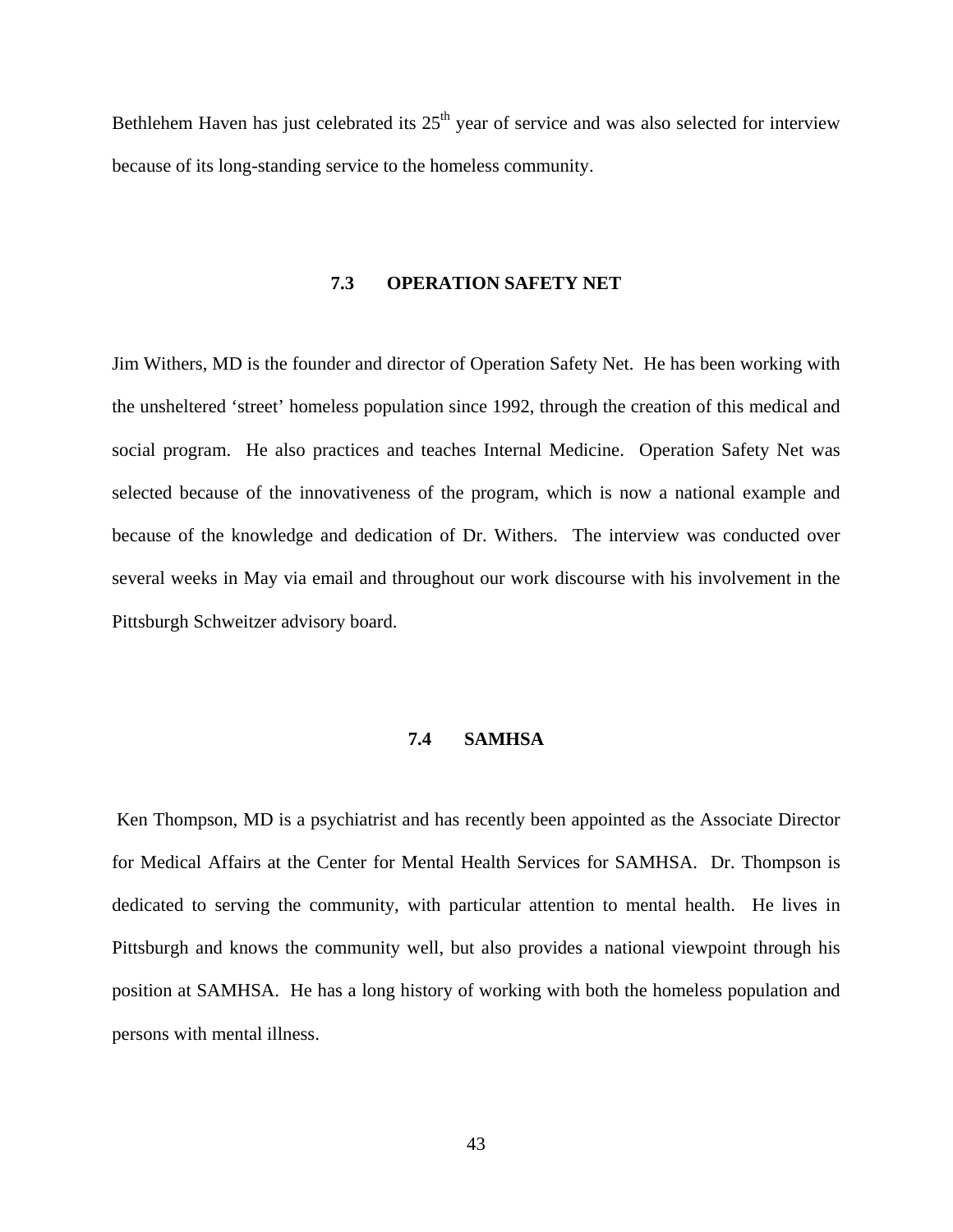# **7.5 PITTSBURGH POLICE**

Sergeant Bob Miller has been a police officer since 1995. His recent switch to Zone 2 this year raised his awareness of the homeless population in Pittsburgh. Other Zones in Pittsburgh have little or no interaction with the homeless population. Sgt. Miller attends monthly HOCC meetings and actively attempts to form collaborations with community agencies.

#### **7.6 COMPILATION OF INTERVIEWS/DISCUSSION**

 Threads of common issues and comments were woven throughout the interview process. While individuals may have different areas of expertise, the issue of homelessness and mental illness had commonalities among all respondents.

# **7.6.1 Lack of collaboration and communication**

Common complaints were the lack of collaboration among agencies, while also the acceptance of the fact that collaboration is all but impossible when funding streams naturally create silos and competition among agencies. Even with an attempt at collaboration, communication is never perfect. Agencies need to have more information sharing and networking. Staff turnover was cited as a barrier to forming and maintaining collaborative relationships between agencies. Coordination and the County's Continuum of Care are part of the ten year plan to end homelessness, but do not seem to be as effective in practice as on paper. Even when agencies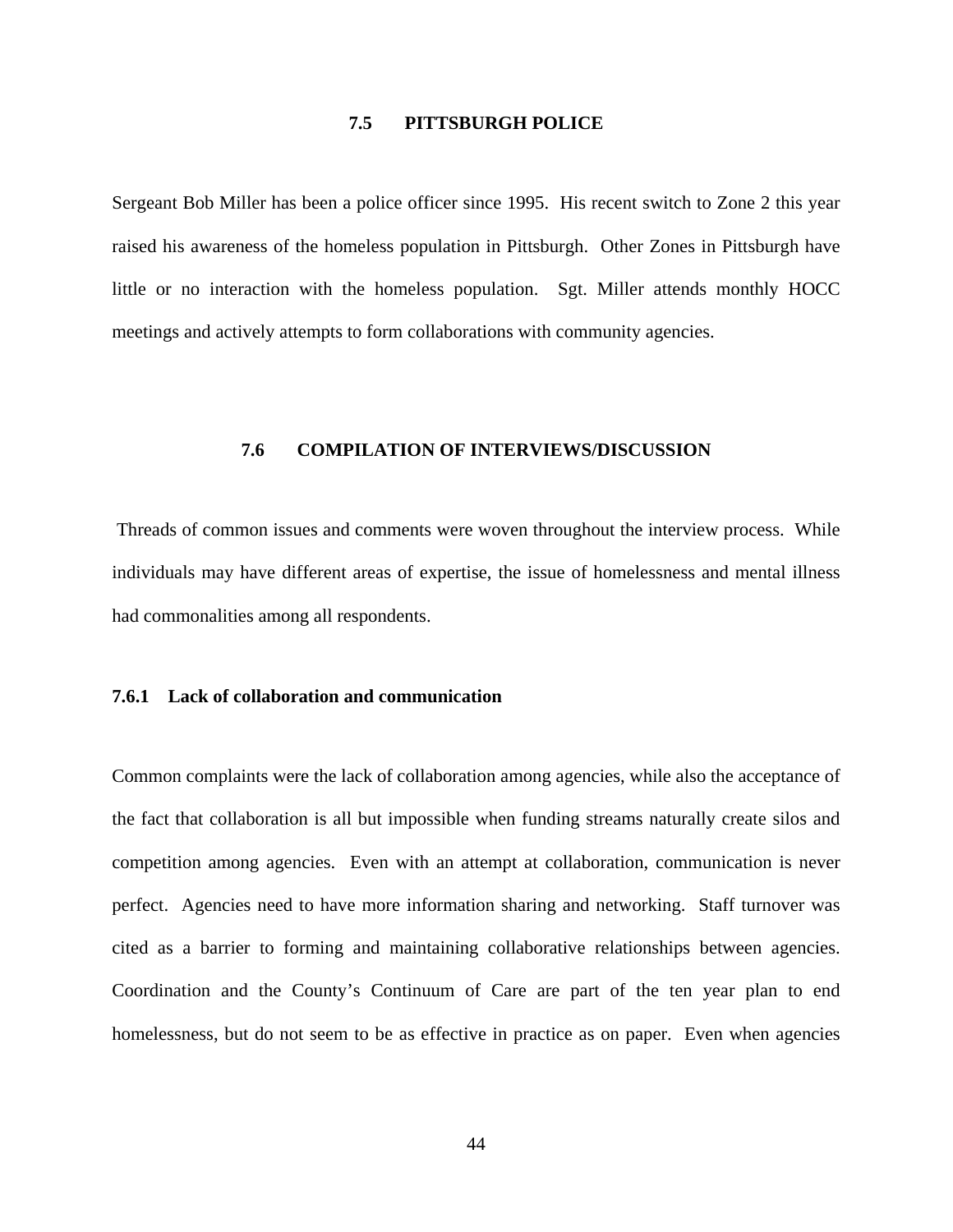and coalitions are formed, a big issue appears to be that discussions revolve around programming and not about consumers.

#### **7.6.2 Street Outreach**

Outreach to homeless with mental health needs was repeatedly discussed as being important. More successful outcomes could happen if services, including mental health services, were taken straight to the street or shelter. A homeless individual will most likely not have bus fare or energy to get to a program, especially if it is not located centrally to the city. Programs housed in buildings need to be welcoming and provide non-traditional hours of service. Some described a sense of going backwards in terms of outpatient engagement teams and housing issues.

#### **7.6.3 Barriers**

 Time was a constant issue, in terms of being able to provide services and get payment. People also repeatedly said that barriers of time and funding silos among agencies do not support collaboration between agencies. Funding issues and frustrations were common in the interviews. Funding seems to be too inflexible, with too many restrictions and lack of integration. One interviewee commented that "One size fits all doesn't work". Even though the basic needs of the mentally ill homeless remain the same, funding priorities change and this creates problems for consumers. Other funding issues surrounded HUD funding and the fact that even if the housing dollars stay the same, the supportive services component drops and agencies need to find other sources of funding.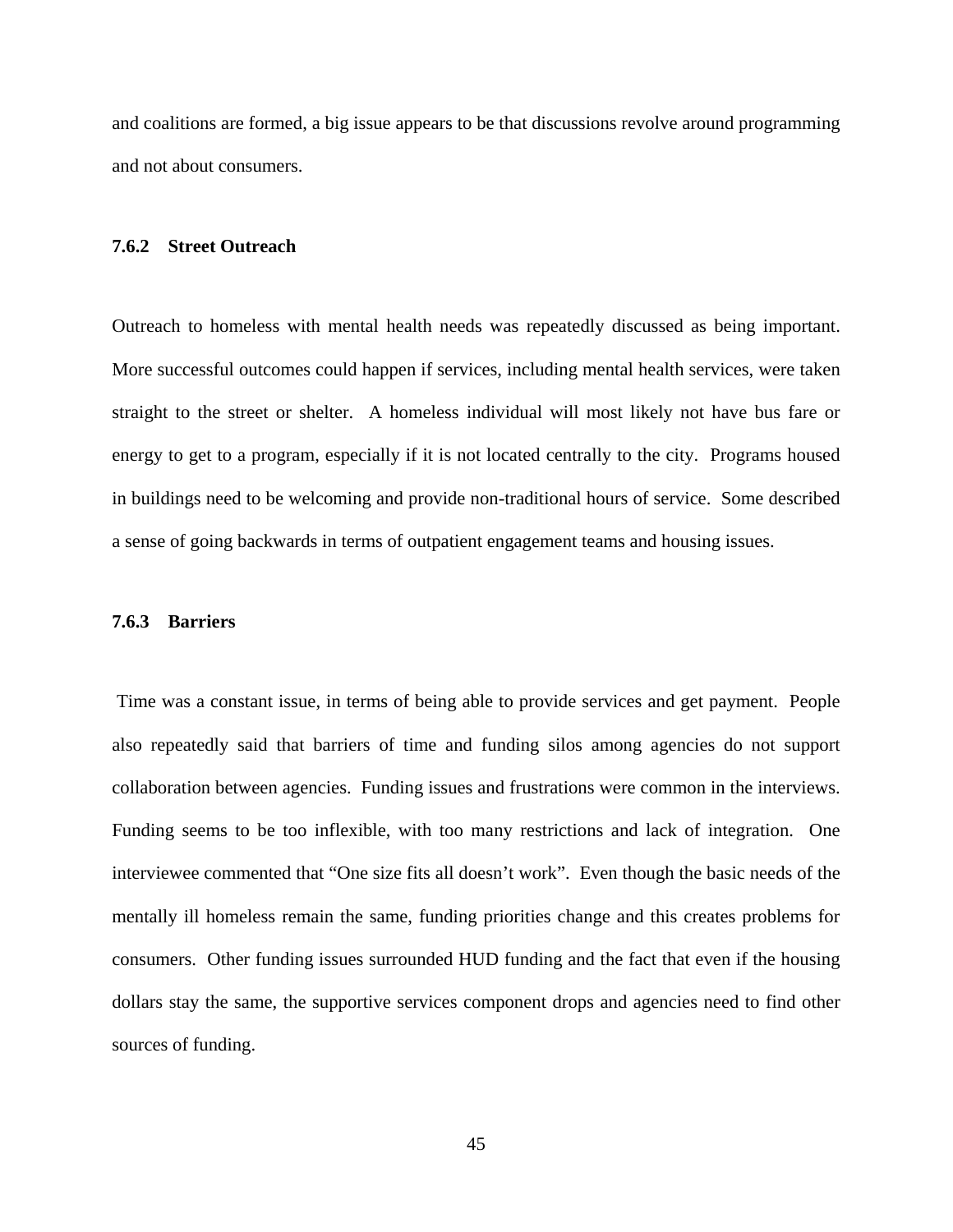While interviewees feel that there are adequate mental health services, these services need to be taken more directly to the streets for the 'hardcore' homeless and the homeless need to be aware that these services exist. Stigma surrounding mental health issues is prevalent in all populations of society, which also is a barrier for the homeless to receive mental health services. A general frustration existed about society's rejections of those persons with mental illness who are homeless. Lack of concern among citizens and the 'not in my backyard attitude' perpetuate stigma and do not help in the provision of services to this population. There is a sense that many people in society look at the homeless as 'those people' and that the homeless should be punished to straighten them out.

#### **7.6.4 Key issues leading to homelessness**

Some key informants revealed poverty as the biggest issue facing the homeless, but other issues vary in magnitude from person to person. Lack of affordable housing, including Housing First/Harm Reduction, low SSI benefits, non-treatment of health and mental health issues, and legal issues were all issues associated with homelessness. Others cited safety as a big issue the homeless must face. Substance abuse can lead to overdose, with no one close by to help. Homeless individuals may be more likely to be struck by a car or murdered than people not living on the streets. Better, more creative job opportunities would allow those with poor legal backgrounds or few skills to maintain a livelihood and self-sufficiency.

As reported by these key informants, there is also a lack of consistency with the Pittsburgh Police regarding homelessness. Certain zones are known to be more insensitive to the homeless, while others seem to have great mental health training. Consistency within the whole force would be beneficial. Police officers should be trained to realize that not every situation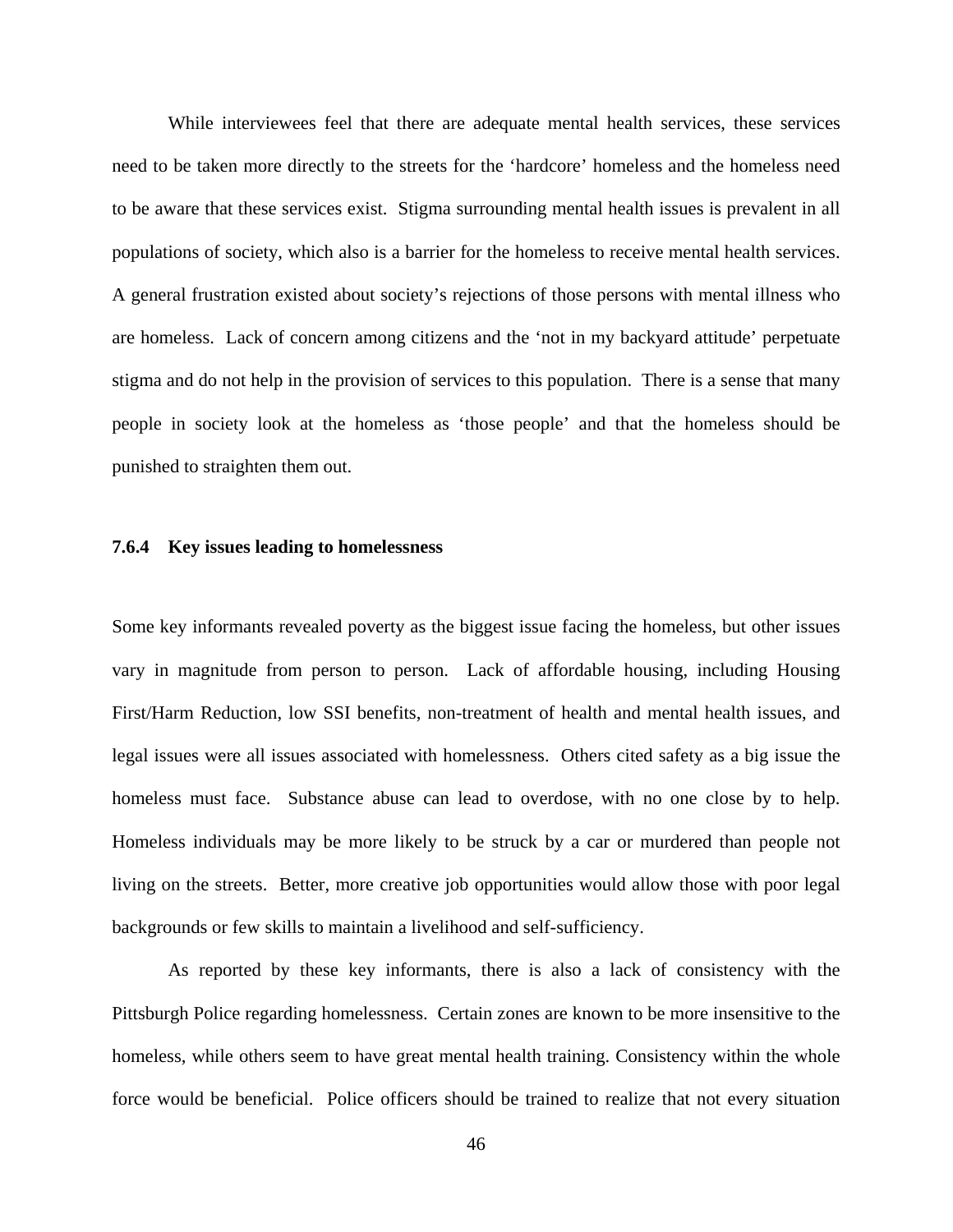requires an arrest and they should be equipped with information about where they can send the individual for help. Homeless individuals with mental illness may not be aware of services available. Police and outreach teams can provide information and direct individuals to appropriate services.

Overall, most interviewees expressed disturbance over the double standard that homeless individuals face. Several examples were described. One was the double standard in which college students or other 'acceptable' individuals are permitted to approach your car window for donations, but homeless individuals are not permitted to panhandle and are shunned by many individuals. Another example was landlords not wanting to house homeless individuals who may abuse alcohol or other drugs, yet the businessman who is an alcoholic is tolerated. Some of the individuals interviewed expressed real frustration and hurt over the double standard in society and the stigma that the homeless must continually face every day of their lives.

#### **7.6.5 Changes among the Pittsburgh homeless**

Most informants agreed that awareness exists of the connection between mental health and homelessness, but that solid efforts have only been gradual and are still inefficient, especially for the street homeless population. In cases where services are provided, they may be too high threshold, with unaccommodating hours and inappropriate geographic locations. So while services may be increasing, they may not be appropriate for the population. In some ways in seems that we still have a long way to go in delivering effective homeless services for those with mental illness, particularly in street outreach.

Key informant interviews and the literature review revealed the prevalence and accessibility of services from researcher and professional viewpoints. If enough time were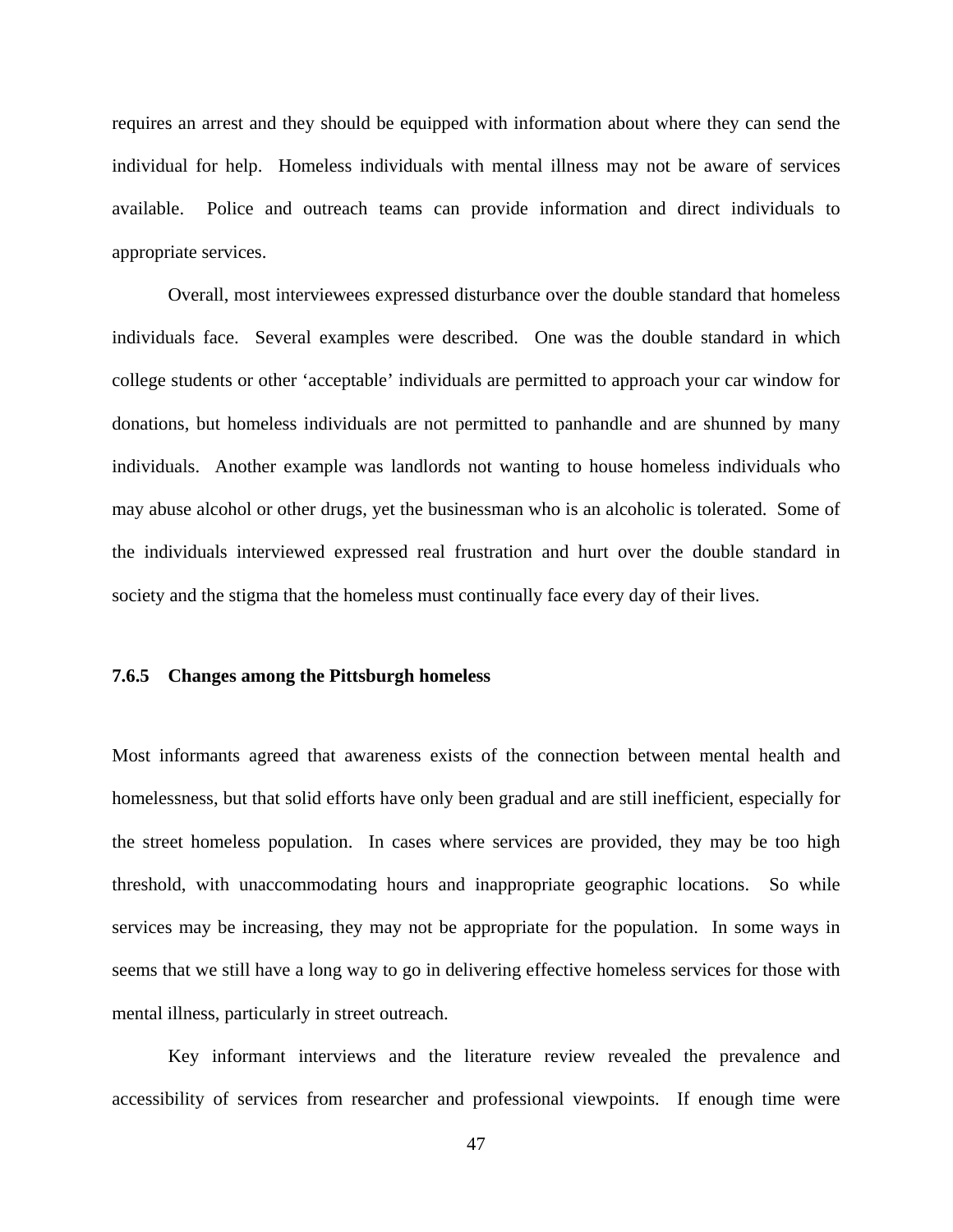available, Institutional Review Board (IRB) submission would have been made to gain approval to do a formal assessment in homeless shelters. While key informant interviews were beneficial and informative, engaging with clients receiving services would have provided more insight into the problem of mental illness in the homeless population. As one key informant pointed out, the best way to tackle the issues of homelessness is to actually talk one-on-one with homeless individuals who suffer from mental illness. The following is a proposal for a homeless assessment and more in depth evaluation could have allowed for deeper understanding of the issue and then more targeted suggestions to be made.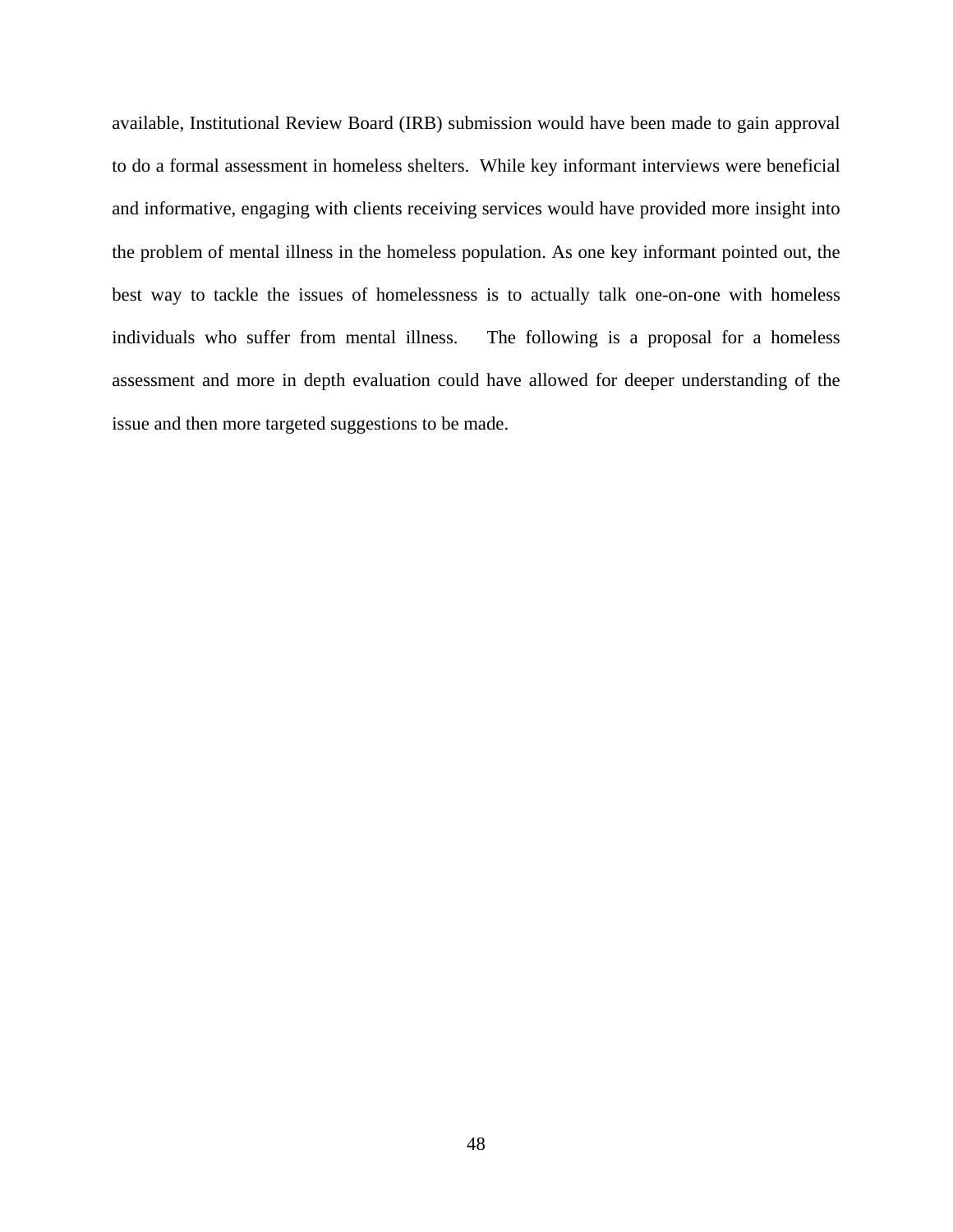#### **8.0 HOMELESS ASSESSMENT**

Appendix D is a proposed assessment of the issues surrounding the homeless with severe mental illness. With sufficient time and funding the proposed assessment could take place and would reveal the views of homeless individuals themselves and shelter staff.

While the literature review and key informant interviews revealed information on services for the homeless mentally ill, it is vital to hear from the individuals themselves to better provide services. It is imperative that service design planning include members of the homeless community themselves, particularly those that suffer from serious mental illness. Staff members that serve the homeless should also be involved in designing appropriate programs and services for the mentally ill homeless population.

Community involvement is very important in the assessment process. The HealthierUS approach of the CDC now calls for formal assessment of community needs and assets, whereas before it only called for planning, delivery and evaluation (Gilmore & Campbell, 2005).

 Needs assessments can vary in how much contact exists between the researcher and members of the community, from no contact with participants to contact with the agency or community to combined techniques (Marti-Costa & Serrano-Garcia, 2001). For an assessment of homeless shelters and homeless individuals, it is important to have contact with members of the population to gain insight and establish a relationship that suggests that the researchers have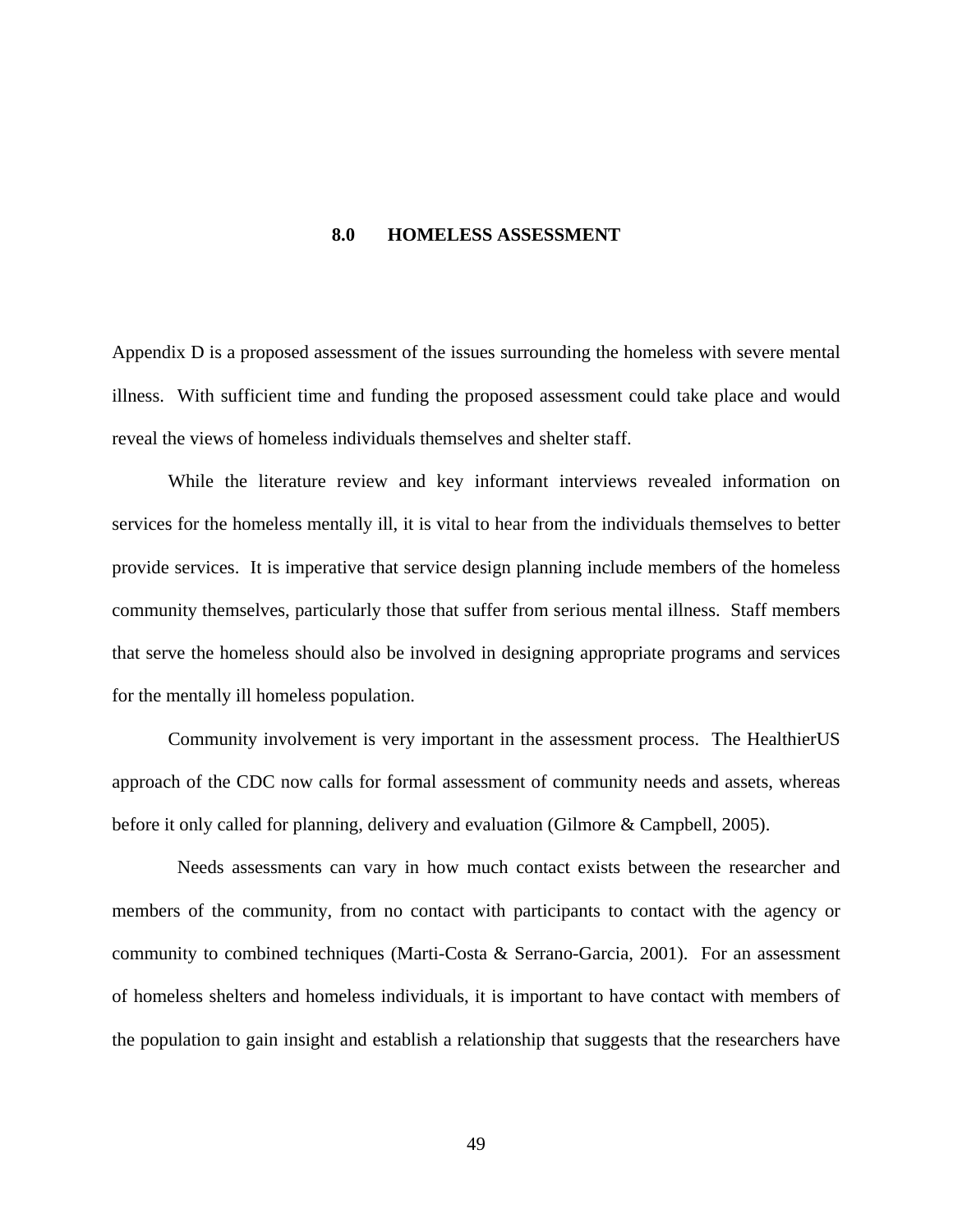a commitment to helping the homeless. As with any assessment, it will be a good idea to first conduct a pilot test of the following questions to determine if they are valid.

The assessment would include individual interviews of homeless individuals. Individual interviews could be conducted in the shelter setting or on the streets. Shelter staff would be interviewed in the shelter. Focus groups for both shelter staff and homeless individuals would be conducted in the shelter itself, with special attention to privacy so that individuals could feel they could say anything. Incentives would be given to homeless individuals, such as gift cards or cash to encourage them and thank them for participating in the survey or focus group. Results from the assessment would then be used to increase the effectiveness of shelters in Allegheny County and to determine other services that would benefit homeless individuals with mental illness.

In addition to the value of a homeless assessment, it is important to be clear about the types of evaluations that should be performed to regularly improve homeless services to those with mental illness.

# **8.1 EVALUATION**

#### **8.1.1 Process**

Client and staff satisfaction at shelters, outreach, hospitals and psychiatric centers needs to constantly be measured. Assessing satisfaction during the course of a program is important to ensure that clients are getting the services they need, but also to make sure that staff are not experiencing high stress and burnout. Each agency that provides mental health services to the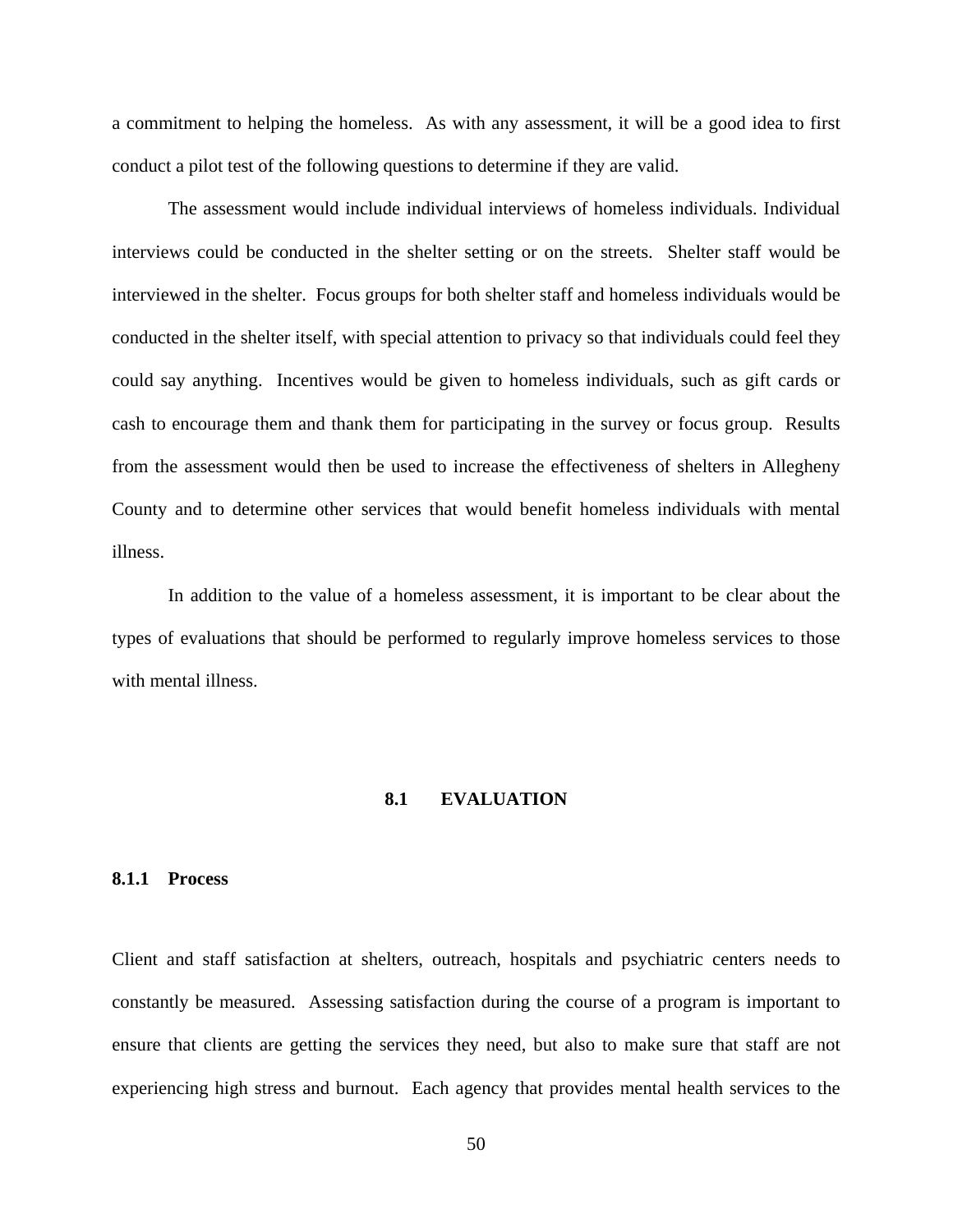homeless population needs to consistently and continually evaluate their programs. They need to look at satisfaction and immediate outcomes and make necessary changes during the program. Many agencies wait until a program is finished and evaluate outcomes to see determine successfulness of the program. Evaluating during the program allows changes to be made to increase success.

#### **8.1.2 Outcome**

Key issues to include in client evaluation are health status (mental and physical), costeffectiveness, number of homeless housed, employment, substance use, involvement in the criminal justice system, social supports and quality of life (DHHS, 2003). System level evaluation of organizations and integration of services is also important.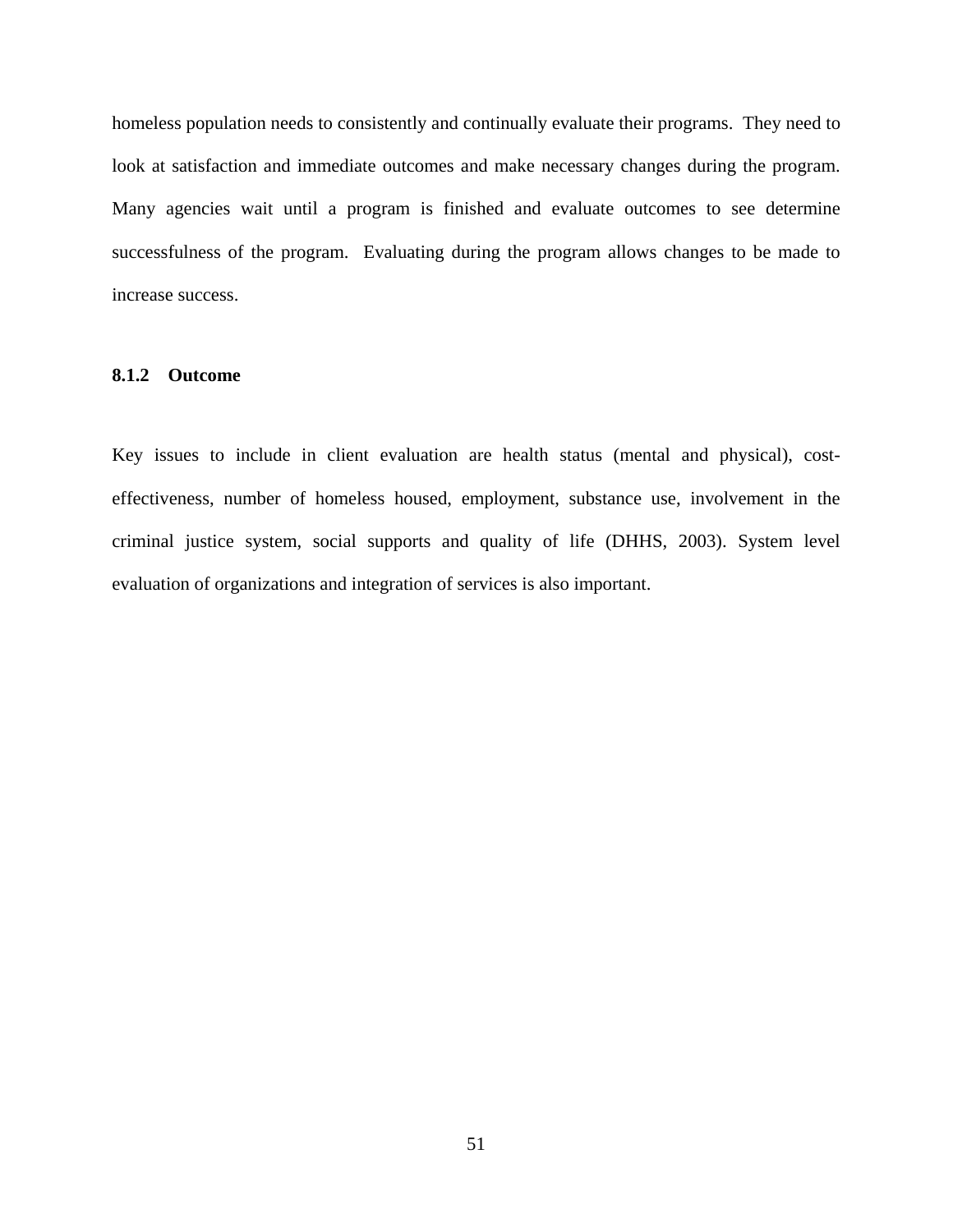#### **9.0 DISCUSSION**

Initially it appeared that mental illness in the homeless could be looked at as a distinct public health problem. Yet the problems faced by the mentally ill homeless are complex and inherently multidimensional. Therefore, we must take a social ecological perspective. Thinking in terms of the housing first model, perhaps by providing the homeless with basic needs first, mental health symptoms will lesson and quality of life will improve. It is also important to look at this issue from the perspective of Maslow's Hierarchy of Needs, depicted in the following chart.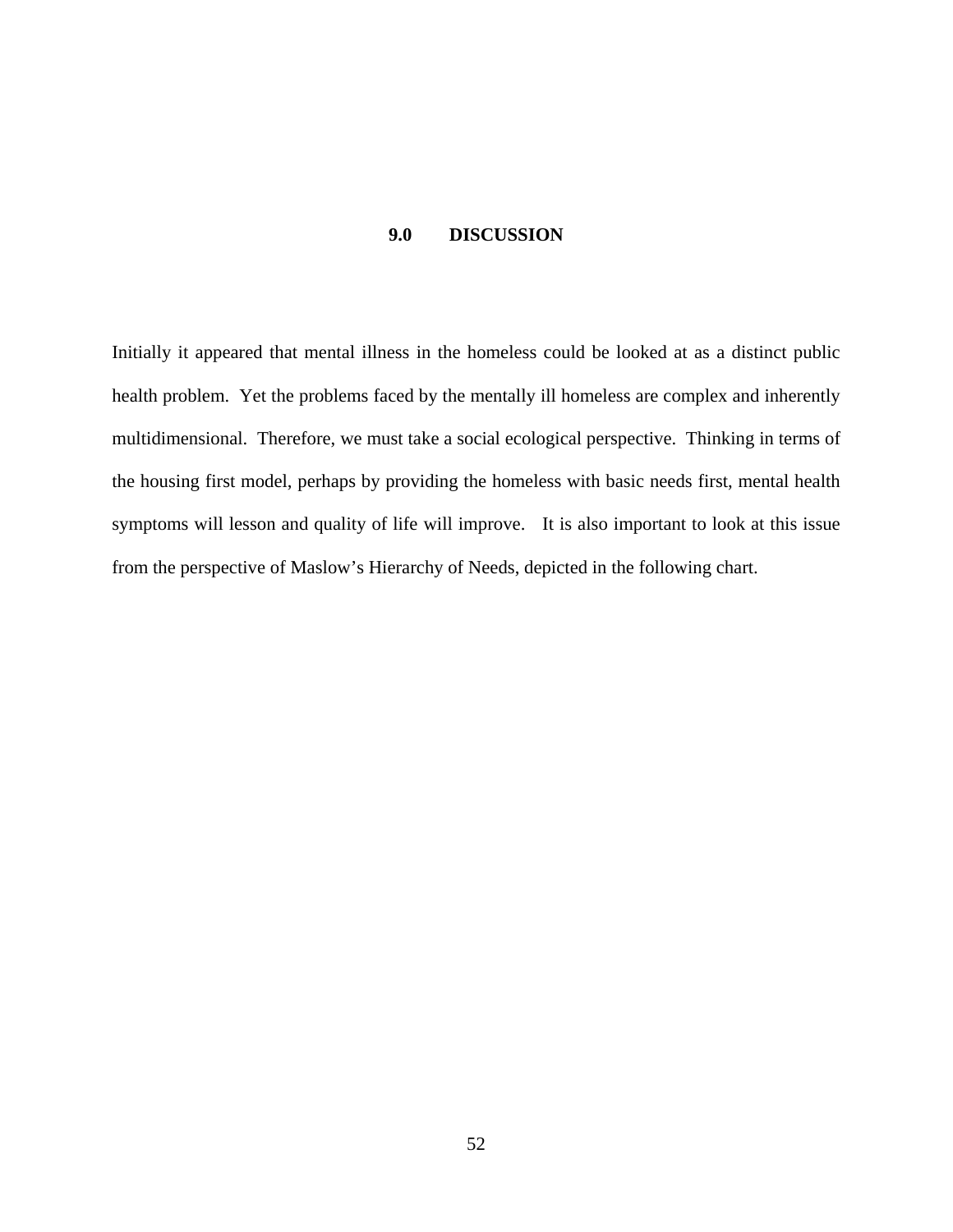

*Maslow's Hierarchy of Needs* Abraham Maslow, Motivation and Personality, 2nd ed., Harper & Row, 1970

Although there is no doubt that mental illness is a large problem in the homeless population, particularly in Allegheny County, it is also clear that fundamental physiological needs and safety needs should be met first, before any other progress can be made. Also, when we are talking about mental health needs, it is important to not just think about medication and psychotherapy. Social supports, engagement in the community and fulfilling activities will all lead to better mental health in the homeless population and perhaps the ability to maintain adequate housing.

 While we must meet the basic needs of homeless persons with mental illness, we must also advocate for mental health parity. Homelessness can actually be seen as a sign that public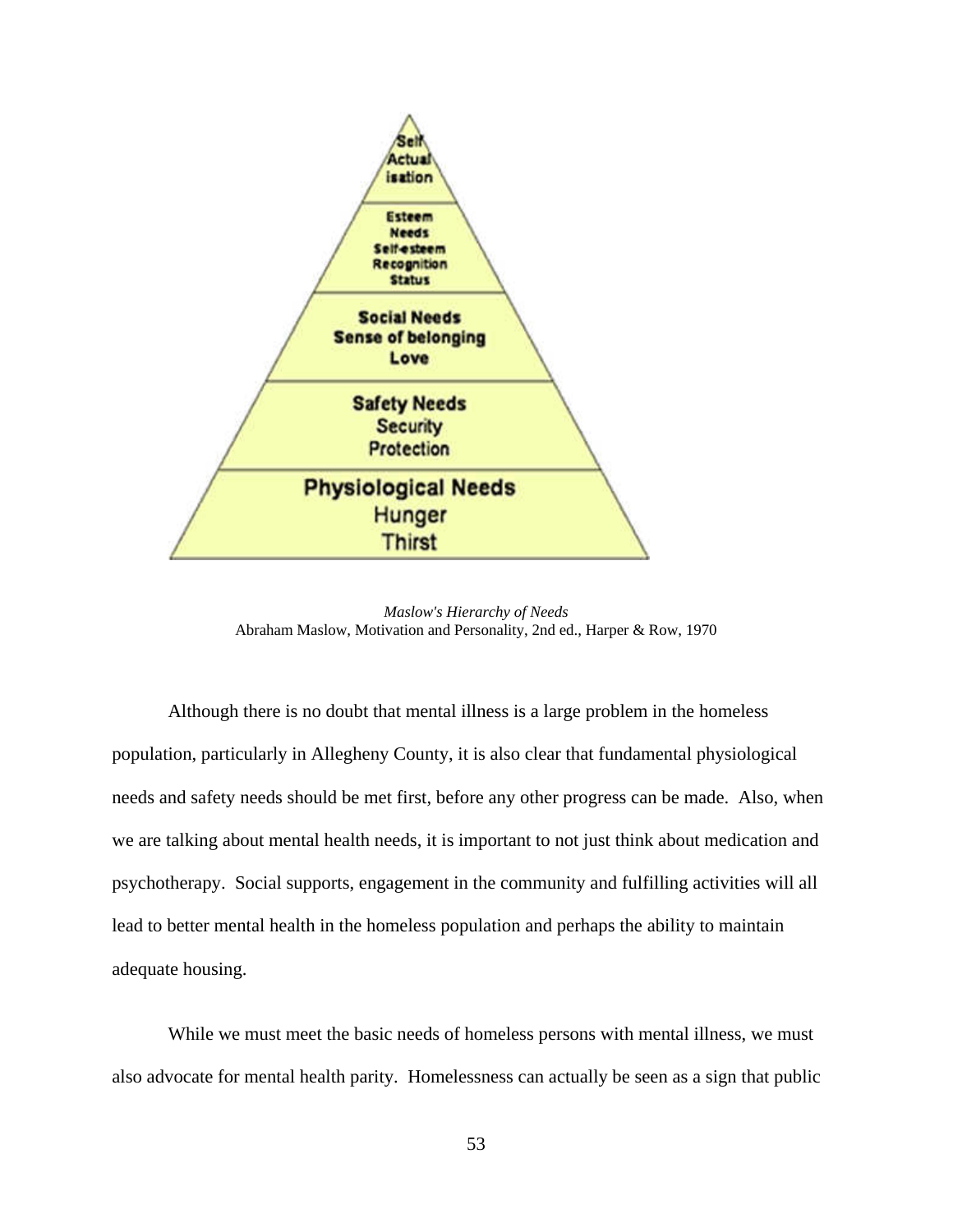mental health systems are in trouble. In fact, even with adjusting for inflation, states spend 30% less on mental health care than in 1955 (Harvard Mental Health Letter, 2005). For a vulnerable population like the homeless, this lack of mental health parity is even more prevalent, regardless of the fact that basics needs must be met.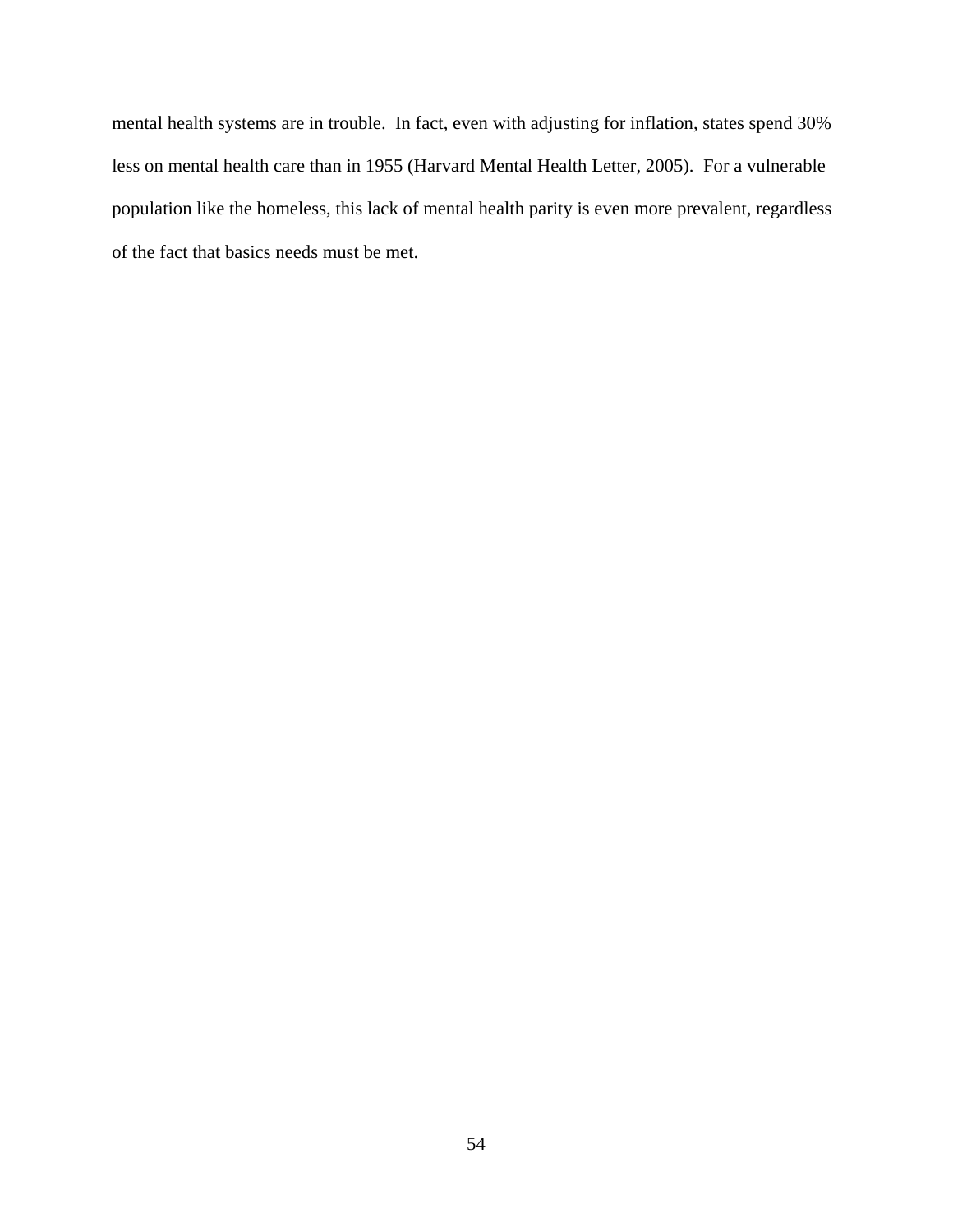#### **10.0 CONCLUSIONS & SUGGESTIONS**

While it is clear that many people and agencies attempt to help the homeless mentally ill population, the resources and services are still lacking. Several key suggestions are provided here. The first involves and extension of this thesis to include interviewing and conducting focus groups with homeless individuals with mental illness. Homeless individuals should also be involved in planning processes both locally and nationally. Next, there should be more flexible guidelines with benefits such as SSI, which for many individuals are their only sustenance. Access to housing needs to be less rigid, both in terms of funding allocated for housing and in landlords' expectations. Many landlords in housing programs for the homeless ask for drug testing. This is a double standard, since those professionals who engage in drug use don't need to be tested in order to obtain their housing.

Funding cutbacks need to be stopped and the funding streams should be given out, such that collaboration among providers is encouraged. More outreach to the street homeless, specifically to help them with mental health needs and not just physical health needs would be beneficial in helping to lessen one of the risks of homelessness in the first place.

As a society, we need to be less discriminating against both homeless individuals and persons with mental illness, and especially those individuals suffering from both conditions. The question needs to be asked, is it fair for a community to place middle-class values on homeless individuals? Do homeless individuals want housing? If a homeless individual is living on the streets with all the friends they have, which make up their entire support system, do we expect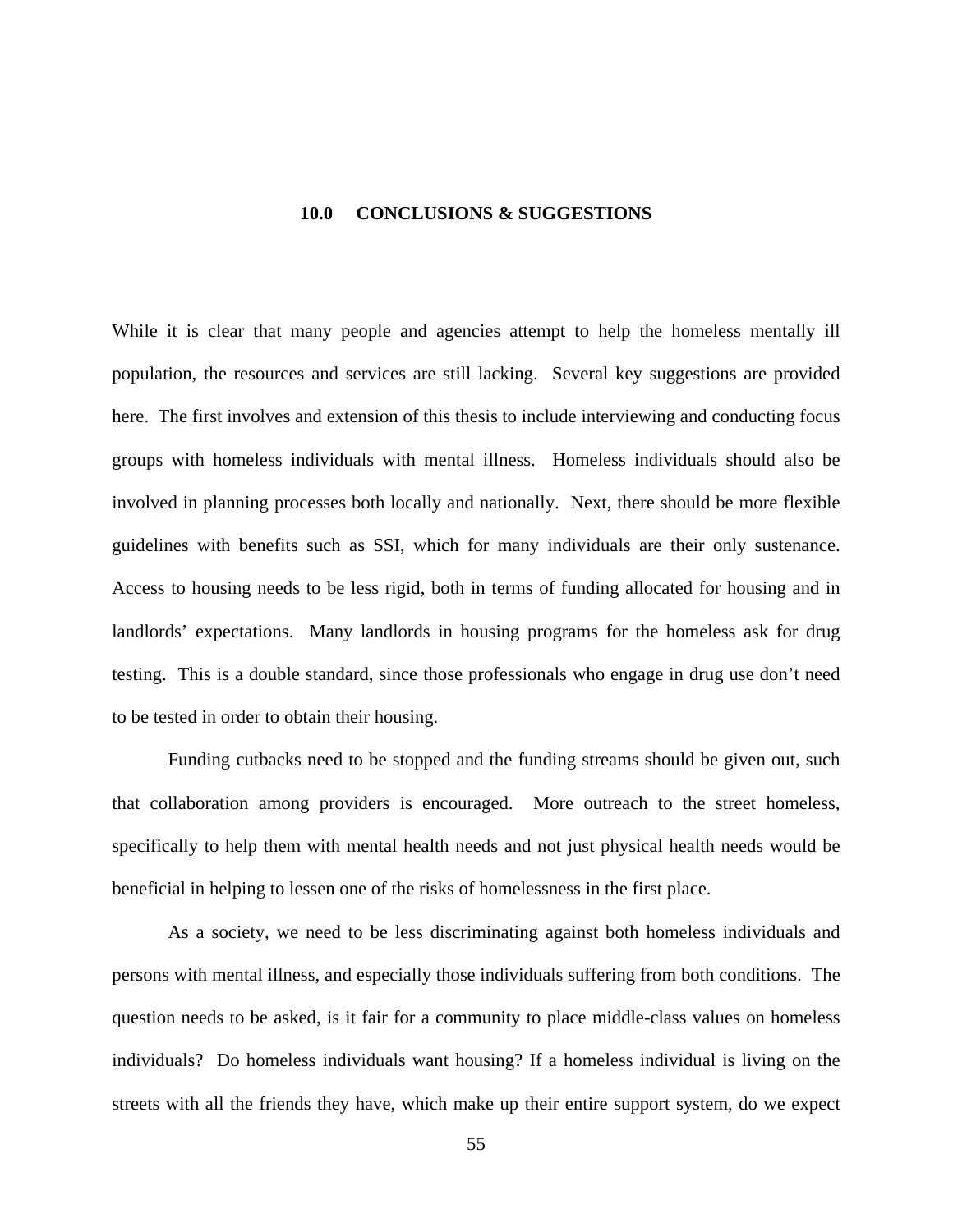them to move into housing? Homeless persons with mental illness may not even feel that their mental illness is a factor in their homelessness. They may feel like economic problems (lack of affordable housing and little job opportunities) and social problems (lack of family support) are the reason for their homelessness. It does appear that stigma, poverty, lack of job opportunities and affordable housing are the source of homelessness, as revealed in the literature and in key informant interviews. Education of the general public could help decrease stigma of this population.

The Housing First model appears to be a feasible way to provide services to the mentally ill homeless population. While still controversial, its success has been shown and it provides a model in which homeless individuals can still maintain a say in their own care. Providing ownership, choices and ability to set their own goals in treatment still gives individuals a sense of independence and autonomy.

In addition to extending this thesis to involve interviews and focus groups with homeless persons with mental illness, I propose the following solutions to closing the gap in services to the homeless. First, the creation of funding streams that more naturally allow for collaboration among agencies. Currently, funding streams are allocated in silos, such that each agency needs to complete its task and collaboration may hinder this work or foster competition of funds. Second, more street outreach needs to be done, with more information giving about mental health services that are available to the homeless. We need to respect the homeless and meet them where they are physically. If their home is under a bridge, we need to reach out to them to provide services and cannot expect them to secure the transportation to reach services themselves. If they chose to get services on their own homeless persons need to be provided with accurate information about the available services. Third, advocacy of homeless persons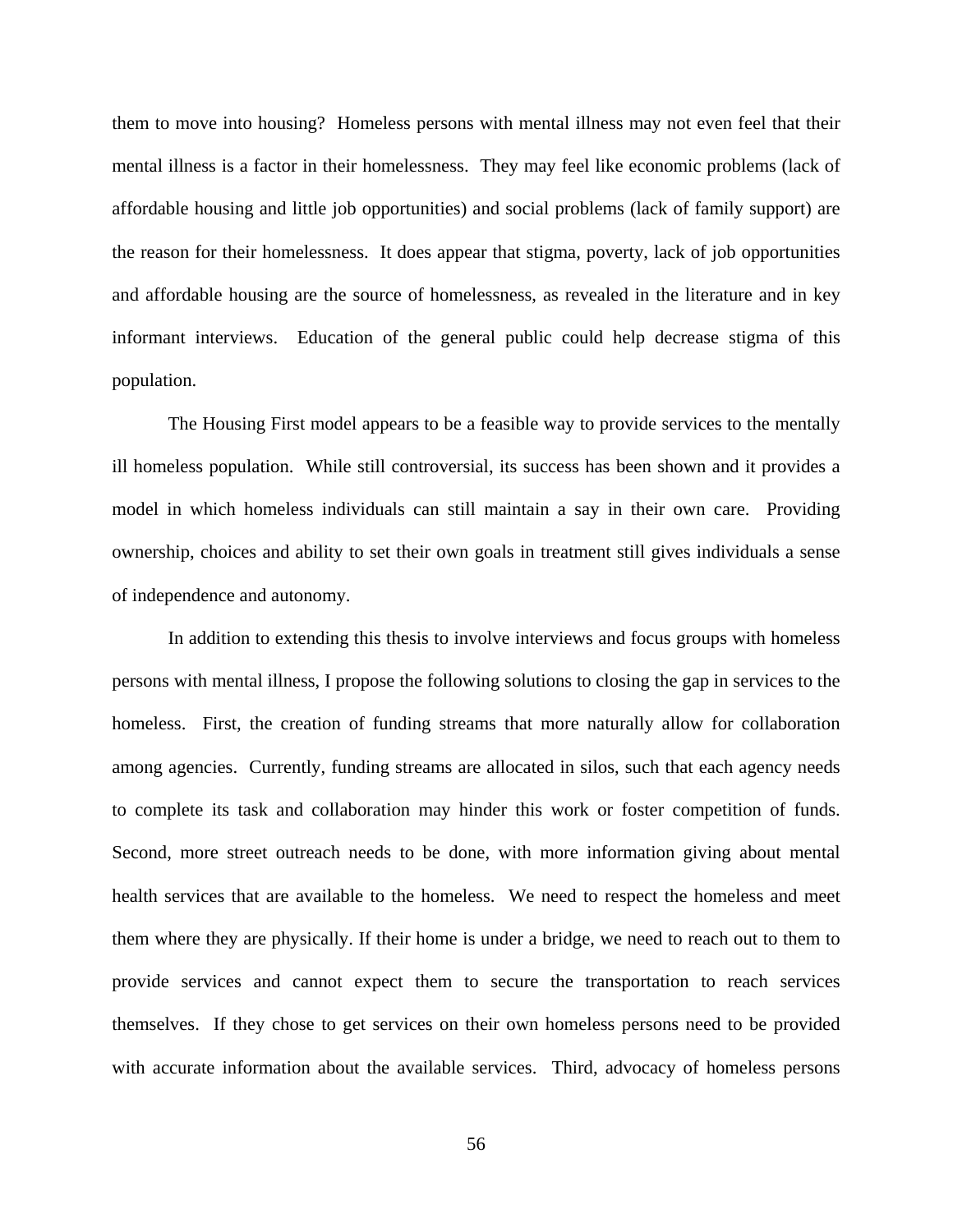with mental illness needs to be done. The stigma and discrimination that this population faces need to be lessened and communities need to have reverence for all individuals and at the same time not ignore that the problem exists. Lastly, more creative options in terms of jobs, housing and funding need to be accomplished. For homeless individuals with criminal backgrounds, job and housing opportunities may be limited. Those with mental health issues may have a hard time finding a job that matches their skills. SSI and other public assistance are generally not sufficient for a homeless person with mental illness to maintain housing and basic needs. Benefits should be more generous and more opportunities in terms of jobs need to exist for this special population. Housing vouchers could be provided to reduce homelessness. An increase in the minimum wage would more accurately fit the living wage and the ability to afford housing and basic necessities.

Overall, improving mental health would consists of improving quality of life through increasing social supports, providing appropriate housing and helping homeless individuals achieve independence. Societal changes are necessary to reduce stigma of homeless persons with mental illness. Individual and interpersonal changes are also necessary to foster collaboration among agencies providing care to the mentally ill homeless. Agencies should be meeting together at least on a monthly basis in person to discuss strategies. To be more effective, agencies should be communicating though email or telephone about certain cases where agencies could all work together to provide an individual with the help they need. If we could all think more often of the suffering which we normally spare ourselves the sight, as Schweitzer posited, we could perhaps relieve that suffering of homeless persons with mental illness, rather than pretending that suffering does not exist.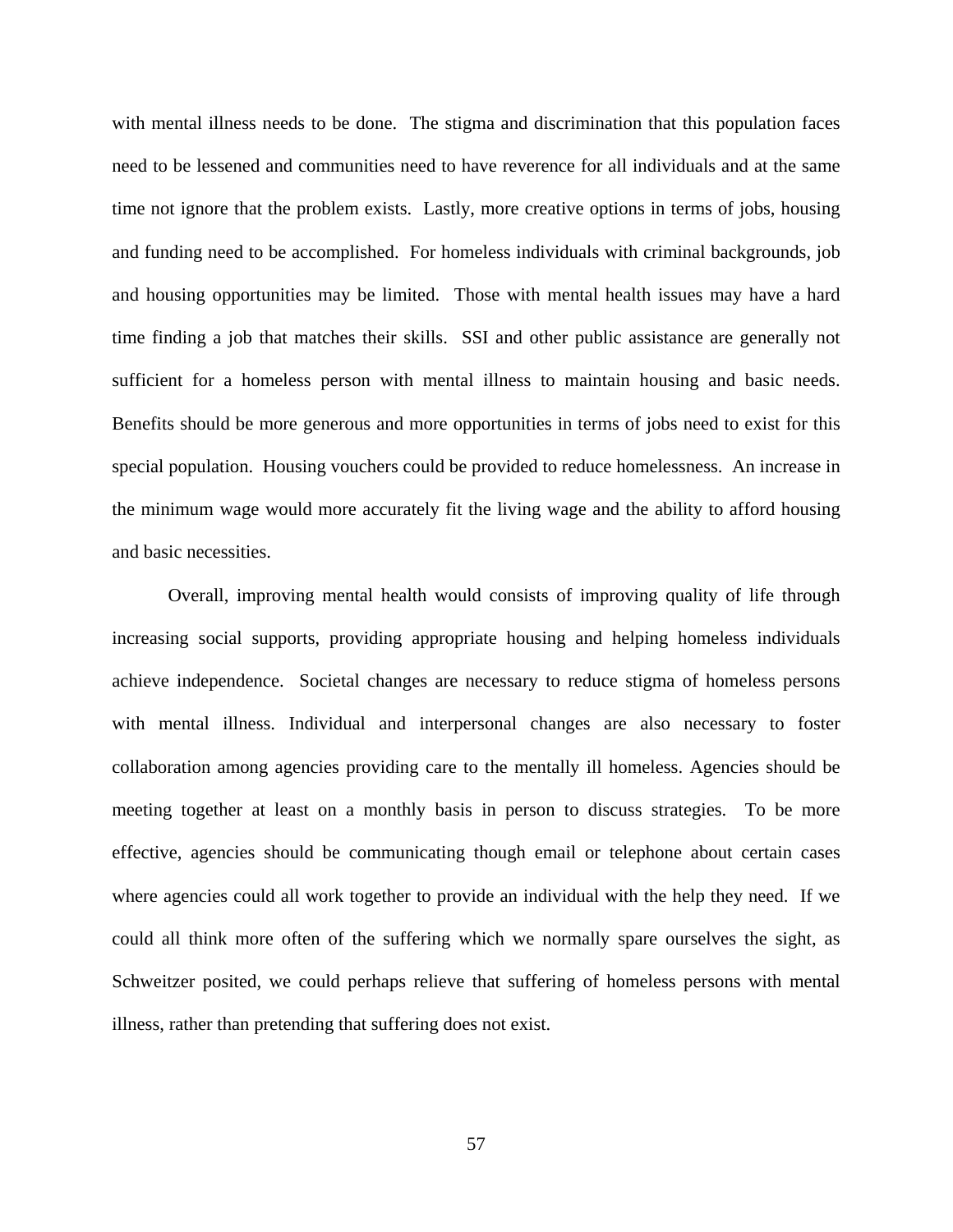**APPENDIX A**

# **LIST OF ALLEGHENY COUNTY HOMELESS SHELTERS**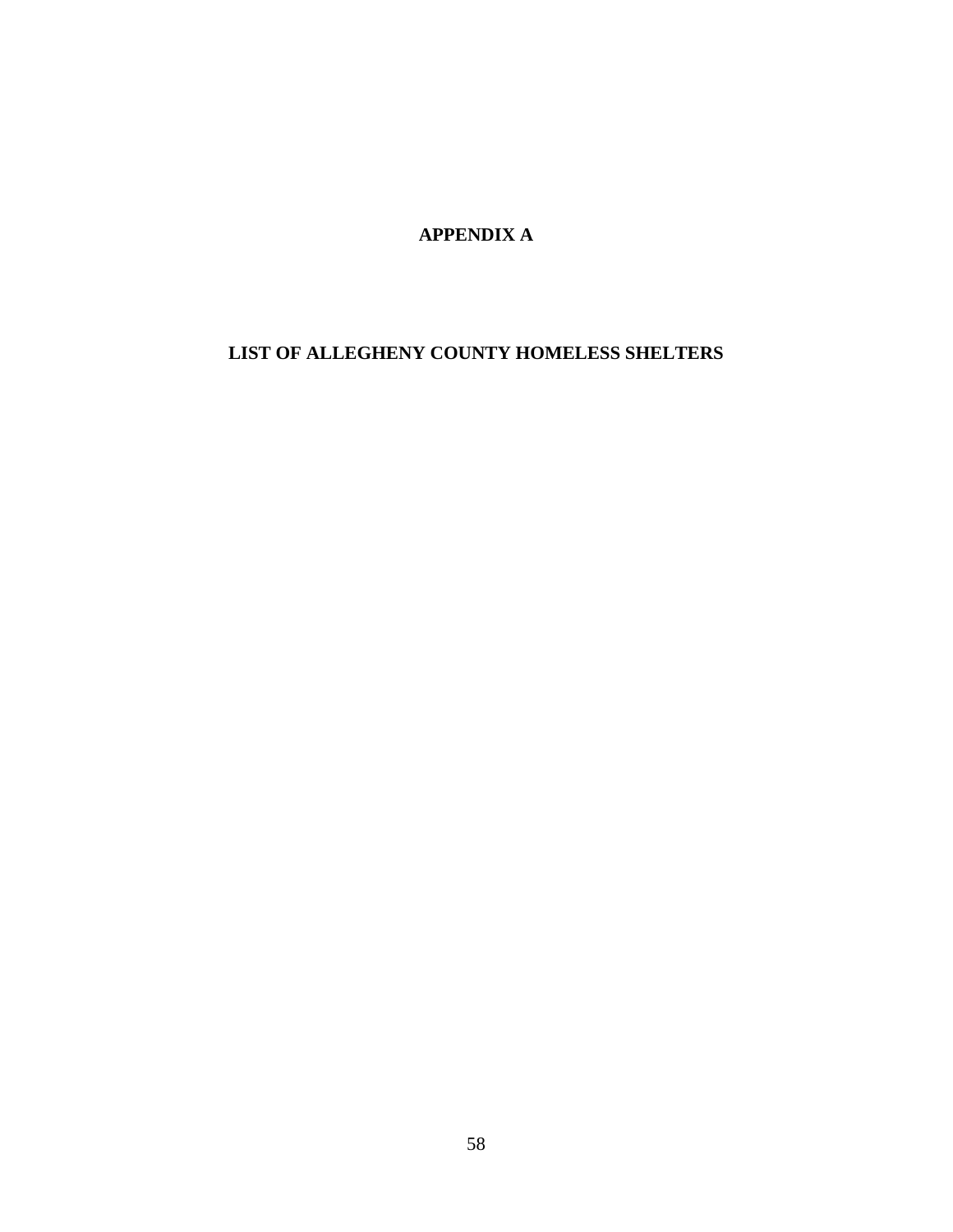| <b>Shelter</b>                                        | Men | Women | <b>Men with</b><br>children | Women<br>with<br>children | <b>Couples</b><br>with<br>children | # Beds         |
|-------------------------------------------------------|-----|-------|-----------------------------|---------------------------|------------------------------------|----------------|
| <b>Allegheny Valley</b><br><b>Council of Churches</b> |     |       |                             | yes                       | yes                                | 14             |
| Alle Kiski Hope<br>Center                             |     | yes   |                             | yes                       |                                    | $\overline{7}$ |
| <b>Bethlehem Haven</b>                                |     | yes   |                             |                           |                                    | 28             |
| <b>Community Human</b><br><b>Services Corporation</b> |     |       |                             |                           |                                    |                |
| East End<br>Cooperative<br>Ministry                   | yes |       |                             |                           |                                    | 24             |
| <b>Family Links</b>                                   | yes | yes   |                             | yes                       |                                    | 18             |
| Orr Compassionate<br><b>Care Center</b>               |     |       |                             |                           |                                    |                |
| Mercy/Operation<br><b>Safety Net</b>                  |     |       |                             |                           |                                    |                |
| Light of Life<br><b>Ministries</b>                    | yes |       |                             |                           |                                    | 34             |
| Northside Common<br>Ministries                        | yes |       |                             |                           |                                    | 25             |
| Primary Care Health<br>Services                       |     | yes   |                             | yes                       |                                    | 20             |
| <b>Salvation Army</b><br>Family Crisis Center         |     | yes   | yes                         | yes                       | yes                                | 35             |
| Womanspace East,<br>Inc.                              |     | yes   |                             | yes                       |                                    | 8              |
| Womansplace                                           |     | yes   |                             | yes                       |                                    | 24             |
| Women's Center and<br>Shelter                         |     | yes   |                             | yes                       |                                    | 34             |
| YMCA McKeesport                                       | yes | yes   |                             |                           |                                    | 25             |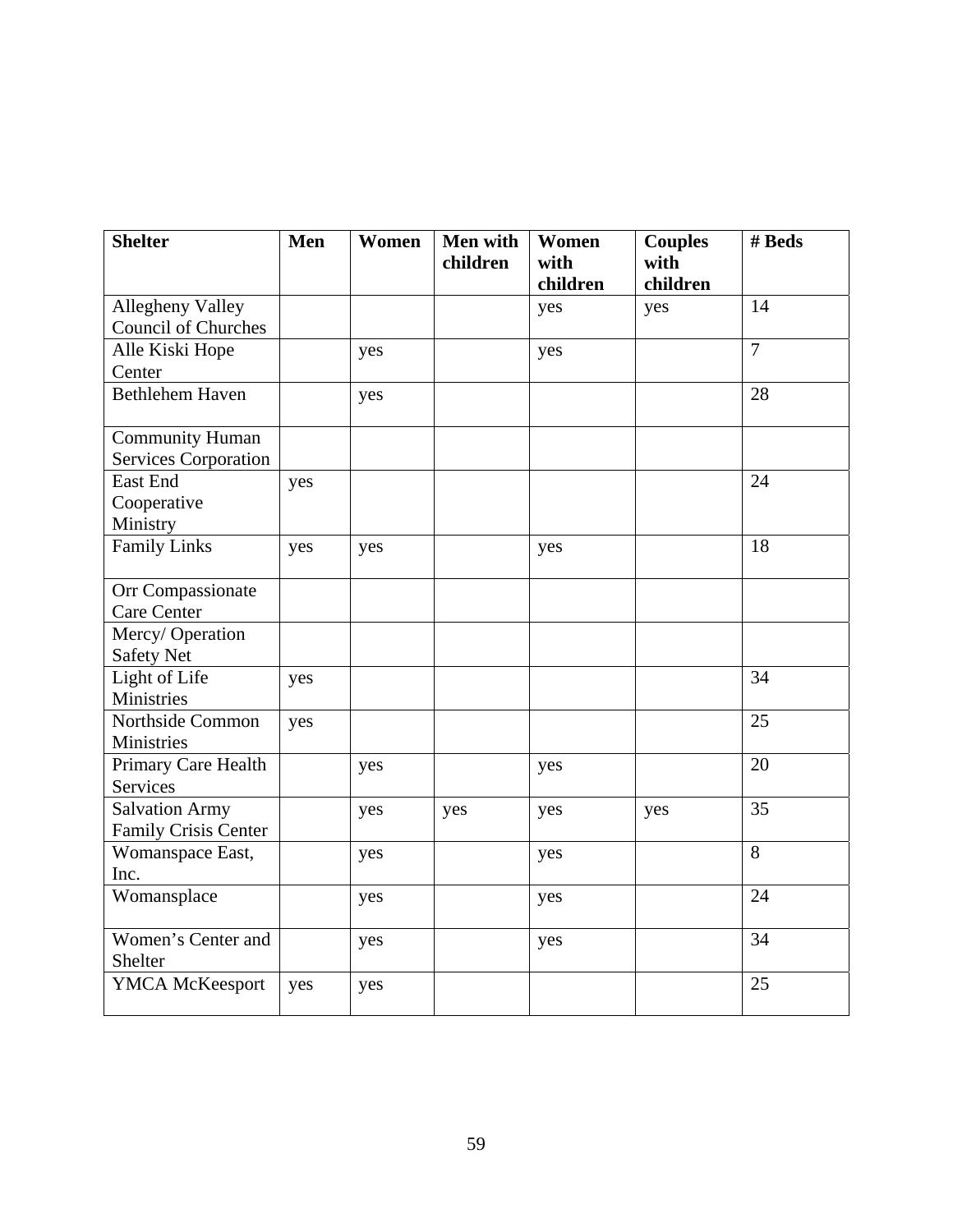# **APPENDIX B**

# **KEY INFORMANT INTERVIEWS**

1) What is your history in working with the homeless? Working with persons with mental illness?

2) How do you feel the homeless issue has changed over the years in Pittsburgh, with particular attention to mental health?

3) Do you think that there is appropriate coordination of care among all agencies (in Allegheny County) that provide services to the homeless population?

4) What do you do to coordinate care with others? What do you see as barriers or resources to doing this and do you think it is valuable to do so?

5) Who do you think would be a good partner in what you do? How would you go about building partnerships?

6) Do you feel that adequate mental health services exist for the homeless of Pittsburgh? Which ones? Do you feel that homeless individuals are aware of these services?

7) What do you think is the biggest issue facing the homeless today- adequate housing? Health problems? Lack of family/social supports? Something else?

8) What do you feel are the biggest policy issues for the homeless population today?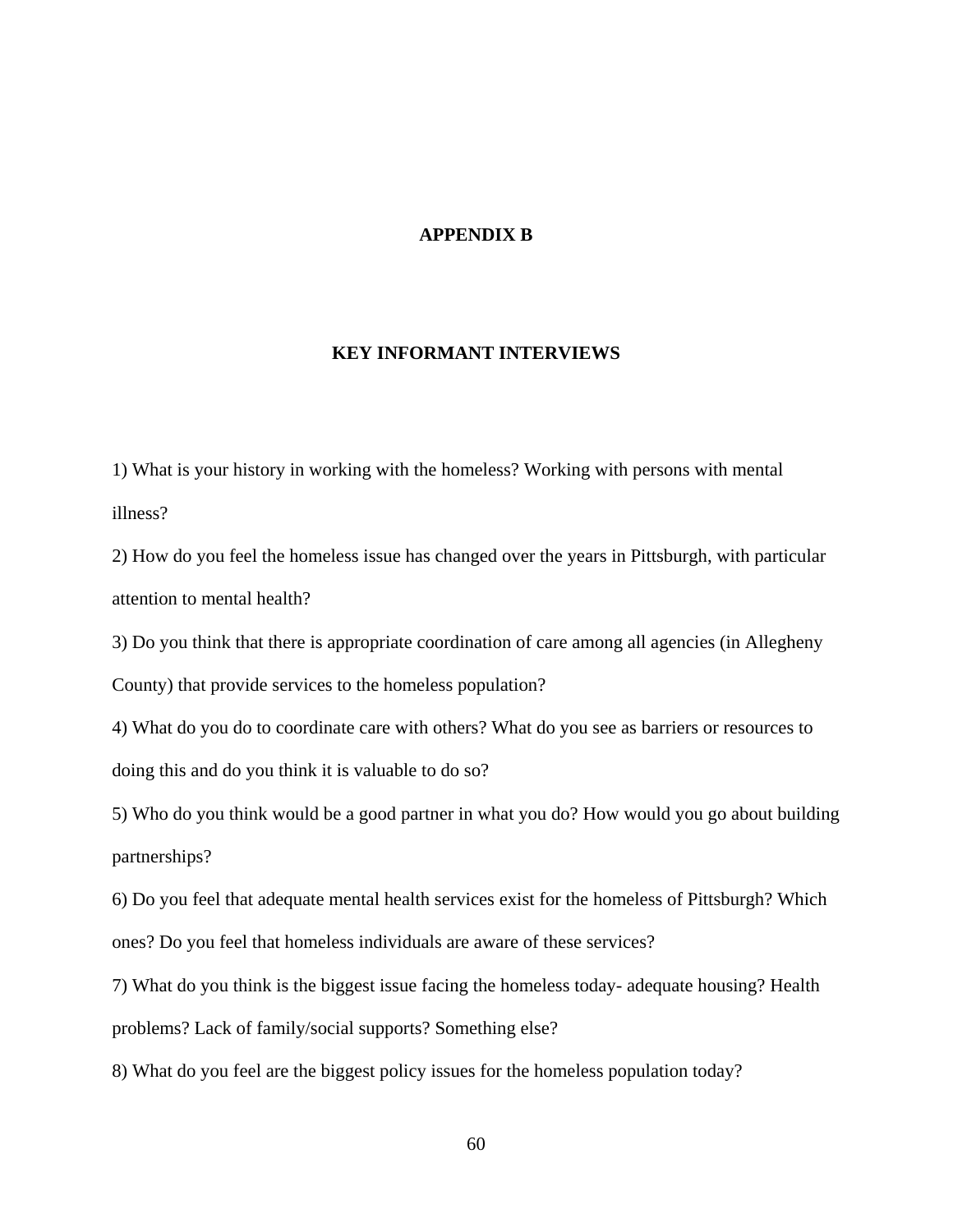9) What kind of help do you receive from funding sources? What kind of funding would you need to provide more services? Is there a particular area of funding that you think is lacking? What issues surround being able to secure funding?

10) What advice do you have for a new professional dedicated to serving the mentally ill homeless?

---Open-ended comments on experience and overall feelings on this issue?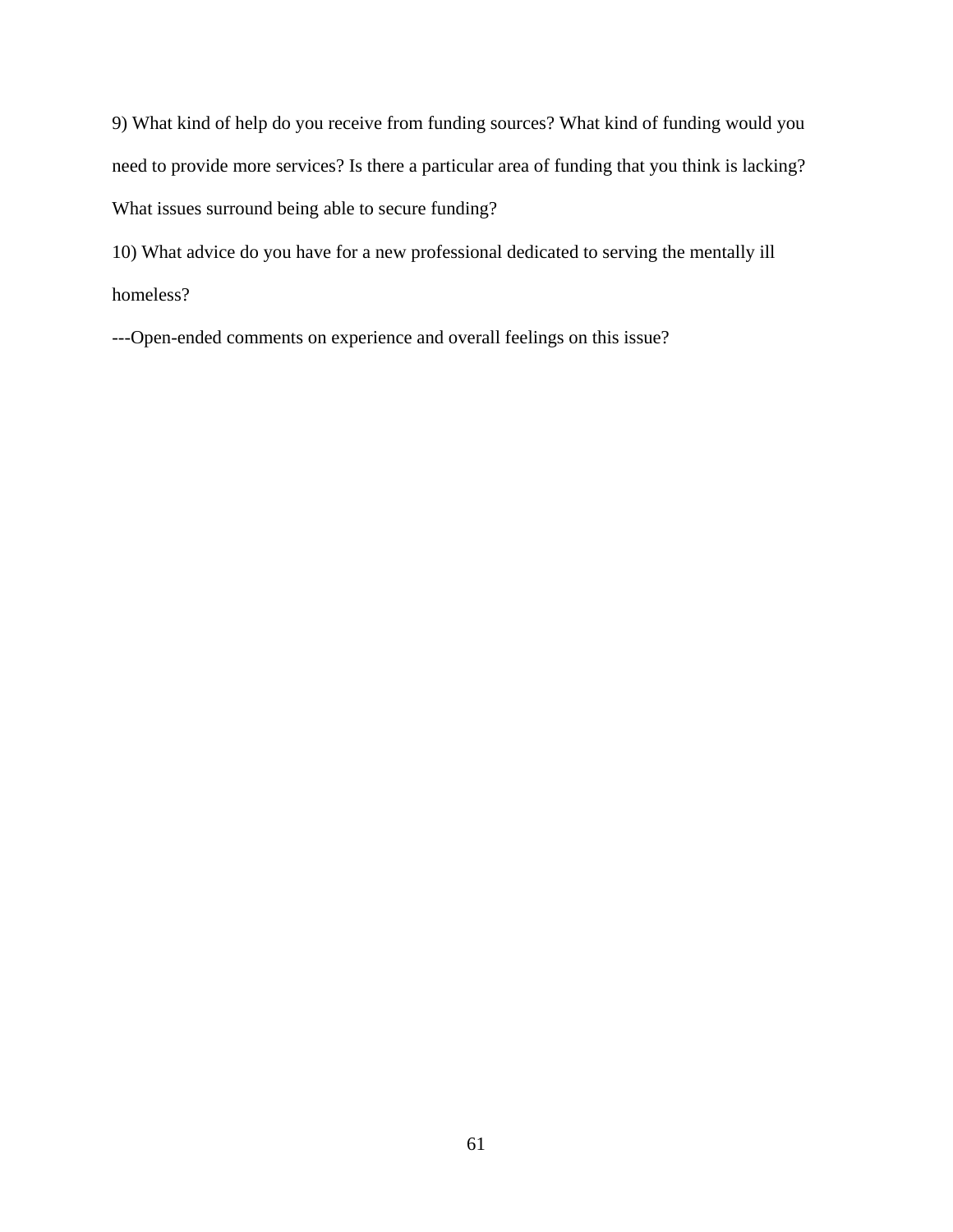# **APPENDIX C**

# **LIST OF HUD/HAP CONTRACTED PROVIDERS IN ALLEGHENY COUNTY**

-Please refer to www.county.allegheny.pa.us/uploadedFiles/DHS/About\_DHS/Publications/Resource\_Guides/O CSHAPHUDDirectory.pdf for an in depth look at each program, including what types of programs they offer and which population they specifically serve in terms of gender and age.

-Action Housing -Adagio Health- Bridge Housing -Allegheny Valley Council of Churches -Alle-Kiski Hope Center -Auberle -Bethlehem Haven -Bridge to Independence -Community Human Services -East End Cooperative Ministry -Familylinks -First Step Recovery Homes -Goodwill Industries -Health Care for the Homeless -HEARTH -Hosanna House -House of the Crossroads -Light of Life ministries -Mercy/Operation Safety Net -Michael's Place/ St. Vincent DePaul Society -Miryam's **-**North Side Common Ministries -Parental Stress Center -Pittsburgh AIDS Task Force -Primary Care Health Services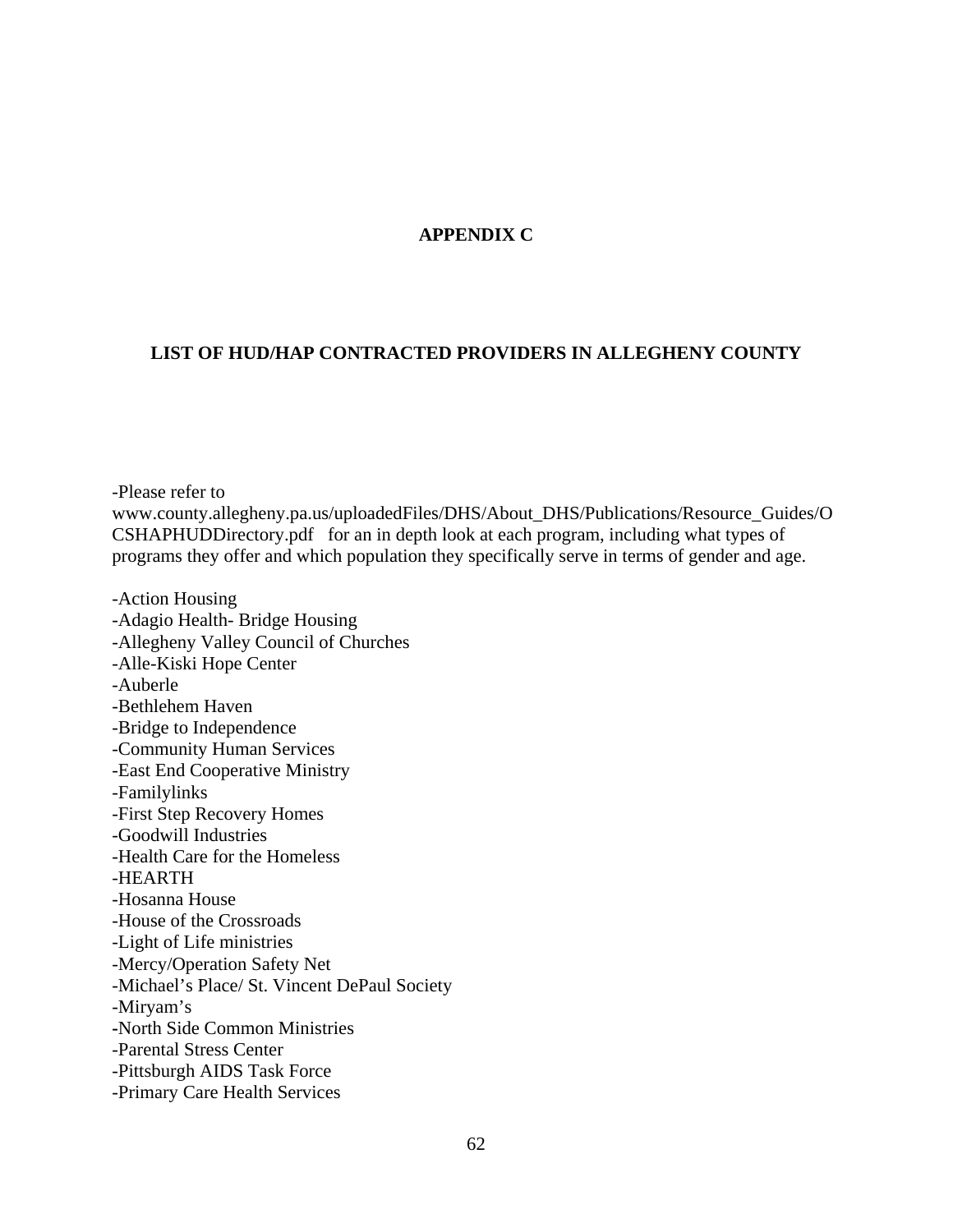-Salvation Army Family Crisis Center -Salvation Army Harbor Light Center -Sisters Place Inc. -Sojourner House -Strength, Inc. -University of Pittsburgh Medical Center/ Matilda Theiss **-**University of Pittsburgh Medical Center/ WPIC -Urban League of Pittsburgh -Veterans Place of Washington Blvd, Inc. -Veterans Leadership Program of Western PA -Womansplace East, Inc. / Womansplace -Women's Center and Shelter -YMCA/YWCA of McKeesport

-YWCA of Greater Pittsburgh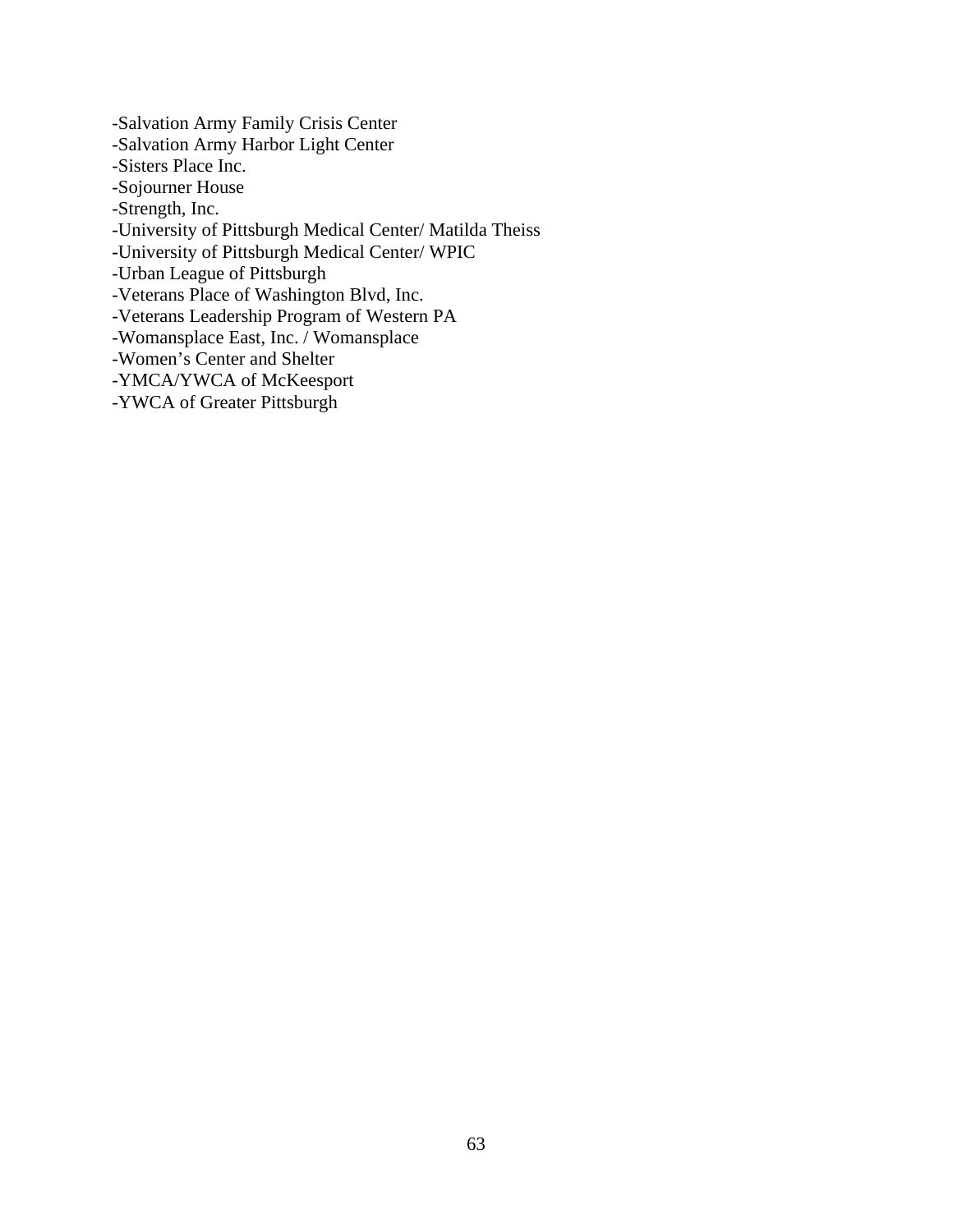# **APPENDIX D**

## **HOMELESS ASSESSMENT PROPOSAL**

*Surveys* 

 *Homeless individuals*

1) What do you feel are the 3 most important issues you face being homeless?

 $1.$ 

 $2,$ 

3.\_\_\_\_\_\_\_\_\_\_\_\_\_\_\_\_\_\_\_\_\_\_\_\_\_\_\_\_\_\_\_\_\_\_\_\_\_\_\_\_\_

2) Do you feel that there are places for you to go to get the help you need?

\_\_\_\_\_Yes \_\_\_\_\_\_No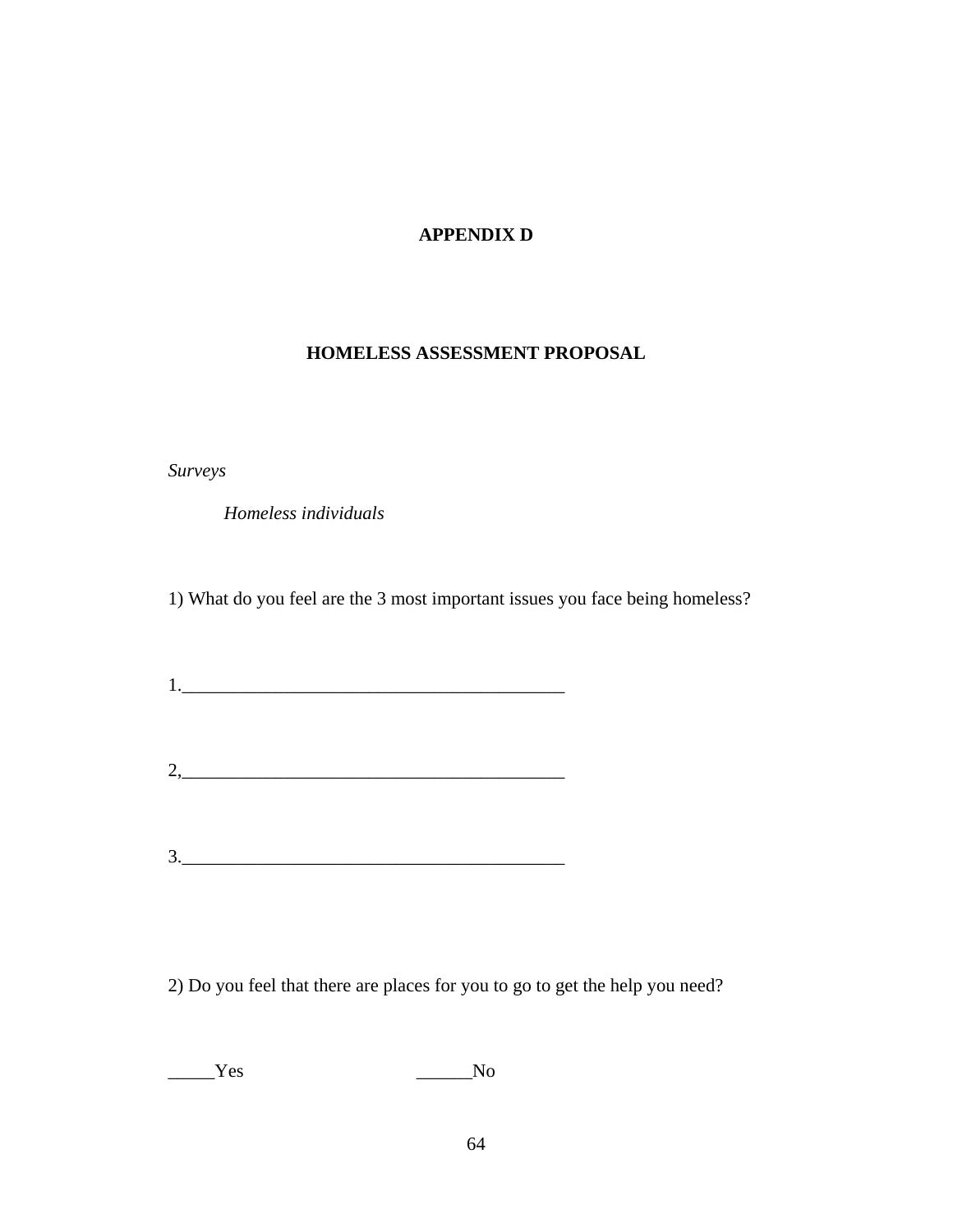3) Do you feel you have enough heath and mental health services available to you?

Yes\_\_\_\_

 $\,$  No $\_$ 

If "Yes", which services are of the most help to you?

1.\_\_\_\_\_\_\_\_\_\_\_\_\_\_\_\_\_\_\_\_\_\_\_\_\_\_\_\_\_\_\_\_

2.\_\_\_\_\_\_\_\_\_\_\_\_\_\_\_\_\_\_\_\_\_\_\_\_\_\_\_\_\_\_\_\_

3.\_\_\_\_\_\_\_\_\_\_\_\_\_\_\_\_\_\_\_\_\_\_\_\_\_\_\_\_\_\_\_\_

If "No", which services would you like to have available?

4) What issues or circumstances led you to become homeless?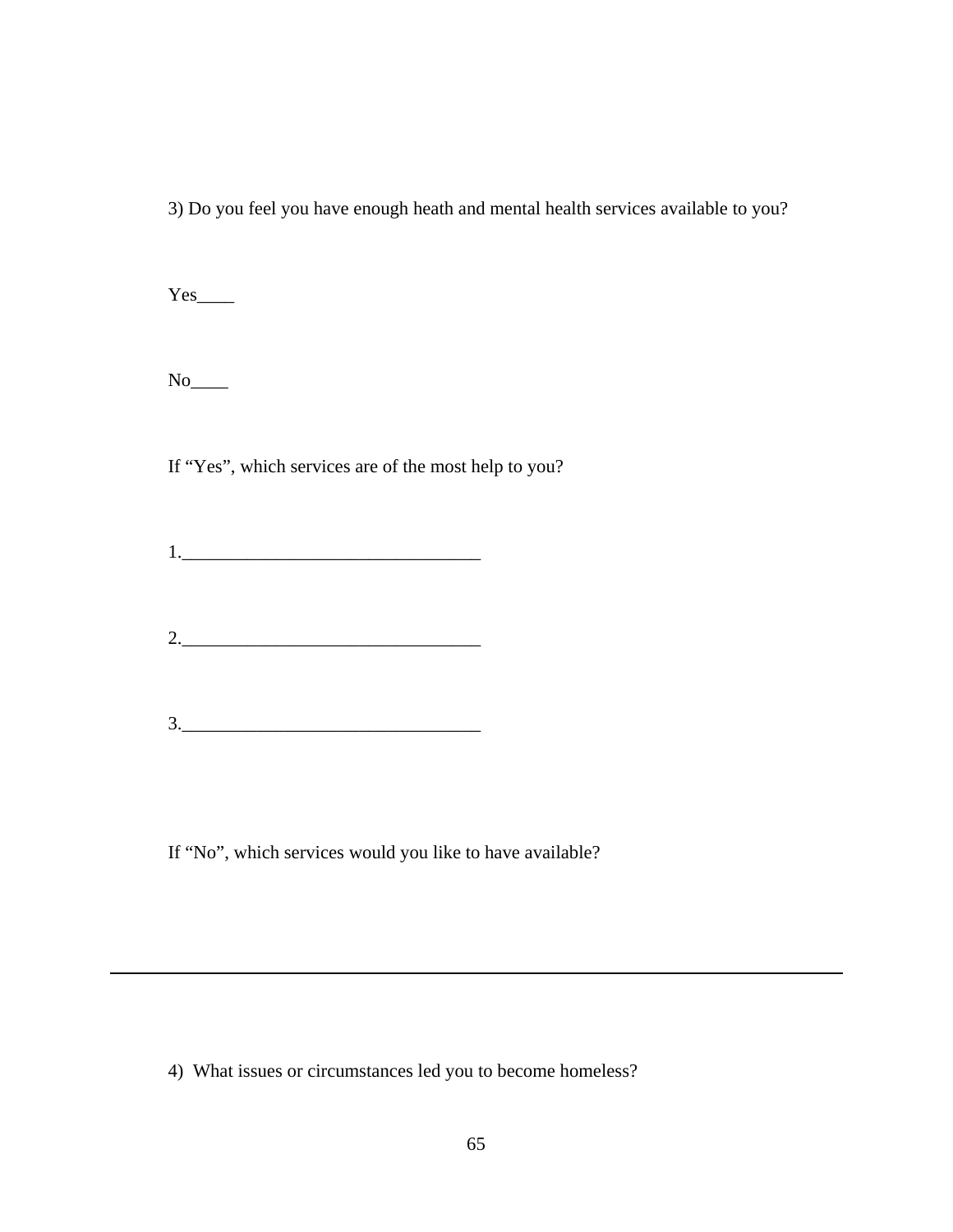5. How satisfied are you (on a scale of 1 to10, with 10 being the highest) with the comfort of the shelter in terms of temperature?

\_\_\_\_\_\_\_\_\_\_\_\_\_\_\_\_\_\_\_\_\_\_\_\_\_\_\_\_\_\_\_\_\_\_\_\_\_\_\_\_\_\_\_\_\_\_\_\_\_\_\_\_\_\_\_\_\_\_\_\_\_\_\_\_\_\_\_\_\_\_\_\_

\_\_\_\_\_\_\_\_\_\_\_\_\_\_\_\_\_\_\_\_\_\_\_\_\_\_\_\_\_\_\_\_\_\_\_\_\_\_\_\_\_\_\_\_\_\_\_\_\_\_\_\_\_\_\_\_\_\_\_\_\_\_\_\_\_\_\_\_\_\_\_\_

\_\_\_\_\_\_\_\_\_\_\_\_\_\_\_\_\_\_\_\_\_\_\_\_\_\_\_\_\_\_\_\_\_\_\_\_\_\_\_\_\_\_\_\_\_\_\_\_\_\_\_\_\_\_\_\_\_\_\_\_\_\_\_\_\_\_\_\_\_\_\_\_

Comfort in terms of sleeping arrangements?

Comfort in terms of personal space?

6. How satisfied are you in how the shelter staff has interacted with you, on a scale of 1

to 10?

 $\overline{\phantom{a}}$ 

7. What could staff do to better help you with your needs?

8. Do you feel that the shelter is a safe place for you?

Let U a Scale from 1 to 10, how safe is the shelter?

#### *Shelter staff*

1. How are individuals received into the shelter and how is their need documented?

2. What is your funding source(s)? What are your funding requirements?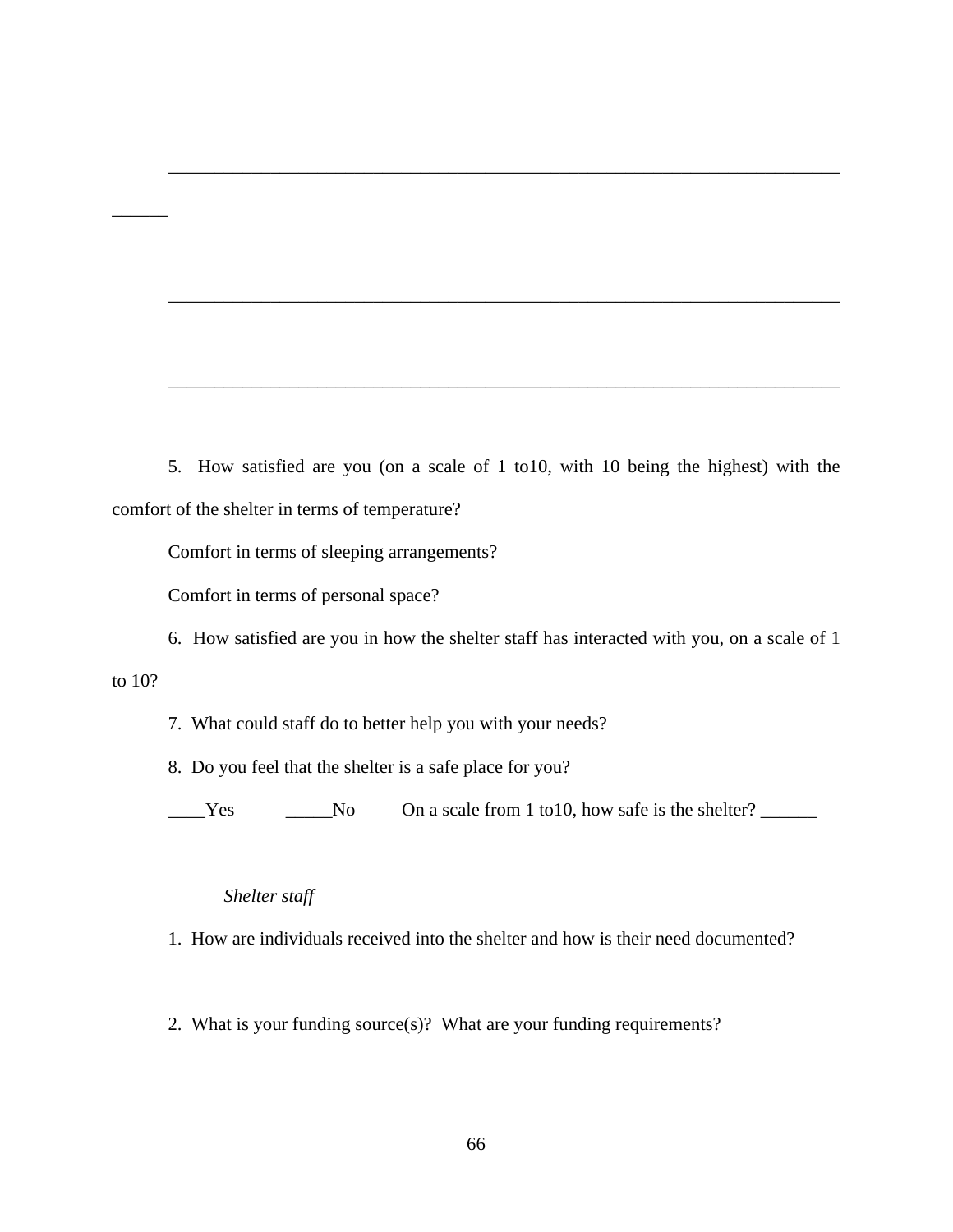3. What do you see as the major problems for the homeless in the Pittsburgh area? What do you wish could be done and what do you think can be done?

4. Do you feel there is an appropriate number of staff in your facility to appropriately serve the homeless?

### *Focus Groups*

Using focus groups will include developing an interview guide, enlisting a welltrained, experienced moderator, determining the number and composition of groups, selecting participants and arranging the facilities (Gilmore & Campbell, 2005). Audio or video tape can be used to create transcripts. The following are some simple questions that can be the start of a general discussion in each group. After respondents start providing answers and generating a discussion, the facilitator would ask further questions based on their responses. The following are proposed question for homeless individuals and staff.

#### *Homeless Individuals*

1. What health and mental health services are you aware of that you could use?

2. On a scale of 1 to10, with 10 being the best, how would you rate the care you receive when residing in a shelter? Why did you rate it a \_\_\_? What changes would have to occur for you to increase your rating?

3. What specifically would allow you to receive the help you need?

#### *Shelter staff*

1. What is the staff/client ratio in your shelter?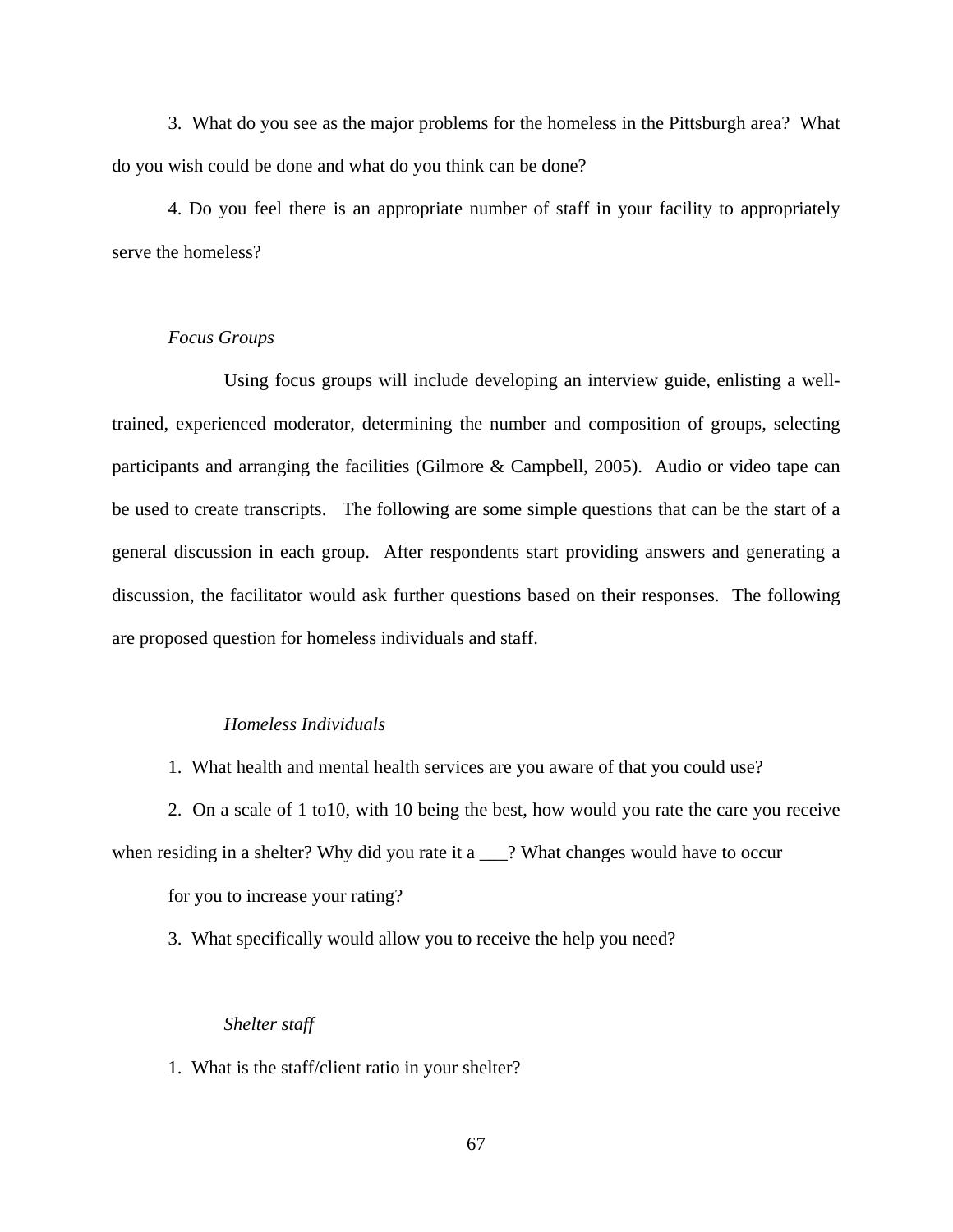2. What is the extent of staff training and what is the turnover rate?

3. On a scale of 1 to 10, with 10 being the highest, how would you rate overall staff morale? Why did you rate it a \_\_? What changes would have to occur for you to increase your rating, i.e. to increase staff morale?

4. What kind of documentation do you use and to whom are you accountable in your reporting?

5. How is client satisfaction determined and how are your programs evaluated in general?

6. What types of follow-up care are in place for clients, specifically for mental health services?

7. How does your shelter collaborate with other services or agencies to coordinate overall efforts?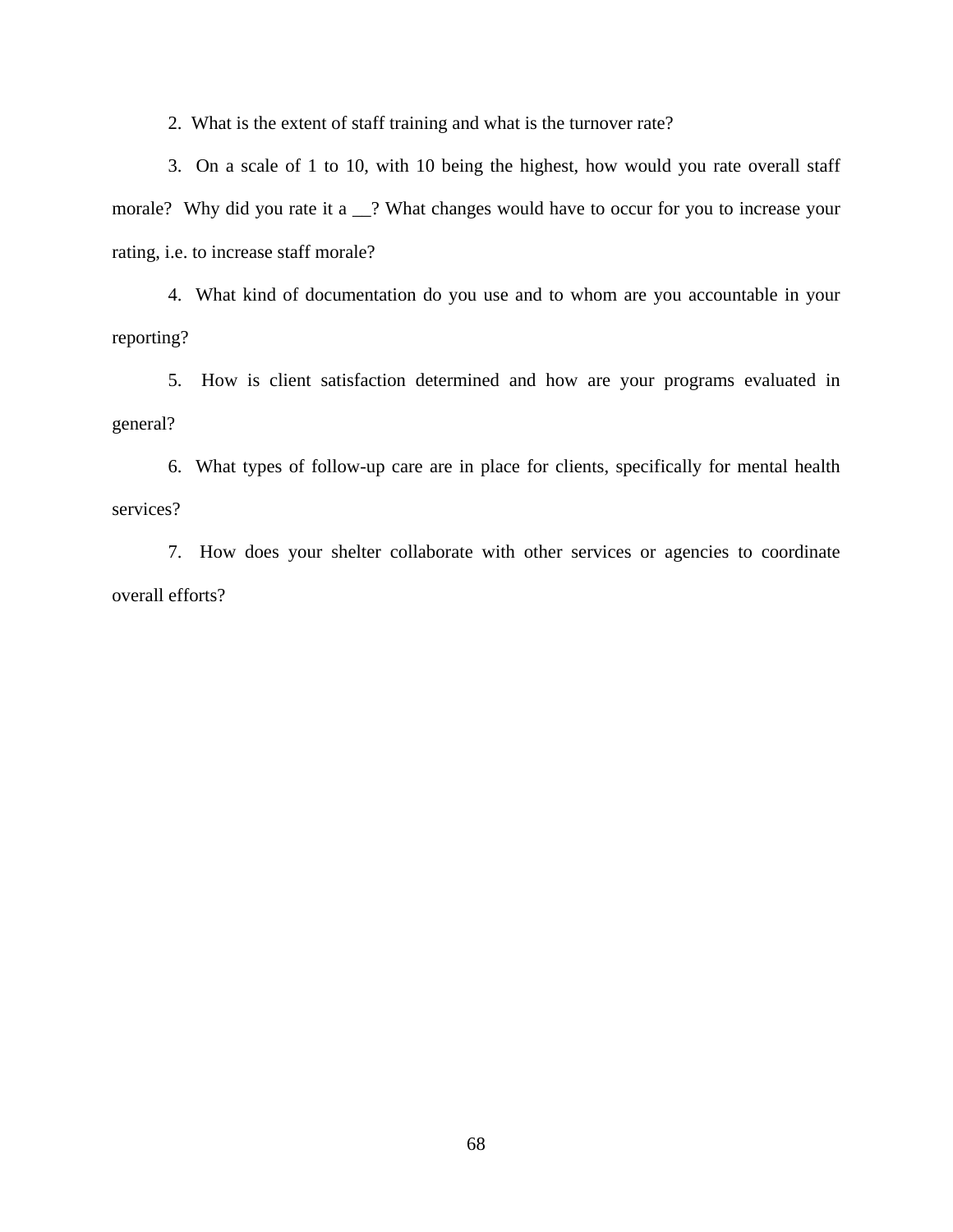### **BIBLIOGRAPHY**

- ADS Center (2007). *SAMHSA's Resource Center to Address Discrimination and Stigma: Definitions of discrimination and stigma related to mental illness.* Retrieved on April 27, 2007 from [www.adscenter.org](http://www.adscenter.org/)
- Allegheny County Department of Human Services [DHS] (2007). *Facts on homelessness in Allegheny County, a decade of progress.* Bookmark.
- Allegheny County Homeless Alliance [ACHA] (2005). *Ending homelessness now: creating partnerships for change.* Ten Year Plan, Allegheny County, PA.
- American Psychiatric Association (2002). Significant achievement awards: the Western Psychiatric Institute and Clinic (WPIC) homeless continuum – striking the right balance. *Psychiatric Services, 53,* 1317-1318.
- Assertive Community Treatment Association [ACTA] (2007). *ACT model.* Retrieved on April 30, 2007 from [www.actassociation.org/actModel/](http://www.actassociation.org/actModel/)
- Bear, TM (2007*). Hospitals discharging patients to emergency homeless shelters in Allegheny County, Pennsylvania: an ecological perspective.* MPH Thesis, University of Pittsburgh, Graduate School of Public Health.
- Buchanan, W. (2007). Many gay youth are homeless: group constitutes big number of young people on streets. *San Francisco Chronicle.* January 31, 2007.
- Center for Disease Control [CDC] (2007). National Center for Health Statistics. *About Healthy People 2010.* Retrieved on March 31, 2007 from www.cdc.gov/nchs/about/otheract/hpdata2010/abouthp.htm
- Folsom, D.P., Hawthorne, W., Lindamer, L., Gilmer, T., Bailey, A., Shahrokh, et al. (2005). Prevalence and risk factors for homelessness and utilization of mental health services among 10, 340 patients with serious mental illness in a large public mental health system. *American Journal of Psychiatry, 162,* 370-376.
- Gilmore, G. & Campbell, D. (2005). *Needs and capacity assessment strategies for health Education and health promotion*. 3rd Ed. Boston: Jones and Bartlett.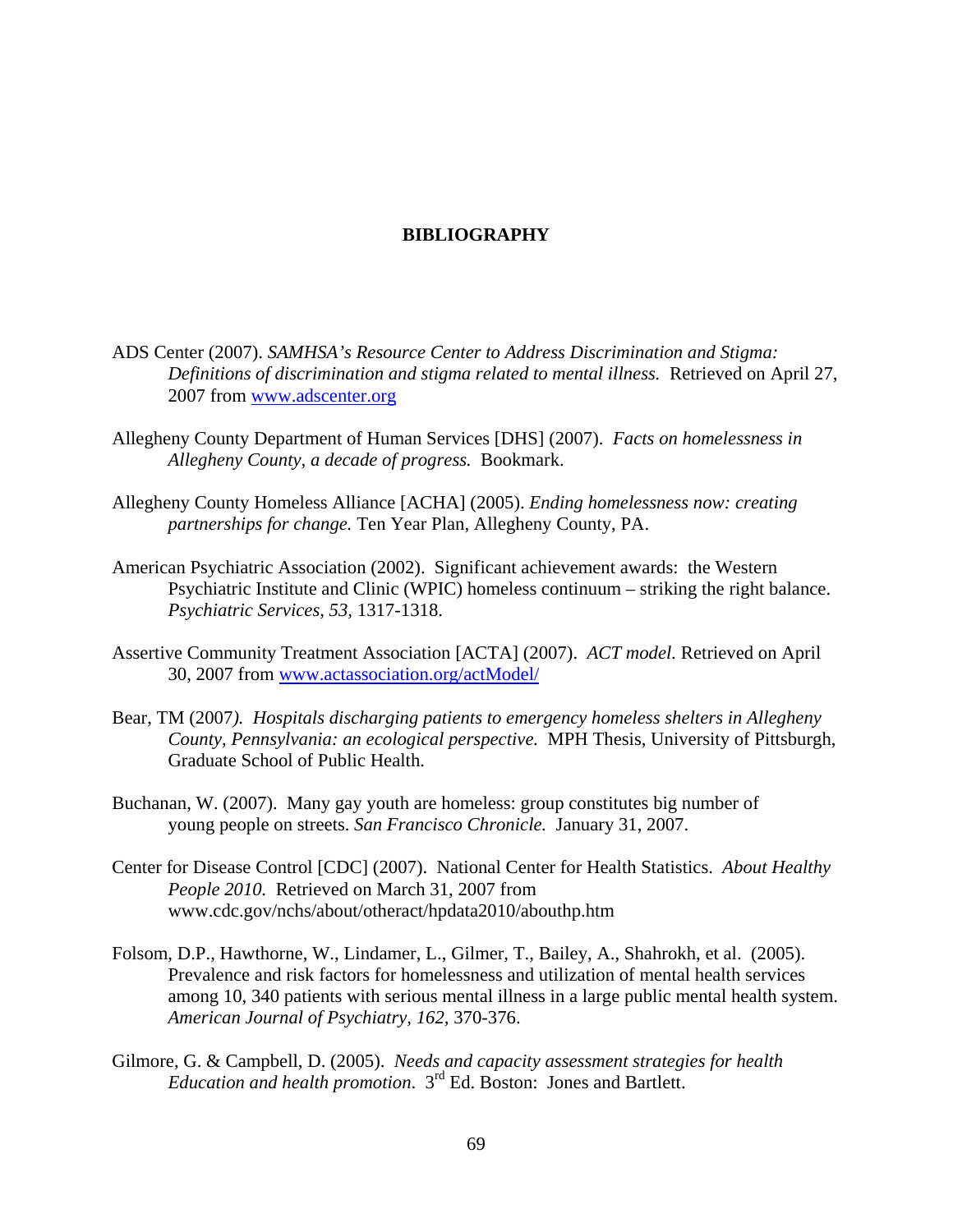- Gordon, A.J., Montlack, M.L, Freyder, P., Johnson, D., Bui, T. & Williams, J. (2007). The Allegheny initiative for mental health integration for the homeless: integrating heterogenous health services for homeless persons. *American Journal of Public Health, 97,* 401-405.
- Glanz, K., Rimer, B.K., & Lewis, F.M. (2002). *Health behavior and health education: Theory, research, and practice,*  $3<sup>rd</sup>$  ed. San Francisco: Jossey-Bass.
- Grzywacz, J.G. & Fuqua, J. (2000). The social ecology of health: leverage points and linkages. *Behavioral Medicine, 26,* 101-116.
- Harvard Mental Health Letter (2005). *The homeless mentally ill*. Harvard Mental Health Letter, May, 2005. Harvard Health Publications. Can be found at [www.health.harvard.edu](http://www.health.harvard.edu/)
- Homeless Outreach Coordinating Committee [HOCC] (2005). Engagement center proposal developed by the homeless outreach coordinating committee of the Allegheny County homeless alliance. October, 2005. Retrieved May 25, 2007 from <http://hocc.pghfree.net/engage.pdf>
- Human Resources and Services Administration [HRSA] (2006). *2005-2006 Health care for the homeless grantee profiles*. HRSA Bureau of Primary Health Care. Retrieved on May 5, 2007, from<http://bphc.hrsa.gov/hchirc/directory/text/PA06.rtf>
- Hwang, S. (2005). Fifteen percent of people treated for mental health disorders are homeless (Commentary). *Evidence-Based Mental Health, 8,* 118.
- Hwang, S.W., Lebow, J.M., Bierer, M.F., O'Connell, J.J., Orav, E.J. & Brennan, T.A. (1998). Risk factors for death in homeless adults in Boston. *Archives of Internal Medicine, 158,*  1454-1460.
- Kupersanin, E. (2001). ACT team's outreach effort help homeless start over. *Psychiatric Times, 36,* 13.
- Kuno, E., Rothbard, A., Averyt, J. & Culhane, D. (2000). Homelessness among persons with serious mental illness in an enhanced community-based mental health system.  *Psychiatric Services, 51,* 1012-1016.
- Lamb, H.R., & Bachrach, L. (2001). Some perspectives on deinstitutionalization. *Psychiatric Services,* 52, 1039-1045.
- Lezak, A.D., & Edgar, E. (1996). *Preventing homelessness among people with serious mental Illness: a guide for states.* Prepared for National Resource Center on Homelessness and Mental Illness, Policy Research Associates, Inc., Delmar, NY.
- Marti-Costa, S. & Serrano-Garcia, I. (2001). " Needs assessment and community Development: an ideological perspective." In Rothman, et al. Rothman, J., Erlich,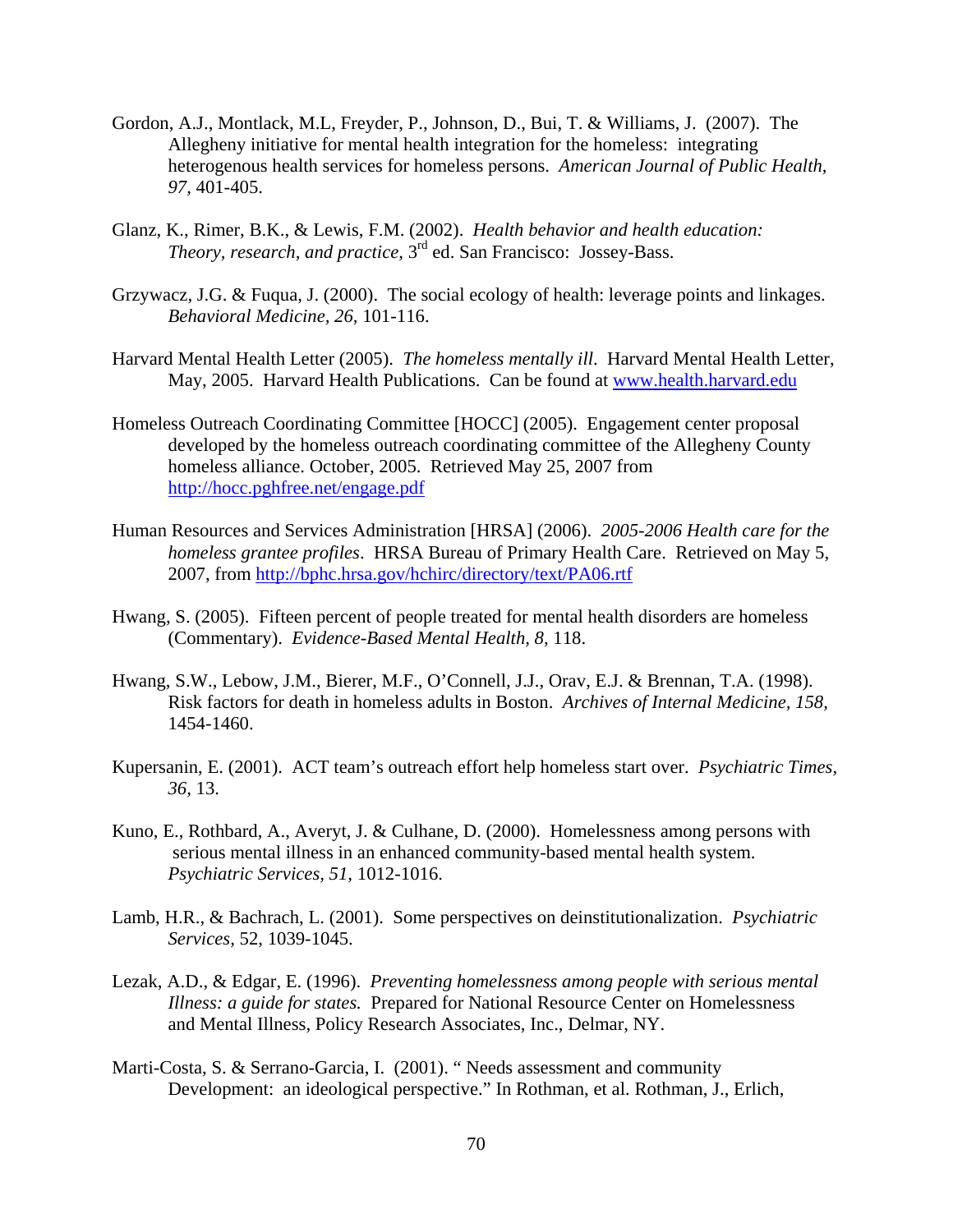J.L., & Tropman, J.E. (Eds.) Strategies of community intervention." (6<sup>th</sup> ed.) Itasca, IL: F.E. Peacock, 267-277.

- McCune, S. (2007, July 3) Pennsylvania Police get training in how to handle the mentally ill. *Pittsburgh Post-Gazette,* electronic version. www.post-gazette.com
- Mojtabai, R. (2005). Perceived reasons for loss of housing and continued homelessness among homeless persons with mental illness. *Psychiatric Services, 56,* 172-178.
- Montoya, I.D. (2006). Treatment compliance in patients with co-occurring mental illness and substance abuse. *Psychiatric Times, 25*, 125-128.
- National Alliance on Mental Illness [NAMI] (2007). *About treatment and supports: Assertive Community Treatment (ACT)*. Retrieved on April 28, 2007, from [www.nami.org.](http://www.nami.org/)
- National Association of Social Workers [NASW] (2002). Licensing preparation course for Pennsylvania's LSW and LCSW examination. Revised 2002. PA Chapter.
- National Coalition for the Homeless. (2006a). *Mc-Kinney-Vento Act. NCH fact sheet #18.*  Washington, D.C.: National Coalition for the Homeless. Retrived on March 28, 2007, from http://www.nationalhomeless.org/publications/facts/McKinney.pdf.
- National Coalition for the Homeless. (2006b). *Mental illness and the homeless. NCH fact sheet #5* Washington, D.C.: National Coalition for the Homeless. Retrieved on March 23, 2007, from www.nationalhomeless.org/publications/facts/Mental\_Illness.pdf.
- National Resource Center on Homeless and Mental Illness. (2007). *The facts*. Retrieved on March 23, 2007, from www.nrchmi.samhsa.gov.
- Penn State Harrisburg, Center for Survey Research Institute of State and Regional Affairs (2005). *Update on the implementation of Pennsylvania's county housing trust fund legislation*. Submitted to the Pennsylvania Housing Finance Agency (PHFA).
- Pennsylvania Department of Public Welfare (2004). Programs for the homeless: *Homeless Assistance Programs (HAP)*. Retrieved on April 28, 2007 from [www.dpw.state.pa.us/LowInc/ProgHomeless/003670182.htm](http://www.dpw.state.pa.us/LowInc/ProgHomeless/003670182.htm)
- Philadelphia Housing Trust Fund Campaign (2007). *Learning from experience: successful housing trust fund models.* . Retrived on April 4, 2007 from http://www.pacdc.org/TrustFund/about/learning\_from\_experience.htm
- Pittsburgh Social Venture Partners (2007). *Pittsburgh poverty statistics.* Retrieved on April 30, 2007 from [www.pvsp.org](http://www.pvsp.org/).
- Projects for assistance in transition from homelessness [PATH] (2007). *Overview of the program from the Substance Abuse and Mental Health Services Administration, The*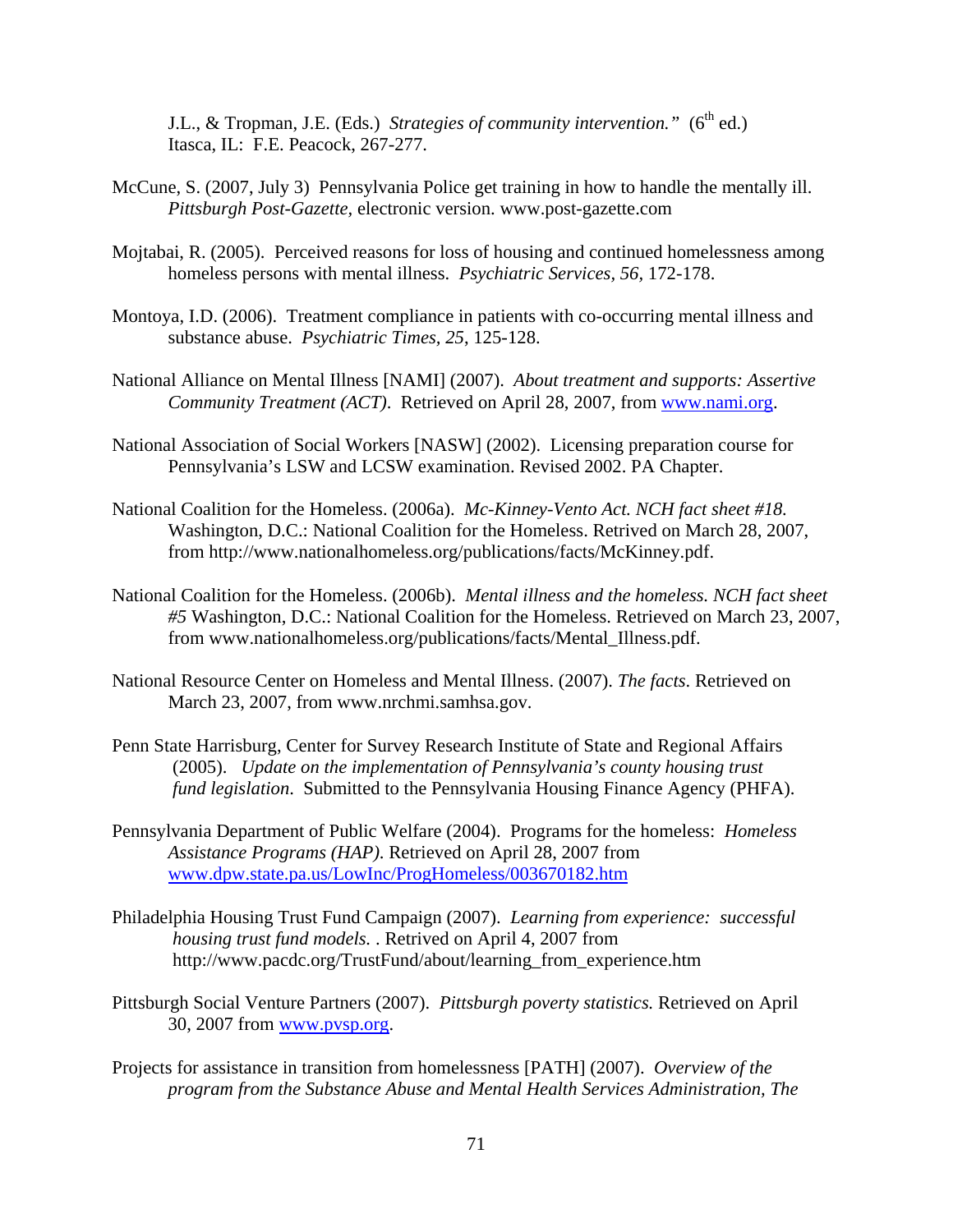*Center for Mental Health Services.* Retrieved on April 22, 2007 from www.pathprogram.samhsa.gov/about/overview.asp

- Ridgely, M.S., Engberg, J., Greenberg, M.D., Turner, S., DeMartini, C., & Dembosky, J.W. (2007). *Justice, treatment and cost: an evaluation of the fiscal impact of Allegheny County Mental Health Court.* RAND Corporation, Pittsburgh, PA.
- Satcher, D. (1997). Mental health: a report of the Surgeon General. 1997 Report.
- Schizophrenia (2007). Schizophrenia facts and statistics. Retrieved on May 31, 2007 from [www.schizophrenia.com](http://www.schizophrenia.com/)
- Semuels, A. (2005, September 18). Mobile Teams help mentally ill help themselves. *Pittsburgh Post-Gazette,* electronic version. www.post-gazette.com
- Schutt, R.K., Meschede, T. & Rierdan, J. (1994). Distress, suicidal thoughts and social support among homeless adults. *Journal of Health and Social Behavior, 35,* 134-142.
- Stewart B. McKinney Homeless Assistance Act. P.L. 100-77 (1987).
- Sullivan, G., Burnam, A., Koegel, P., & Hollenberg, J. (2000). Quality of life of homeless persons with mental illness: results from the course-of-homelessness study. *Psychiatric Services,* 51, 1135-1141.
- Susser, E., Betne, P., Valencia, E., Goldfinger, S.M., & Lehman, A.F. (1997). Injection drug use Among homeless adults with severe mental illness. *American Journal of Public Health, 87,* 854-856.
- Tsemberis, S., Gulcur, L., & Nakae, M. (2004). Housing first, consumer choice, and harm reduction for homeless individuals with dual diagnosis. *American Journal of Public Health, 94,* 652-656.
- U.S. Department of Health and Human Services [DHHS]. (2006). *Healthy People 2010: Midcourse Review.* Washington, D.C.: US DHHS publication 017-001-00543-6.
- U.S. Department of Health and Human Services [DHHS]. (1999). *Mental health: A report of the Surgeon General- Executive summary.* Rockville, MD: U.S. DHHS, SAMHSA, CMHS, NIH, NIMH, 1999.
- U.S. Department of Housing and Urban Development, Office of Community Planning and Development [HUD] (2007). *The annual homeless assessment report.* Washington, D.C.: U.S. Department of Housing and Urban Development.
- U.S. Department of Health and Human Services [DHHS]. (2003) Substance Abuse and Mental Health Services Administration, Center for Mental Health Services. *Blueprint for*